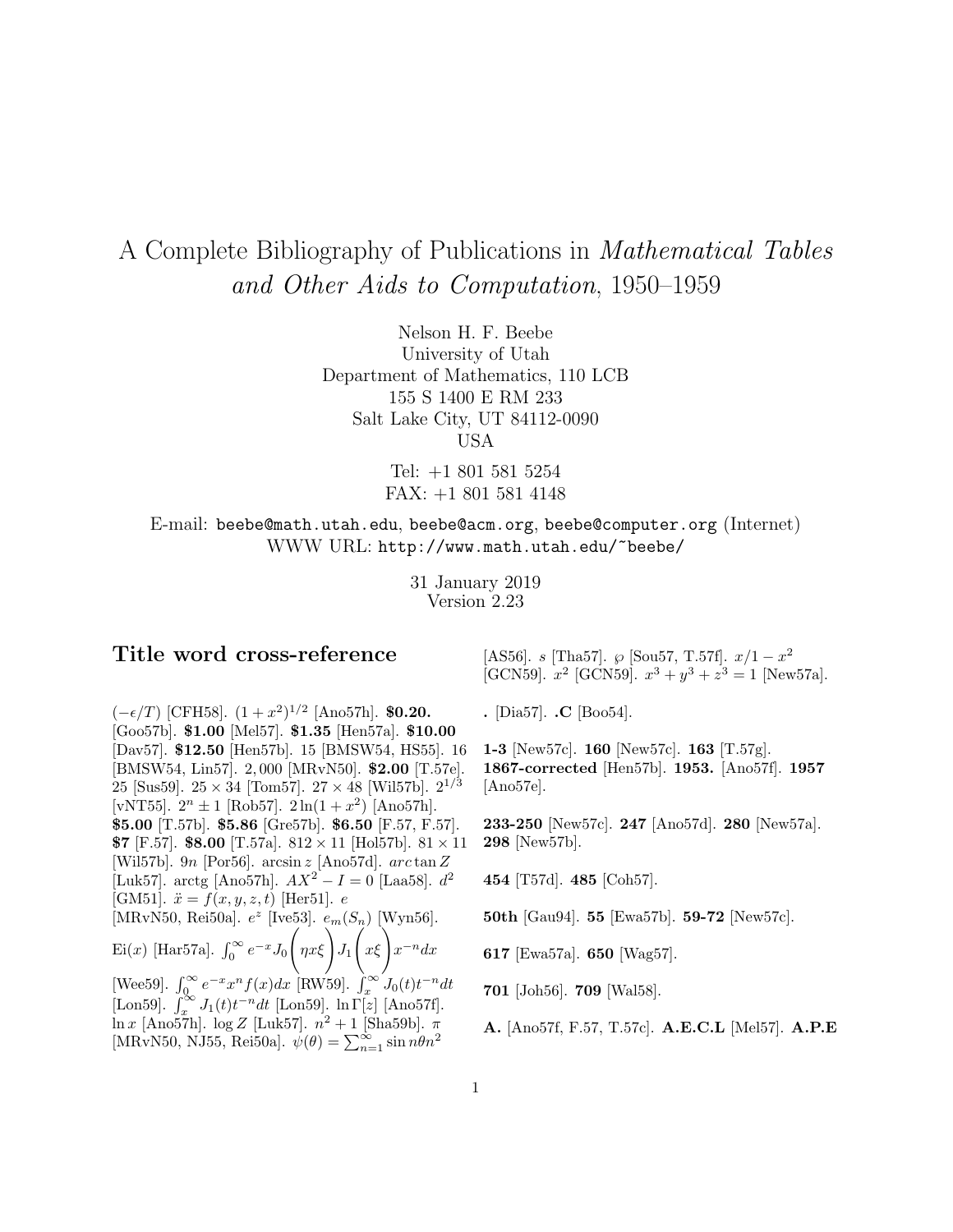[Boo54]. **Abh** [T.57h]. **Abramov** [Ano57f]. **Abschatzungen** [New57c]. **Abscissas** [RW59]. **Access** [Per52]. **Accuracy** [Kun56, Lot51, Sal51c, SF59, Ste53, Was58]. **Accurate** [Lon57]. **Acht** [Ano57d]. **Acht-** [Ano57d]. **Acta** [New57b]. **Adams** [ZS59]. **Addendum** [BY53]. **Addition** [Mon50]. **Adjoint** [Laa59]. **Advanced** [Est53]. **Adventures** [BGW52]. **Aids** [AL51, Gep52, MW51, Max54, Mon50, SR53]. **Airy** [RB59]. **Aitken** [Twe54]. **Akad** [Ano57f, Rho57, T.57h]. **Akademiia** [Ano57h, Ano57g]. **Alan** [Tau56]. **Albert** [Hen57a]. **Algebraic** [Cur54, Gep52, Lin57, Mul56, Pos55, She58, de 53]. **Algebraic-Hyperbolic** [Lin57]. **Algorithm** [Sha54]. **All-Purpose** [D. 53]. **Alternating** [CD58]. **Analog** [Max54, Neu59]. **Analogue** [SR53]. **Analogues** [PN58]. **Analyser** [Atk55]. **Analysis** [Ano50h, BWW54, CO51, Fox51, FM51, Goo57b, HMW55, Hus50, Tau50]. **Analyst** [For53]. **Analytic** [DR54, Gau59]. **Analyzer** [Don52, Kor52, Spr52]. **angew** [New57c]. **Annals** [Ano57d]. **Anniversary** [Gau94]. **Anwendungen** [New57c]. **Application** [Men57a]. **Applications** [Fle56a]. **Applied** [Goo57b, T.57e]. **Appreciation** [Gib50]. **Approximate** [Mor58, de 53]. **Approximating** [HH55, MW59]. **Approximation** [Gro54, Har57b, Hol57a, Sou57, T.57f]. **Approximations** [BD59, Cle54, Hit57, She58, Was58]. **Arbitrary** [Gre55a]. **Archibald** [Ben50]. **Argument** [Sal51b, Sou57, T.57f]. **Arguments** [FM51, GT58, Kun56]. **Arising** [Luk56, Sal55, Wor55]. **Army** [Dia57]. **Arsham** [Dia57]. **Associated** [Sus59]. **Asynchronous** [Lub52]. **Atomic** [Mel57, Ski59]. **August** [Gau94]. **Australia** [Pea52]. **Automatic** [Ano50h, BGW52, BW53, Cah54, CO51, Dav57, Fox51, Har50, Lub52, MDL50, MS51, Mul56, Pea52, Per52, Sti50, Tod50, Wag57, WR50, Ano51f, Boo54, Coh50, Cou50, Don52, Ele50, Est53, FM51, Gar54, Gre53b, Hum54, Hus50, T.51, KN51, MDL50, Pea52, Spr52, Ste51, Sto53, Wal53].

**B** [Est57, T57d, Ano57d]. **Back** [Ano53a]. **BARK**

[KN51]. **Based** [F.57, Men57b]. **Bateman**

[F.57, Hen57a]. **Battin** [Dav57]. **Bayer** [T.57h]. **Be** [Sti50, SZF57]. **beispielweise** [Ewa57b]. **Belford** [Hol57b]. **Belgique** [T.57b]. **Bennett** [Hen57a]. **ben¨otigt** [Ewa57b]. **Ber** [New57c]. **Bessel** [GT58, GT59, Hit57, Lon57, Luk59, SK58, SA57]. **Between** [Mor58]. **Bi** [Coh58]. **Bi-Quadratic** [Coh58]. **Bibliography** [Ano50a, Ano50b, Ano51a, Ano53b, Ano53c, Ano53d, Ano54a, Ano54b]. **Bierens** [Hen57b]. **Biharmonic** [CD58]. **Binary** [Har50]. **binders** [Hol57b]. **Bivariate** [Gau59, Sou56]. **Blaise** [Cou50]. **Blunder** [BGW52]. **Body** [GRS53]. **Book** [Dav57, Hen59, T.57c]. **Books** [Ano55d]. **Boolean** [Pos55]. **Boundaries** [Vis57]. **Boundary** [GL56, Hen59, Mit59]. **Bounds** [de 53]. **British** [Est57, Gau94]. **Bureau** [Tom57].

**C** [Dia57, Goo57b, Sch54, T57d, T.57e]. **Calcul** [T.57b]. **calculated** [MRvN50]. **Calculating** [LaF54, Sal51a, SS59]. **Calculation** [Fet55, GT59, MS51, MH58, Opl51, Pol59, SR53, SF59]. **Calculations** [Arc50]. **Calculator** [F. 50, Har50, MS51, Wag54, WR50]. **California** [Abb51, Mor51]. **Canada** [Mel57]. **Canonical** [Hea57]. **capacity** [CD53]. **Card** [Gar54, GS52, MS51, Opl51, Wag54]. **Card-Programmed** [Wag54]. **Cards** [BY51, BY53]. **Carlo** [DR56, Edm53, FL50, Opl51]. **Cartesian** [T.57g, Ano57h]. **Case** [Rei50b, Sou57, T.57f]. **Cauchy** [Lon58]. **Cauer** [T.57h]. **Cauer-Parameter** [T.57h]. **Central** [Sal59]. **century** [Gau94]. **Certain** [Bol57, Fet55, GS52, Lon57, Mor56, Sch59, SS59, WW57]. **Chalk** [Mel57]. **Characteristic** [SB53]. **Characteristics** [Ele50, Hus50]. **Characters** [BMSW54]. **Chebyshev** [Dia57, Chi56, Cle55, Dia57, MW59]. **Checking** [Mil50]. **Chem** [T57d]. **Chemie** [Ewa57b]. **chisel** [Ano57h]. **Christoffel** [Rei50b]. **Circle** [Gre53b]. **Clare** [Ben50]. **Class** [Coh58]. **cm** [Dav57, F.57, Goo57b, Gre57b, Hen57a, Hen57b, Mel57, Rho57, T.57c, T.57a, T.57b, T.57e, Tom57, Mel57]. **cm.** [Tom57]. **Co** [Dav57, Hen57b]. **Codes** [HMW55]. **Coding** [Ano53b, Ano54a]. **Coefficient** [Doy57]. **Coefficients** [Bla52, CFH58, Dia57, SS59, T.57e, T.57g].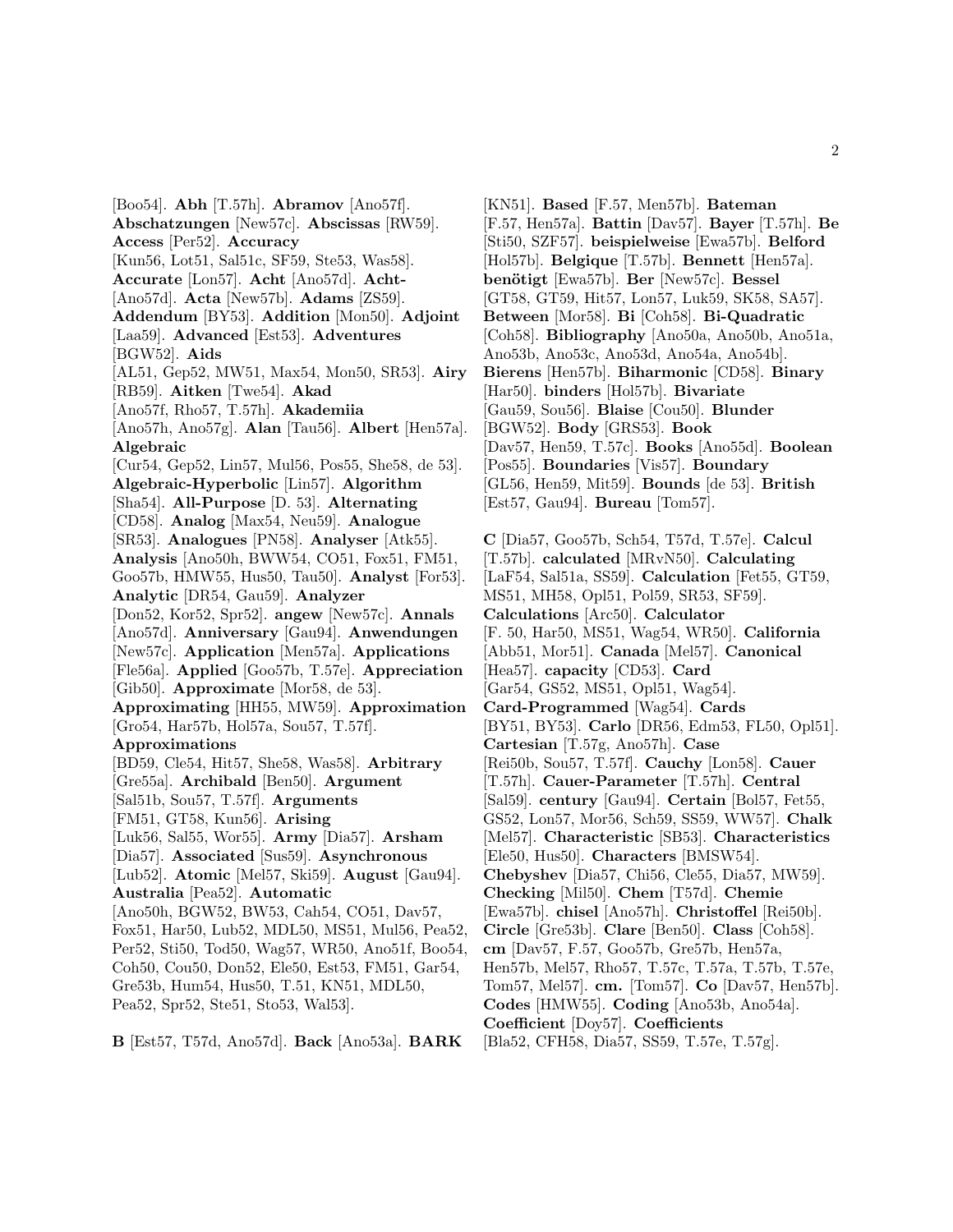**Collector** [Gre55b]. **Columbia** [Gau94]. **Comment**

[Coh57, Dav57, Est57, Ewa57a, Ewa57b, F.57, Goo57b, Gre57b, Hen57a, Hen57b, Hol57b, Mel57, New57a, New57b, New57c, Rho57, T.57h, T57d, T.57f, T.57a, T.57b, T.57e, T.57g, Tom57, Wil57b]. **Comments** [NJ55]. **Complete** [MDL50]. **Complex** [Ano57f, Atk55, Der59, Men57a, Sal51a, Ano57h, T.57g]. **Compressible** [Ber55]. **Computation** [Ano57d, Coh58, Luk57, LWF72, Men57a, NJ55, SZF57, Spr52, Tom57, CD53, Gau94, AL51, Gep52, MW51, Max54, Mon50, SR53]. **computational** [Gau94]. **Computations** [Fro58b, Gar54]. **Computer** [Abb51, Est53, Est57, Gre53b, Hus50, KN51, MDL50, Mor51, Mul56, Neu59, Pea52, Wal53, Wol52, Sto53]. **Computers** [D. 53, Lub52, Max54, Mul58, SA57, Sti50, T57d]. **Computing** [Abb51, Ano50h, Ano51f, BR53, Boo54, BGW52, BW53, Cah54, CO51, Coh50, Cou50, DR56, Don52, Ele50, Est53, Fox51, FM51, Gar54, Gre53a, Gre53b, Har50, Hea57, Hum54, Hus50, T.51, KN51, Lub52, MDL50, MS51, Mor56, Neu59, Pea52, Per52, Rho57, Spr52, Ste51, Sti50, Sto53, Tei52, Tod50, Wal53, WW57, Wyn56]. **Concepts** [Spr52]. **Concerning** [Arc50, KR59, Goo55]. **Condition** [FM52, Tau50]. **Conditioned** [Ril55]. **Conditions** [DF53, Mit59]. **Cones** [HMS56]. **Configurations** [Coh56]. **Confluent** [Luk59, Mil57]. **Conjecture** [KR59, vNG53]. **Conjectures** [Goo55]. **Conjugate** [Cur54]. **Considerations** [F. 50]. **Constant** [Bla52]. **Constants** [Fis57]. **Continued** [Tei52, vNT55]. **Control** [Dav57, Dav57]. **Convention** [Est57]. **Convergence** [Fra50]. **Conversion** [Har50, Mel57, Sod53]. **Convex** [GJ59]. **Convolution** [Mir59]. **coordinates** [Ano57h]. **copies** [Hol57b]. **Corps** [Dia57]. **corrected** [Hen57b]. **Corrector** [Her51]. **Correlations** [Hea57]. **Corrigenda** [Ano50c, Ano50d, Ano50e, Ano50f, Ano51b, Ano51c, Ano51d, Ano51e, Ano52a, Ano52b, Ano52c, Ano53e, Ano53f, Ano53g, Ano53h, Ano54c, Ano54d, Ano55a, Ano55b, Ano55c, Ano56a, Ano56b, Ano56c, Ano57d, Ano57a, Ano57b, Ano57c, Ano58, Ano59a, Ano59b]. **Corrigendum** [Ano54e, Ano54f]. **Couffignal**

[Gre57b]. **Coupon** [Gre55b]. **Crank** [T.57a]. **Critical** [Mit59]. **cube** [CD53]. **Cumulative** [LWF72]. **Curve** [Hol57a]. **Curved** [Vis57]. **Cyclic** [Ost53].

**D** [Dia57, Goo57b, T.57e]. **D.** [Hen57b, New57a, New57b]. **Decimal** [Har50, MS51, Rei50a, MRvN50]. **Define** [CFH58]. **D´efinies** [Hen57b]. **Definite** [Doy57, Fet55, Har57b, Ril55, Rit50, Wag54]. **Degree** [BMSW54]. **Degrees** [War57]. **dekartovykh** [Ano57h]. **Delay** [WR50]. **Density** [Lee58]. **Department** [Dia57]. **deposited** [Hol57b, Wil57b]. **d'Equations ´** [Gre57b]. **Derivative** [Sal51b]. **Derivatives** [CFH58, Ho55]. **Descriptions** [Ano55d]. **Desiatiéna** [Ano57h]. **Desk** [Har50]. **Determinants** [Por56]. **Determination** [Ber55, HS55, Laa59, MW59, Rei50a]. **Development** [Boo54]. **Developments** [Ano51f, Boo54, Coh50, Cou50, Don52, Est53, Gar54, Gre53b, Hum54, Hus50, KN51, MDL50, Pea52, Spr52, Ste51, Sto53, Wal53]. **Deviates** [Mul58, Tom56]. **Device** [Ost58, Wyn56]. **Devices** [BR53]. **Diagonalization** [Fro58a]. **Diamond** [Dia57]. **Difference** [Fox53, Kor52, Mit59, Ost52, Pol59, Ril54, She55, Was58]. **Differences** [Bla54a, Bla54b, Ho55, Kun56, Mil50, SK58, Sou56]. **Differentiable** [MW59]. **Differential** [Atk55, Bla52, Cam57, CO51, Don52, DF53, F. 50, FGT57, Fra50, HH55, Hen57a, Hen59, Kor52, Laa59, Spr52, Ste53, SM58, Tod50, Wil57a, Wil58, Wor55]. **Differentiating** [AL51]. **Differentiation** [SK58]. **Diffusion** [Wor55, T.57a]. **Digital** [Abb51, Coh50, Don52, Est57, Lub52, Mor51, Spr52, Wal53, T57d]. **Digits** [Gre55b, Tom56, Gru50, GM51, MRvN50]. **Dimensional** [BMv<sup>+</sup>59]. **Dimensions** [Tha57]. **d'Int´egrales** [Hen57b]. **diophantine** [New57a]. **Direction** [CD58]. **Dirichlet** [Ril54]. **discriminant** [Coh57]. **Discussions** [Ano50h, BGW52, BW53, Cah54, CO51, Fox51, Har50, Lub52, MS51, Per52, Sti50, Tod50]. **Disposition** [Str57]. **Distribution** [Coo57, Har57b, Sal59, Sha59a]. **Divided** [Bla54a, Bla54b, Kun56]. **doppelperiodische** [New57c]. **Double** [Ho55]. **Dover** [Hen57a]. **Drum**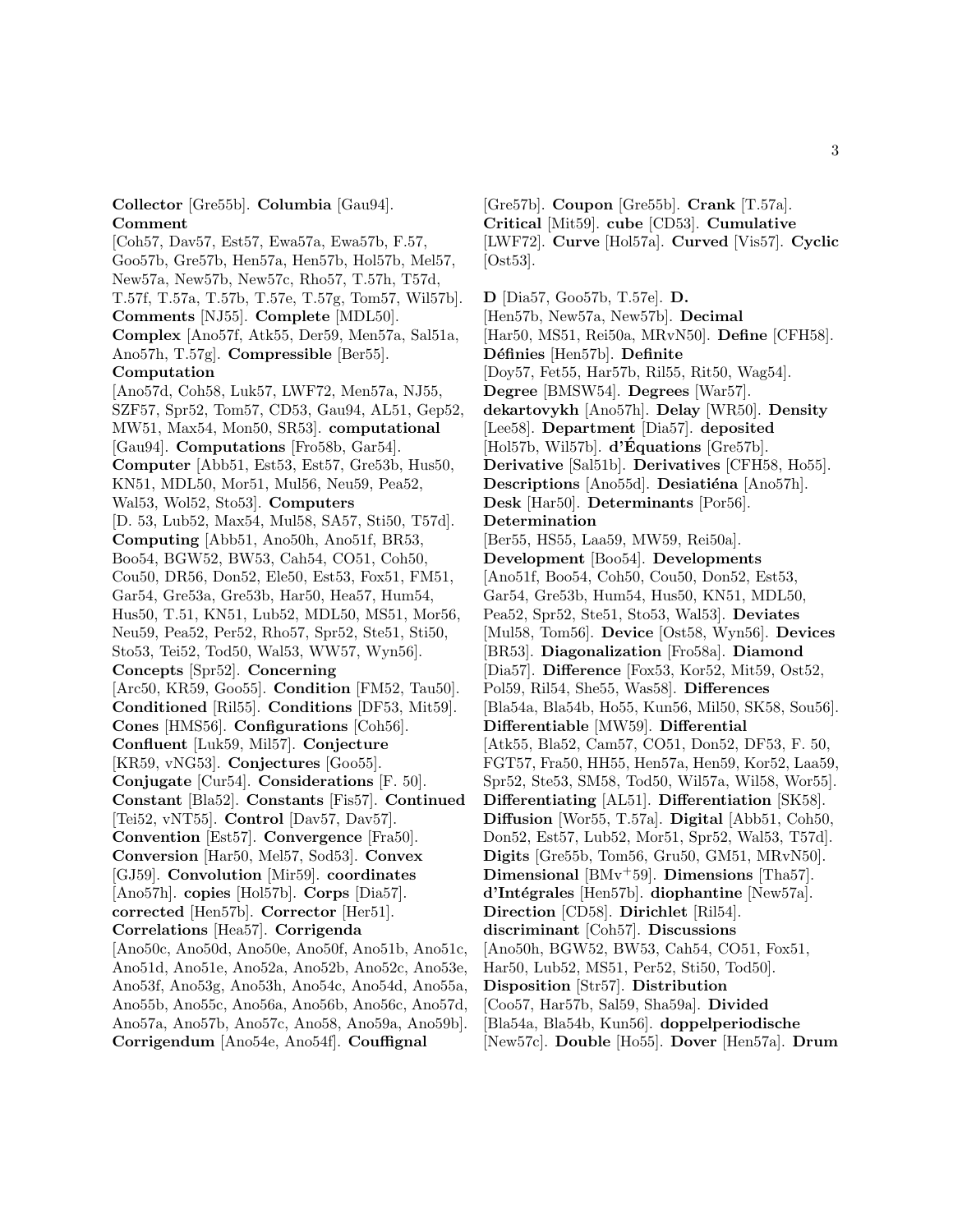[Coh50]. **Dynamic** [BD59].

**E.** [T.57g]. **Earth** [Tom57]. **Eastern** [MDL50]. **edition** [Hen57b]. **Editorial** [T.51]. **EDSAC** [BW53, WR50]. **Effect** [Tom57]. **Efficient** [Ski59]. **Eigensolutions** [Laa59]. **Eigenvalues** [Gre53a, Neu59]. **Eigenvectors** [Gre53a, Neu59]. **Eight** [Ano57d, HSW56]. **Electrical** [Est57]. **Electron** [Mel57]. **Electronic** [Atk55, Est53, MS51, Rho57, WR50]. **Electrons** [Coh56]. **Elektronnye** [Rho57]. **Elementary** [Cle54]. **Elliptic** [She55]. **Elliptical** [Ano57d]. **elliptischen** [Ano57d]. **Emersleben** [Ewa57a, Ewa57b, New57c]. **Energy** [Mel57]. **Eng** [T57d]. **Engineering** [Dav57]. **Engineers** [Est57, Est57]. **ENIAC** [MRvN50, Rei50a]. **Enumeration** [Isb59]. **Epsteinsche** [New57c]. **Epsteinscher** [New57c]. **Equally** [Sal57]. **Equally-Weighted** [Sal57]. **Equation** [BLS57, CD58, Kor52, Laa58, Mil57, SB53, She58, Ski59, Vis57, Was58, Wor55, New57a, Hol57b]. **Equations** [BR53, Ber55, Bla52, Cam57, CO51, Cur54, DF53, F. 50, FGT57, FM52, Fox53, Fra50, Goo57a, GS52, HH55, Laa59, MW51, Men57b, Mul56, Pos55, Ril55, She55, Sny55, Ste53, SM58, Tod50, Wil57a, Wil58, de 53, Hen57a, Hen59]. **Equianharmonic** [Sou57, T.57f]. **Equipped** [Gar54]. **Erd'elyi** [F.57]. **Ernst** [T.57h]. **Errata** [Ano53i, Ano54g, Ano57f, Ano57h, Ano57g, Dia57]. **Error** [F. 50, Sal51a, ZS59, de 53]. **Errors** [DR54]. **Especially** [Gar54]. **Estimates** [Hoc58]. **Estimation** [DR54, Gar56]. **Evaluating** [Fle56b]. **Evaluation** [Bol57, Der59, Gre57a, HW57, HS58, Lon57, Lon58, Luk56, Mir59, Pos55, RW59, Sal55]. **Events** [Edm53]. **Everett** [Chi56, Sou56]. **Excitation** [Pol59]. **Expansion** [Fle56a, Luk59, Ste51, vNT55]. **Expansions** [SR53]. **Experiments** [DR56, Hoc58]. **Explicit** [Sus59]. **Exponent** [Por56]. **Exponential** [BM52a, BM52b, CFH58, FM51, Har57a, MH58]. **Extension** [FM52, SK58]. **Extrapolation** [ZS59].

**F** [F.57]. **F.** [T57d]. **Factor** [Gar56]. **Factoring** [Sha59b]. **Factorizations** [Rob57]. **Factors** [Sel53]. **Fairchild** [Sto53]. **Fedorova** [T.57c]. **Fermat** [Fro58b, Sel53]. **Ferut** [Hum54]. **Field** [Der59].

**fields** [Coh57]. **Fifteen** [For53]. **Fifteen-Foot** [For53]. **Figure** [Mel57]. **File** [Wil57b]. **file.** [Hol57b]. **Finding** [Atk55, Gre55a, SB53, Sal51b, Wil55]. **Finite** [Fox53, Ho55, Mit59, Pol59, Smi59]. **Finite-Difference** [Fox53]. **First** [Wil57a, Wil58, MRvN50]. **Five** [Ano57d, Mel57]. **Flames** [Wor55]. **Floating** [BW53, MS51]. **Flow** [Was58]. **Fluids** [Ber55]. **Flüssigkeiten** [New57c]. **Foot** [For53]. **Form** [DOH54, Doy57, MH57, RW59, Rob57, Sha59b]. **Formula** [Chi56, Fet55, Har57b, Rei50b, Sou56, Wil57a, Wil58]. **Formulae** [Coo57, Ho55, Sus59]. **Formulas** [Fie58, GCN59, Kun56, Sal51a, Sal51b, Sal56, Sal57, Str57, Tha57]. **Fourier** [HZ56, HPZ59]. **Fourth** [Sou56]. **Fox** [Hen59]. **Fr.b** [T.57b]. **Fraction** [vNT55]. **Fractions** [Tei52]. **Free** [BWW54]. **Freedom** [War57]. **Frenelia** [Ano57g]. **Fresnel** [Ano57g]. **Function** [Ano57d, AS56, Gre57a, GJ59, Har57b, Luk59, MW59, Sal51a, Sal51b, Sou57, T.57f, New57b]. **Functional** [BD59]. **Functions** [Ano57d, Cle54, DR54, Fle56a, Gau59, GT58, GT59, GCN59, Hit57, LaF54, Lon57, Luk59, Mor56, RB59, Sal59, Sal51c, SF59, SA57, Sus59, WW57, Ano57h, Tom57, F.57]. **Fundamental** [Ber55, Spr52]. **Fünfstellige** [Ano57d]. **Funktionen** [Ano57d]. **funktsiı** [Ano57h]. **Future** [Goo57b].

**G** [F.57]. **G.** [Hol57b]. **Games** [Isb59]. **Gamma** [SF59]. **Gauss** [FM52, Leh56, Mel57, Ost58]. **Gauss-Cm** [Mel57]. **Gaussian** [RB59]. **Gauthier** [Gre57b]. **Gauthier-Villars** [Gre57b]. **Gebelein** [Ano57d]. **Gellman** [Mel57]. **Genauigkeit** [Ewa57b]. **General** [Dia57, KN51, Mil57]. Générale [T.57b]. Géneralisiées [T.57b]. **Generalization** [Cur54, Smi57]. **Generalized** [Smi59]. **Generating** [Joh56]. **Generation** [Mul58, SA57]. **Given** [Sal51b]. **Glowatzki** [T.57h]. **Godwin** [Coh57]. **Gov** [Goo57b]. **Govt** [T.57e]. **Gradient** [Vis57]. **Gradients** [Cur54]. **Graphic** [MW51]. **Graphical** [Mir59]. **Greifswald** [Ewa57a]. **grid** [T.57g]. **Grids** [Wil57b]. **Group** [PN58]. **Groups** [BMSW54, Lee58]. **Guide** [BY51, BY53, T.57c].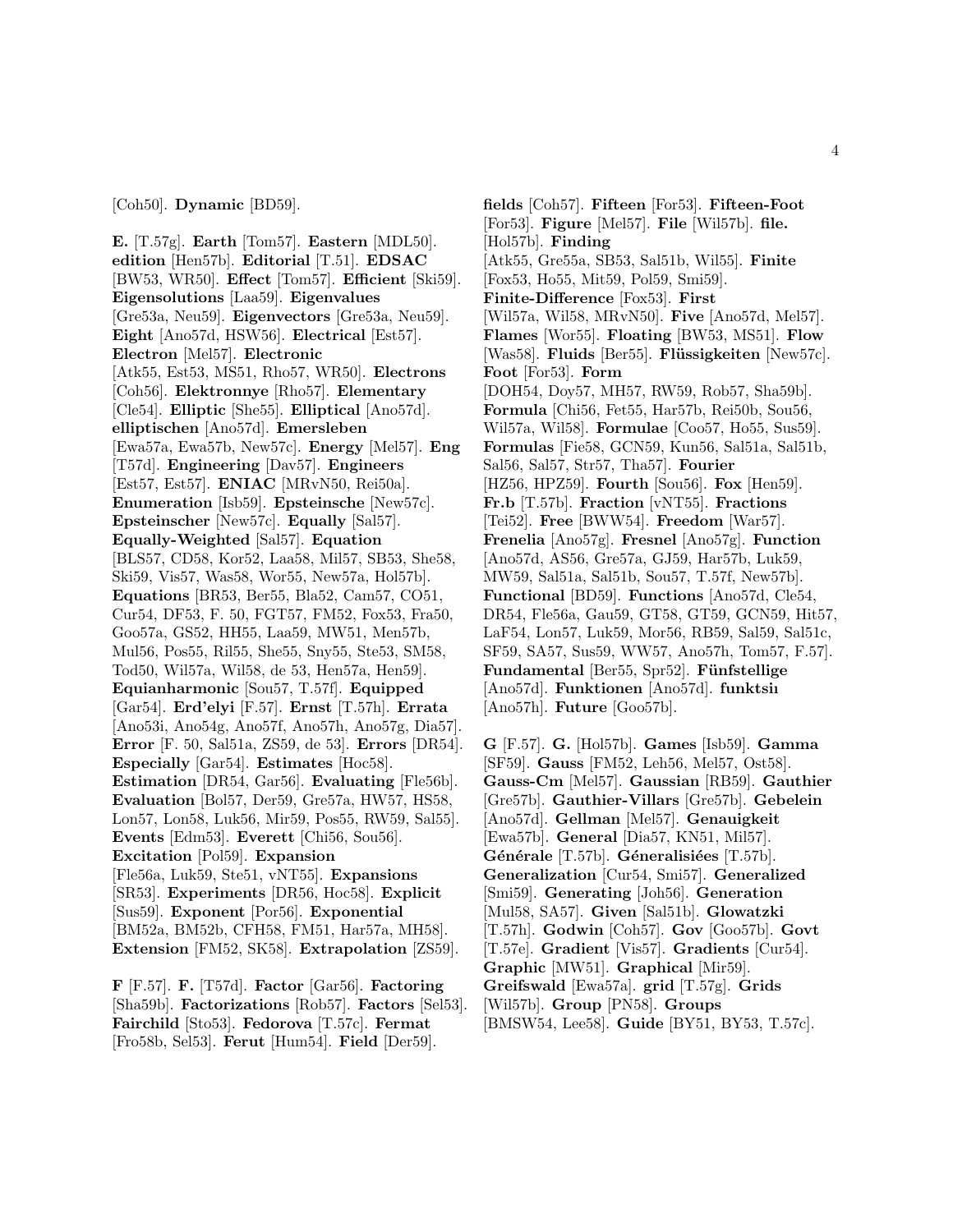**H** [Ano57d, Dav57, F.57, Mel57, New57a, New57b, T57d, T.57f]. **Haan** [Hen57b]. **Hafner** [Hen57b]. **Halcomb** [Dav57]. **half** [Gau94]. **half-century** [Gau94]. **Harry** [Hen57a]. **Harvard** [Ano57d]. **Having** [Lee58]. **Heat** [Was58]. **Hermitian** [Fro58a]. **Heuristic** [PU59]. **High** [BR53, Kun56, Sal51c, SF59, SA57, Tei52, VR51]. **Higher** [F.57]. **Hilbert** [Smi59]. **Hill** [Dav57, F.57, Hol57b, BLS57]. **Hollander** [T57d]. **Hulls** [Pol59]. **Hydrodynamical** [BMv<sup>+</sup>59]. **Hydrodynamics** [PU59]. **Hyperbolic** [Lin57]. **Hypergeometric** [Cah54, Luk59, Mil57].

**IBM** [Joh56, MS51, Wag57, Wal58]. **II** [Bla54b, BM52b, HS58, HPZ59, Tau50, Wil58]. **iii** [Gre57b]. **Ill** [Ril55]. **Ill-Conditioned** [Ril55]. **ILLIAC** [Gre53a, Sny55]. **Implicit** [Was58]. **Improvement** [Sny55]. **Improving** [FM52]. **inches** [Wil57b]. **Incorporation** [MDL50]. **Indeterminacy** [Cam57]. **Index** [LWF72]. **Infinite** [Bol57, Lon57]. **Influence** [Mit59]. **Information** [Ano53m, Arc50, Coh50, Rho57]. **Informatksi** [Rho57]. **ington** [T.57e]. **Input** [Hum54]. **Institut** [Ano57h, Ano57g, Cou50]. **Institute** [Est53, Hus50]. **Institution** [Est57]. **Integral** [FM51, Goo57a, GS52, Har57a, Luk56, MH58, Mir59, Rit50. **Intégrales** [T.57b]. **Integralov** [Ano57g]. **Integrals** [Ano57g, Bol57, Dal54, DR56, Fet55, HW57, HS58, Har57b, HZ56, HPZ59, Lin57, Lon57, Lon58, Mor58, RW59, RB59, Sal57]. **Integrating** [Cam57]. **Integration** [Bar59, BM52a, BM52b, Fis57, GL56, GCN59, HMS56, HS56, Hen57a, Her51, Luk56, Pei57, SZF57, SM58, Str57, Wee59, Wil57a, Wil58]. **Interfaces** [She58]. **Interpolating** [Sal59]. **Interpolation** [Chi56, Gau59, Ho55, Ost52, Sou56, Twe54, T.57g, T.57e]. **Interval** [Sad50]. **Intervals** [Fox53]. **Inverse** [DOH54, LaF54, Mor56, Mul58, Sal55, WW57]. **Inverses** [Sal51c, Smi59, Wil57b]. **Inversion** [BR53, Doy57, Edm53, FL50, Sal57, Sch59, Was52]. **Inverting** [MH57, Wag54]. **Investigate** [Dij57]. **Involving** [Bla52, Lon57, RB59]. **Irregular** [Por56]. **Isaac** [Arc50]. **Isabelle** [Dia57]. **issue** [T.57f]. **Iteration** [Ost53, Ost58, Ril54]. **Iterative** [Fle56a, Fle56b, Fra50, Laa58, Men57b, Twe54,

Wil55]. **iv** [Goo57b]. **ix** [Dav57, T.57e].

**J** [Hol57b, T.57g]. **J.** [Coh57, Dav57, Mel57, T.57a]. **Jackson** [Hol57b]. **Jn** [Coh57, New57a]. **John** [Ano57e]. **Jr** [Dav57, Wil57b]. **July** [Mel57]. **Jury** [War57].

**Kind** [Sus59]. **Kinetic** [Mel57]. **Kl** [T.57h]. **know** [T57d]. **Kompleknoı** [Ano57f]. **kompleksnykh** [Ano57h]. **konstante** [Ewa57b]. **Konstanten** [Ewa57a]. **koordinat** [Ano57h]. **kopeks** [Rho57]. **Kristalls** [Ewa57b]. **Kummer** [vNG53]. **Kutta** [Lot51].

**L** [Hen59, Hol57b, Mel57, Wil57b]. **L.** [Gre57b]. **Laboratories** [Dia57]. **Laboratory** [Ano57d]. **Laethem** [T.57b]. **Lagrangian** [T.57e]. **Laning** [Dav57]. **Laplace** [Sal55, She58]. **Laplacian** [Wil57b]. **Large** [FM51, Fox53, GT58, MH57, Mul58]. **Large-Scale** [Mul58]. **Laslett** [Hol57b]. **Latent** [Wil55]. **leaves** [Wil57b]. **Lebedev** [Rho57, T.57c]. **left** [F.57]. **Legendre** [Sus59]. **Lehmer** [New57a, New57b]. **Lemma** [Wag57]. **Life** [Arc50]. **Like** [Gro54]. **Limit** [Sal59]. **Lindow** [SK58]. **line** [Ano57d]. **Lin´eaires** [Gre57b]. **Linear** [BR53, Cur54, Dia57, FM52, Gau59, Gep52, MW51, Men57b, Ost52, Ril55, Sny55, SS59, Twe54, de 53]. **Liouville** [FGT57]. **Location** [Leh56]. **logarifmov** [Ano57h]. **Logarithm** [Sha54]. **Logarithmic** [Luk56, Mon50]. **logarithms** [Ano57h]. **Logical** [Abb51, BWW54]. **London** [Coh57, Est57, F.57, New57a]. **Lotkin** [Ano57d]. **Louvain** [T.57b]. **Ltd** [Mel57].

**M** [Ano57d, T.57c]. **Machine** [AL51, BWW54, Cou50, Gar54]. **Machinery** [Ano50h, BGW52, BW53, Cah54, CO51, Fox51, Har50, Lub52, MS51, Per52, Sti50, Tod50, Ano51f, Boo54, Coh50, Cou50, Don52, Ele50, Est53, FM51, Gar54, Gre53b, Hum54, Hus50, T.51, KN51, MDL50, Pea52, Spr52, Ste51, Sto53, Wal53]. **Machines** [Opl51, Rho57]. **Madelung** [Ewa57a, Ewa57b]. **Madelung-konstante** [Ewa57b]. **Magnetic** [Coh50]. **Magnus** [F.57]. **Mahalanobis** [Sch54]. **Majority** [Isb59]. **Making**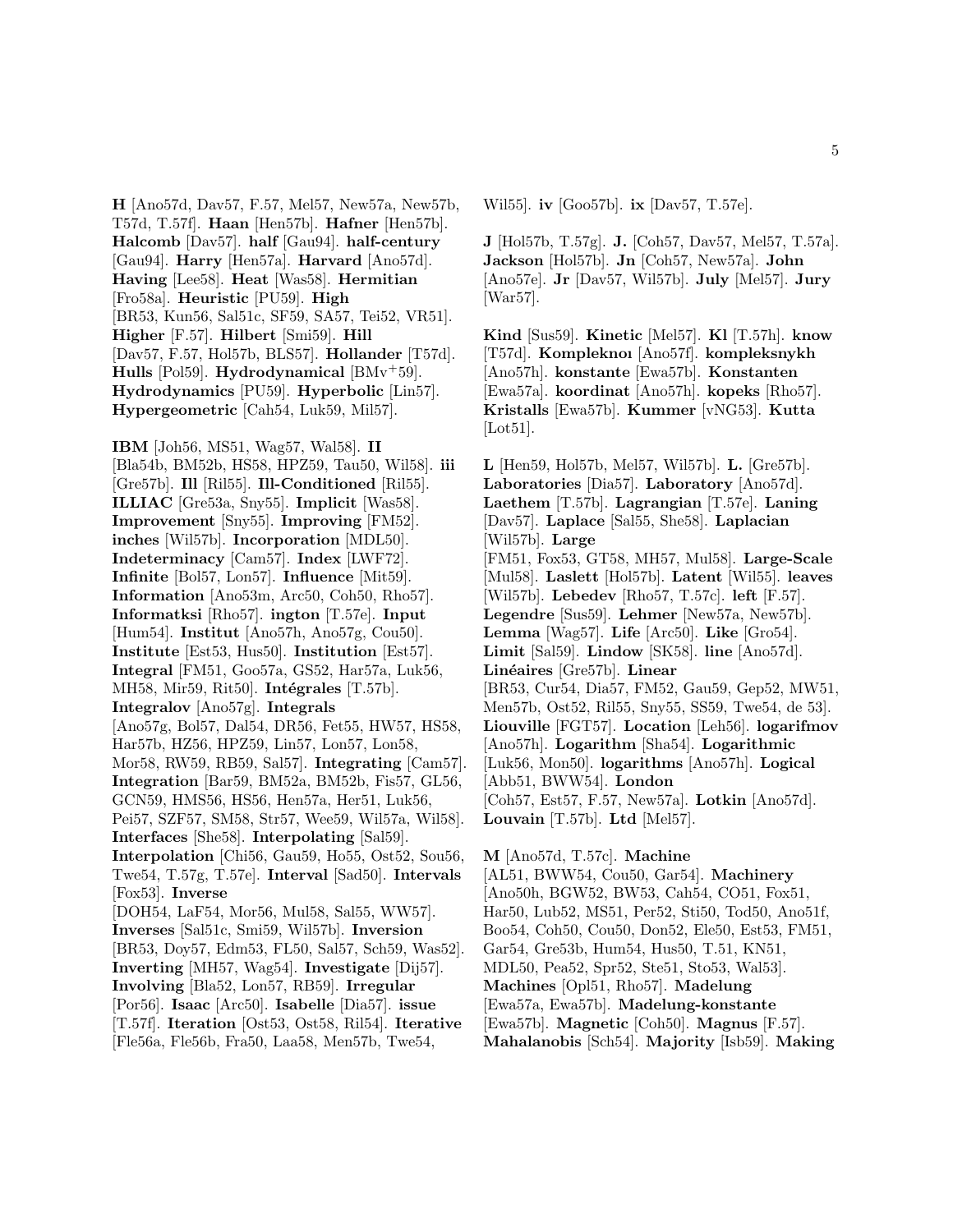[FM51]. **man** [Ewa57b]. **MANIAC** [HMW55]. **Many** [War57]. **Marcel** [T.57b]. **Mark** [Ano57d]. **Mashiny** [Rho57]. **Matematicheskie** [Ano57h, Ano57g]. **Matematicheskim** [T.57c]. **Math** [Coh57, Ewa57a, New57a, New57c, T.57h, T.57g]. **Math.-Nat** [T.57h]. **Mathematica** [New57b]. **Mathematical** [Ano53i, Ano53k, Ano53l, Ano54g, Ano54h, T.57c]. **Mathematics** [Gau94, Goo57b, LWF72, T.57a, T.57e]. **Mathieu** [PN58]. **Mathison** [Tau56]. **Matrices** [Fro58a, Gre55a, Lot55, MH57, Sch59, Tau50, Wag54, Was52, Wil55, Ano57d]. **Matrix** [BR53, Doy57, Edm53, FL50, Gre53a, Laa58, Men57a, Opl51, Ril55, SB53, Smi59]. **Matter** [Ano53a]. **Maximum** [Lee58, Sad50]. **Maximum-Interval** [Sad50]. **McGraw** [Dav57, F.57]. **McGraw-Hill** [Dav57, F.57]. **Mech** [New57c]. **Mechanical** [Luk52]. **mekhanikı** [Ano57g]. **mekhaniky** [Ano57h]. **Memory** [Don52]. **Mersenne** [Goo55, Leh53, Rie58]. **Mesh** [Bes54, Gar56]. **Method** [Bol57, Cam57, CD58, Cur54, DOH54, Dij57, Fle56a, FL50, Gre55a, GS52, Hea57, LaF54, Lot51, Men57b, MH57, Mor56, Mul56, Mul58, Neu59, Pos55, Sha59b, Ski59, Sod53, Spr52, SM58, Vis57, Wag54, WW57, ZS59]. **M´ethode** [T.57b]. **Methods** [Bes54, Fox51, HH55, Pol59, Wil55]. **Might** [Sti50]. **Million** [Tom56]. **Milne** [Hen57a]. **mimeographed** [Tom57]. **Minimax** [GJ59]. **Minimum** [Bes54, Per52]. **Modern** [Ano50h]. **Modification** [Twe54]. **Modified** [Bla54a, Bla54b, Chi56]. **Molecular** [Dal54]. **Momentum** [Mel57]. **Monte** [DR56, Edm53, FL50, Opl51]. **Moscow** [Ano57f, Ano57h, Ano57g, Rho57, T.57c]. **MTAC** [Ano57d, Ano57h, Ano57g, Dia57, T.57f]. **multilithed** [Hol57b]. **Multiple** [DR56, HW57, HS58]. **Multiplication** [Wal58]. **N** [Hol57b]. **N.F** [T.57h]. **Nachr** [New57c]. **Nat** [T.57h]. **naturw** [Ewa57a]. **Nauk** [Ano57f, Ano57h, Ano57g, Rho57]. **Naval** [Wol52].

**NBS** [Goo57b, MDL50, T.57e]. **Near**

[Luk52, Luk56]. **Negative** [Por56]. **Nehari**

[Hoc58]. **Neighborhood** [She58]. **Neumann** [Ano57e]. **neunstellige** [Ano57d]. **Neville** [Twe54]. **News** [Ano50g, Ano53j]. **Newton** [SK58]. **Nine** [Ano57d, HSK59]. **No** [Dia57, Est57, Goo57b, Mel57, T.57e, Tom57]. **Nonlinear** [Wor55]. **NORC** [NJ55]. **Normal** [Har57b, Mul58, Tom56, Vis57, Sch54]. **Notation** [BWW54]. **Notations** [Com55]. **Note** [CD53, Fie58, Gau59, Gib50, T.51, Mil57, Sel53, Sod53, Sti50, Was52, WW57, Cle55, Tau50]. **notebook** [Hol57b]. **Notes** [Ano50h, Ano57e, ABv<sup>+</sup>55, AJO<sup>+</sup>55, Bol57, BRCG55, CR57, CO51, Coh58, DBM55, Dij57, FOP<sup>+</sup>56, Fox51, FM51, Fro58a, Fro58b, GW56, HR58, HAW56, KR59, Lon58, Lon59, MNR56, Rie58, Rom59, Sal57, SL58, SF59, Ski59, SS59, Sus59, Tau50, Wal58, Wee59, Wil57a, WW57, F.57]. **Nouvelle** [T.57b]. **Nouvelles** [Hen57b]. **Number** [Der59]. **Numbers** [Coh58, Joh56, Rie58, Rob57, Sha59b, Ano57h, Goo55, Sel53]. **Numerical** [Ano50h, Bar59, BMv<sup>+</sup>59, Bla52, Bol57, Cam57, CO51, DF53, F. 50, FGT57, Fet55, Fis57, For53, Fox51, FM51, Goo57a, GL56, Goo57b, Gre57a, GCN59, HMS56, HS56, HW57, HS58, Hen59, Hoc58, HZ56, HPZ59, Hus50, Lon57, Lon58, Luk56, PU59, Pei57, RW59, Sal55, SK58, She55, SZF57, Ste53, SM58, Str57, Tau50, Tom57, Wee59, Wil57a, Wil58, vNG53, Hen57a]. **Numérique** [Gre57b]. **numerischen** [New57c].

**O** [New57c]. **O.** [Ewa57a, Ewa57b, New57c]. **Oberhettinger** [F.57]. **obituary** [Ano57e]. **Oblasti** [Ano57f]. **Obrabotka** [Rho57]. **Occurring** [Dal54]. **Off** [Ost52]. **Office** [Goo57b, T.57e, Wol52]. **One** [Hit57, Est57, Wil57b]. **Ontario** [Mel57]. **Open** [Wil57a, Wil58]. **Operating** [Ele50]. **Operations** [BW53]. **Operators** [Bla52, Wil57b]. **Optimum** [Tha57, Wag57]. **Orbits** [SZF57]. **Order** [HS55, HSW56, HSK59, Hit57, Wil57a, Wil58]. **Orders** [Dia57]. **Ordinary** [Cam57, Hen59, Ste53, SM58]. **Ordnung** [New57c]. **Organization** [Hum54]. **Orthogonal** [Sal55]. **osculatory** [T.57g]. **ot** [Ano57h]. **Other** [AL51, Gep52, MW51, Max54, Mon50, SR53]. **Oxford** [T.57a].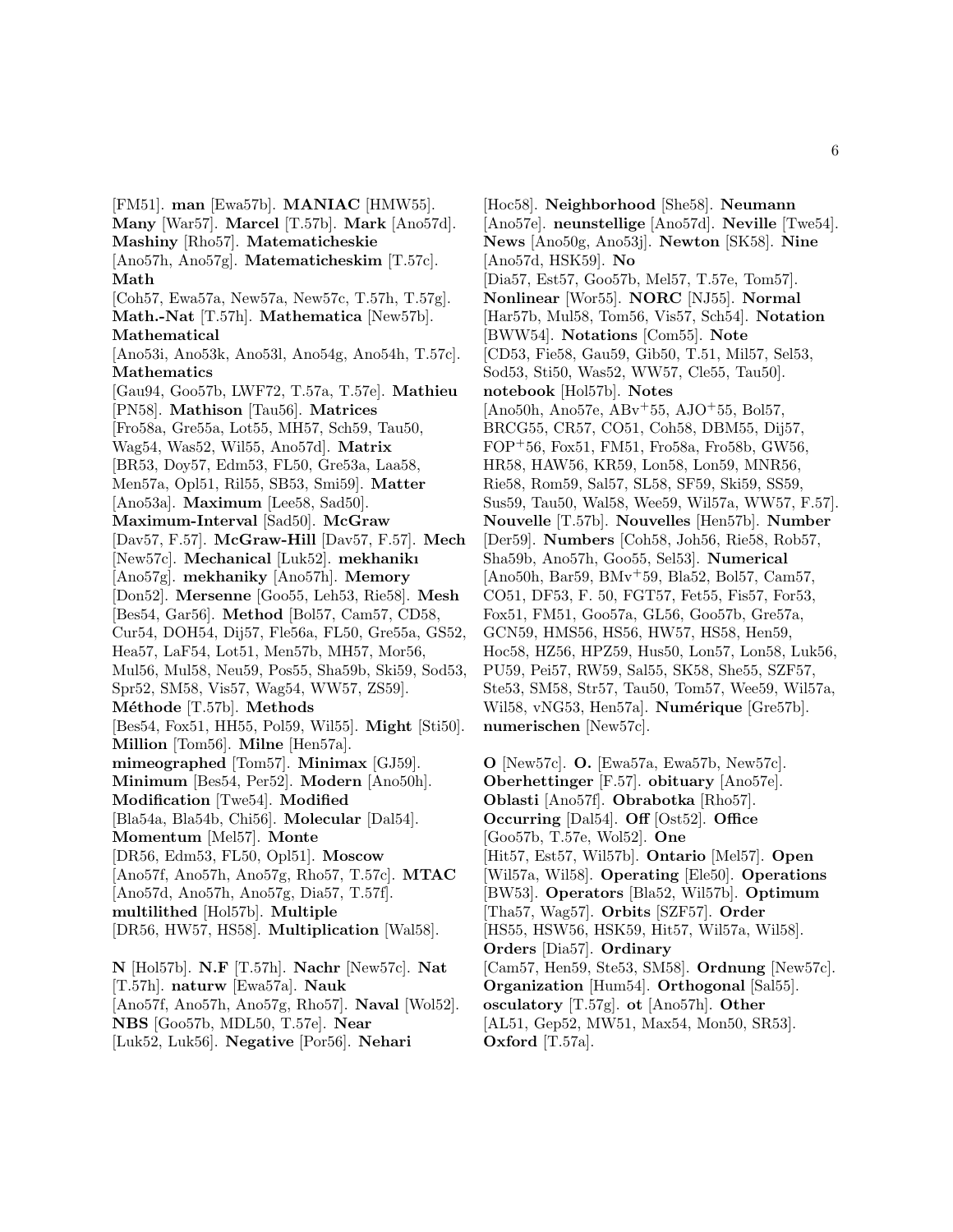**p** [Ano57d, Ano57h, Ano57g, Coh57, Dia57, Dav57, Ewa57a, Ewa57b, F.57, Goo57b, Gre57b, Hen57a, Hen57b, Hol57b, Mel57, New57a, New57b, New57c, Rho57, T.57c, T57d, T.57f, T.57a, T.57b, T.57e, T.57g]. **P.** [Sch54, T.57h]. **pages** [Tom57]. **Pair** [Smi57]. **Papers** [ABv<sup>+</sup>55, AJO<sup>+</sup>55, BRCG55, CR57, DBM55, FOP<sup>+</sup>56, GW56, HR58, HAW56, MNR56, SL58, Bol57, Coh58, Dij57, Fro58a, Fro58b, KR59, Lon58, Lon59, Rie58, Rom59, Sal57, SF59, Ski59, SS59, Sus59, Wal58, Wee59, Wil57a, WW57]. **Parabolic** [DF53]. **Parallelströmung** [New57c]. **Parameter** [New57c, T.57h]. **Parenthesis** [BWW54]. **Parenthesis-Free** [BWW54]. **Paris** [Gre57b]. **Part** [Est57, F.57]. **Partial** [Fra50, Ho55, Ive53, Sal56]. **Partitioning** [Wag54]. **Partitions** [Com55]. **Pascal** [Cou50]. **perekhoda** [Ano57h]. **Pertaining** [BLS57, Hol57b]. **Phys** [T.57g]. **Physik** [Ewa57b]. **Place** [Ano57d, Ano57h]. **Places** [Rei50a]. **Plane** [HSW56]. **Planes** [HSK59]. **Planning** [F. 50]. **Point** [GL56, Hen59, Mit59]. **Points** [Str57]. **Poisson** [Fet55, Vis57]. **polar** [Ano57h]. **poliarnym** [Ano57h]. **Polynomial** [Atk55, Cle54, Gro54, Hit57, MW59, SR53, Twe54]. **Polynomial-Like** [Gro54]. **Polynomials** [CFH58, Dia57, Der59, Men57a, Sal55]. **population** [Sch54]. **Positive** [Doy57, Ril55]. **Positive-Definite** [Doy57]. **Possibly** [Ril55]. **Potential** [Hoc58]. **pound.** [Est57]. **Power** [Fle56b, Men57b]. **Powers** [Fie58]. **Predictors** [SS59]. **Press** [T.57a]. **Price** [Dav57, Est57, F.57, Goo57b, Gre57b, Hen57a, Hen57b, Mel57, Rho57, T.57c, T.57a, T.57b, T.57e]. **Primality** [Dij57]. **Prime** [Smi57]. **Primes** [KR59, Lee58, Leh53, Sha59a]. **Principal** [Lon58]. **Printing** [Goo57b, T.57e]. **Probability** [Coo57, Sal59]. **Problem** [Bes54, BMv<sup>+</sup>59, D. 53, GRS53, HMW55, MDL50, Ril54, Smi57]. **Problems** [Dal54, GL56, Hen59, Mit59, PU59, War57, Goo57b]. **Procedure** [Ano53b, Ano54a, Fle56b]. **Procedures** [Ril54, Twe54]. **Proceedings** [Est57]. **Process** [Der59]. **Processes** [Dav57, Rho57]. **Processing** [Coh50]. **Product** [DOH54]. **Production** [Coo57]. **Prog** [T57d]. **Programmed** [MS51, Wag54]. **Programming**

[BD59, Max54, Per52, Wag57]. **Programs** [Cah54]. **Projective** [HSW56, HSK59]. **Propagation** [Tom57, ZS59]. **Proper** [Men57a, Men57b]. **Provision** [Ste51]. **Pseudo** [Joh56]. **Publications** [Hen57a, T.57b]. **Publishing** [Hen57b]. **Punched** [BY51, BY53, Gar54, GS52, Opl51]. **Punched-Card** [GS52]. **Purpose** [D. 53, Wal53].

**Quadratic** [Coh58, Doy57, Sha59a]. **Quadrature** [DR54, HZ56, HPZ59, Kun56, Luk52, Rei50b, RB59, Sal57, Tha57]. **quartic** [Coh57].

**R** [T.57c]. **Radio** [Tom57]. **Radix** [Sal51c, Sod53]. **Random** [Gre55b, Joh56, Mul58, Tom56, Was52, Gru50, GM51, Sch54, Dav57]. **Rapid** [Lon57]. **Rates** [Fra50]. **Rational** [Coo57, Fle56a]. **Raymond** [Ben50]. **REAC** [Gep52]. **Real** [Atk55, GRS53, Men57a, Sou57, T.57f, Coh57]. **Rechnungen** [New57c]. **Recurrence** [CO51, GT59, Tod50]. **Recurrent** [Edm53]. **regelmassig** [New57c]. **Region** [Ano57f]. **Reihe** [Ewa57a]. **Related** [Hit57]. **Relations** [CO51, Mor58, Tod50]. **Relaxation** [Fox51, Gar56, Ost53, Vis57]. **Relay** [KN51, Wol52]. **Remainders** [Fro58b]. **Remarks** [Str57]. **Repeated** [Kun56]. **Report** [Cou50, Dia57, Mel57, Tom57]. **reprinted** [Mel57]. **Research** [Wol52]. **Residues** [Sha59a]. **R´esolution** [Gre57b]. **Response** [Fle56b]. **Rev** [Ano57g]. **Review** [Ano57d, Dia57, Hen59, Sch54, T.57c, Tom56]. **Reviews** [Ano55d]. **Richard** [Dav57]. **Riemann** [New57b]. **Rigid** [GRS53]. **River** [Mel57]. **RMT** [Ano57h]. **Root** [Atk55]. **Roots** [Atk55, CFH58, Fie58, Gre55a, Wil55, New57b]. **Rotation** [Hea57]. **Rounding** [Ost52]. **Routines** [Hum54]. **rubles** [T.57c]. **Rule** [Mon50]. **Runge** [Lot51].

**S** [Goo57b, Mel57, T.57e]. **S.** [Rho57]. **Salzer** [T.57g]. **samples** [Sch54]. **Sampling** [VR51]. **Sasaki** [Tom57]. **Scale** [Mul58]. **Schrödinger** [Ski59]. **Schuler** [Ano57d]. **Scientific** [Gar54]. **Sea** [Tom57]. **SEAC** [Ele50, Ste51]. **Search** [GJ59, PN58]. **Sechsstellige** [T.57h]. **Second** [Sus59]. **See** [Ano57h, Ano57g]. **Segments** [Smi59].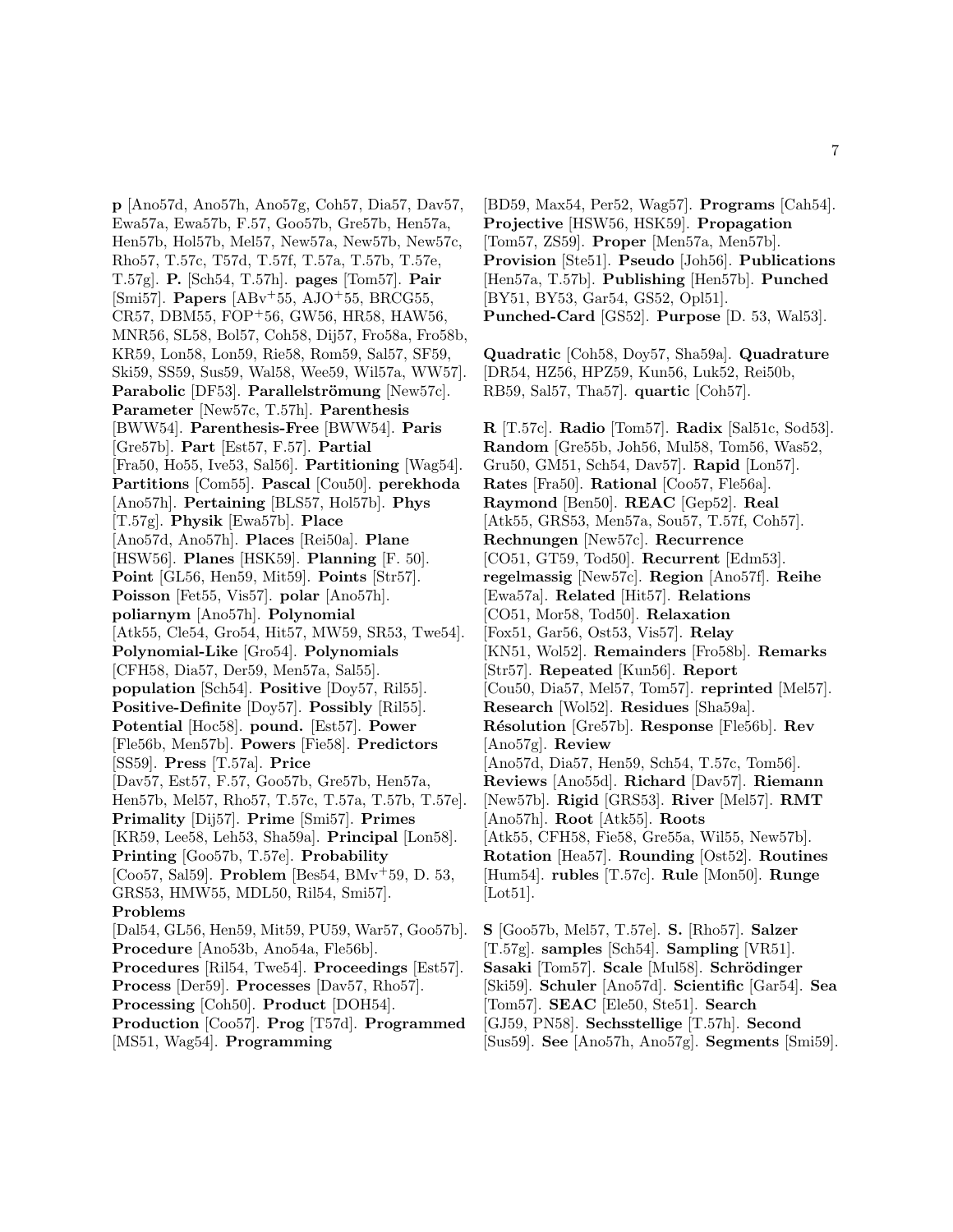**Self** [Laa59]. **Self-Adjoint** [Laa59]. **Sequence** [F. 50]. **Sequences** [Rom59]. **Sequential** [GJ59]. **Serial** [Don52]. **Serial-Memory** [Don52]. **Series** [Cah54, Dav57, Fle56b, Goo57b, Luk59, Mor58, Sal56, T.57e, Cle55]. **Set** [Cam57, Lot55, Sny55, Ano57d]. **Several** [Laa59]. **Sexagesimal** [T.57e]. **Shelf** [For53]. **Shell** [Pei57]. **Ship** [Pol59]. **Short** [ABv<sup>+</sup>55, AJO<sup>+</sup>55, Bol57, BRCG55, CR57, Coh58, DBM55, Dij57, FOP<sup>+</sup>56, Fro58a, Fro58b, GW56, HR58, HAW56, KR59, Lon58, Lon59, MNR56, Rie58, Rom59, Sal57, SL58, SF59, Ski59, SS59, Sus59, Wal58, Wee59, Wil57a, WW57]. **should** [T57d]. **Sieve** [D. 53, Sha59b]. **Signals** [Lub52]. **Simple** [Kor52]. **Simplex** [DOH54]. **Simplexes** [HMS56, HS56]. **Simplified** [MH58]. **Simulation** [GRS53]. **Simultaneous** [BR53, Laa59, MW51, Sny55]. **Single** [Ost53, Ost58]. **Singularity** [Luk52, Luk56]. **Size** [Gar56]. **Skip** [Rom59]. **Skip-Term** [Rom59]. **Slide** [Mon50]. **Small** [Gar56, Coh57]. **Smoothest** [Hol57a]. **Snyder** [Hol57b]. **Soc** [Coh57, New57a]. **Solution** [BR53, BMv<sup>+</sup>59, Bla52, CO51, F. 50, FGT57, Goo57a, Hen59, Laa58, MW51, Men57b, Mil57, She55, Tod50, Vis57, War57]. **Solutions** [BLS57, Ber55, HH55, Hol57b, Mit59, Sny55, Ste53, Wor55, de 53]. **Solved** [Bes54]. **Solver** [Kor52]. **Solving** [Atk55, CD58, Cur54, GS52, Mul56, Ril55, Ski59]. **Some** [Coh58, DR56, Fro58b, NJ55, PU59, RB59, Rob57]. **Southard** [T.57f]. **Special** [MH57, Rei50b, Wal53]. **Specialized** [Sto53]. **Specified** [Vis57]. **Speed** [BR53, SA57, Tei52, VR51]. **Speeding** [Ost58]. **Sphere** [Coh56]. **Spherical** [Pei57]. **Spherically** [Coo57]. **Spravochnik** [T.57c]. **Square** [SB53]. **SSSR** [Ano57f, Ano57h, Ano57g, Rho57]. **Stability** [Coh56, DF53]. **Statistical** [MRvN50]. **Steiner** [HS55]. **Steinsalzgitter** [Ewa57b]. **Steinsalzgitters** [Ewa57a]. **Step** [BM52a, BM52b, Fox51, Her51, Ost53, Ost58, SZF57]. **Step-by-Step** [Fox51, Her51]. **Stirling** [SK58]. **Stokes** [Gre57a]. **Storage** [Coh50, WR50]. **Stream** [Gre57a]. **Structure** [Dal54]. **Study** [BMv<sup>+</sup>59, Est53, vNG53]. **Sturm** [FGT57]. **Sub** [Hum54]. **Sub-Routines** [Hum54]. **Subject**

[Cam57]. **Subroutines** [MDL50]. **Subtraction** [Mon50]. **Summation**

[Fet55, Fie58, Rom59, Sal56, Cle55]. **Summen** [New57c]. **Sums** [BM52a, BM52b, Ive53, Leh56]. **Supplement** [Est57]. **Swedish** [KN51].

**Symmetric**

[BMSW54, Coo57, Doy57, Gre53a, Ril55, Wag54]. **Symposium** [Gau94]. **System** [F. 50, Laa59, Pos55]. **Systèmes** [Gre57b].

**Systems** [Coh50, Cur54, Dav57, FM52, Gep52, HS55, Ril55, de 53].

**T.** [T.57f, Tom57]. **Tabellen** [Ano57d]. **Table** [Ano57f, Ano57h, Ano57g, BLS57, Dia57, FM51, Lon59, Sal51c, Sou57, T.57f, Hol57b]. **Table-Making** [FM51]. **Tables** [Ano53i, Ano53k, Ano53l, Ano54g, Ano54h, Ano55d, Ano57d, Ano57f, Ano57g, Ber55, BY51, BY53, Har57a, Hen57b, Lin57, Lon57, Mel57, Ost52, RW59, Sad50, Sal59, SK58, Sch54, T.57c, Ano57h, Tom57, Ano57d, T.57e, Wil57b]. **Tablitsam** [T.57c]. **Tablitsy** [Ano57h, Ano57g, Ano57f, Ano57g]. **Tabulation** [AS56]. **Tafel** [T.57h]. **Tagung** [New57c]. **Taylor** [Fle56a]. **Technical** [Ano51f, ABv<sup>+</sup>55, AJO<sup>+</sup>55, Boo54, BRCG55, CR57, Coh50, Cou50, DBM55, Don52, Est53, FOP<sup>+</sup>56, Gar54, GW56, Gre53b, HR58, HAW56, Hum54, Hus50, KN51, MDL50, MNR56, Pea52, SL58, Spr52, Ste51, Sto53, Wal53, Bol57, Coh58, Dij57, Fro58a, Fro58b, KR59, Lon58, Lon59, Rie58, Rom59, Sal57, SF59, Ski59, SS59, Sus59, Wal58, Wee59, Wil57a, WW57]. **Technique** [Atk55, GRS53, Max54]. **Techniques** [Est57, GT59]. **tekhniki** [Ano57h, Ano57g]. **Ten** [Ano57h]. **Term** [Rom59]. **Terms** [Ho55]. **Test** [Gre55b, Lot55, Ano57d, GM51]. **Testing** [Joh56]. **Tests** [Gru50]. **their** [Sal51c]. **Theorem** [Sal59]. **Theorems** [Smi59]. **Theory** [Ber55, Hoc58, Ost53, Ost58, Wor55, Tom57]. **Throwback** [Sou56]. **Time** [GRS53, SZF57, Wal58]. **Time-Step** [SZF57]. **Tochnolı** [Ano57g]. **Tohnol** [Ano57h]. **Tokyo** [Tom57]. **Tompkins** [T57d]. **Toronto** [F.57]. **TR** [Dia57]. **TR-326** [Dia57]. **Transcendental** [F.57]. **Transform** [HZ56, HPZ59]. **Transformation** [Dia57, FM52, Wyn56, Ano57h]. **Transforms**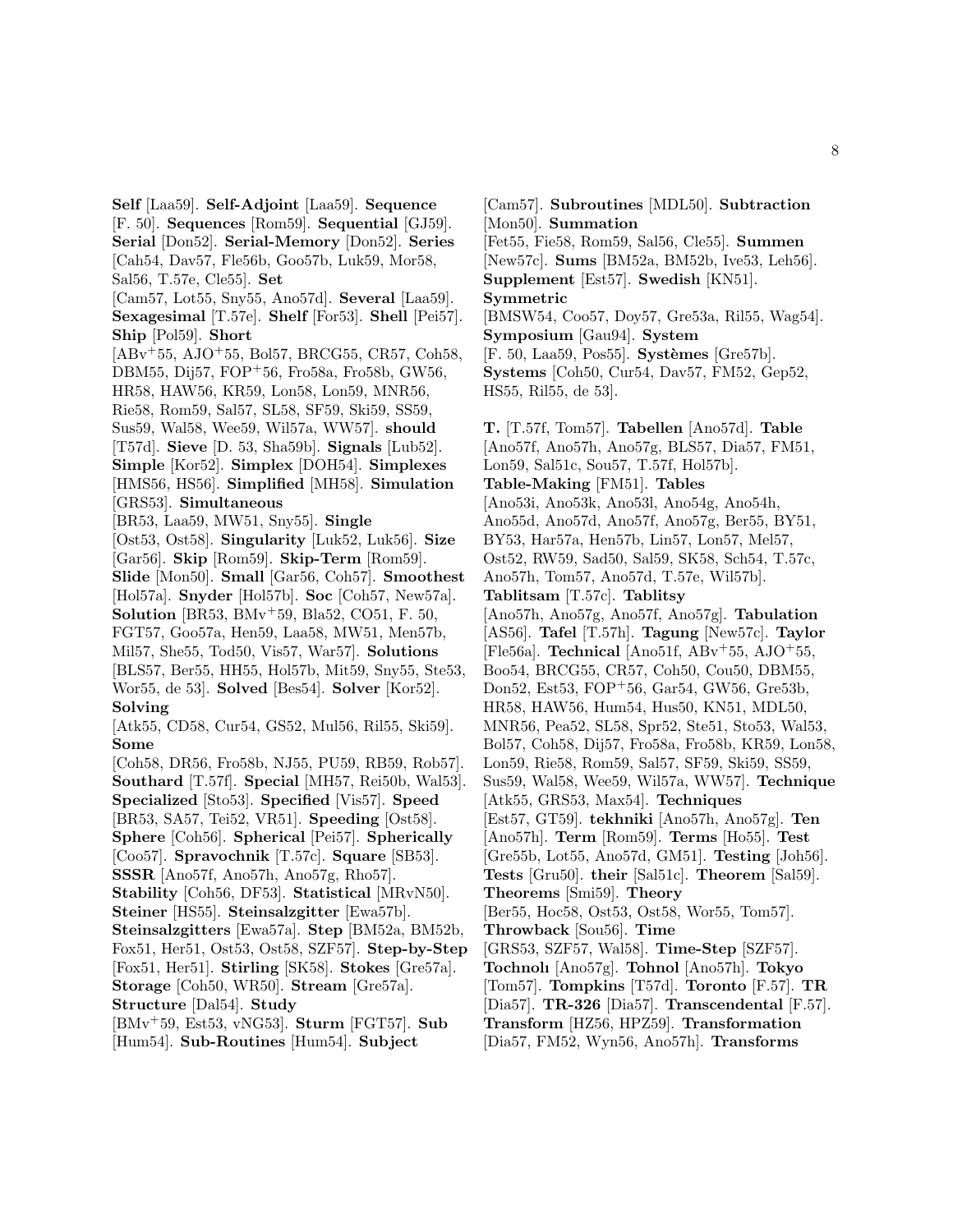[Sal55]. **Transient** [Fle56b, Pol59]. **transparency** [Wil57b]. **Trapezoidal** [HH55]. **Treatment** [DF53, MRvN50]. **Treatments** [Fra50]. **Triangle** [Bar59]. **Triangular** [Wil57b]. **Tricomi** [F.57]. **Trigonometric** [LaF54, Sal51c, SR53]. **Triple** [HS55]. **Truth** [Abb51]. **Turing** [Tau56]. **Two** [BMv<sup>+</sup>59, GL56, Hen59, Leh53, Mit59, Smi59, Hol57b, Wil57b]. **Two-Dimensional** [BMv<sup>+</sup>59]. **Two-Point** [GL56, Hen59]. **Type** [Cam57, Joh56, Lin57]. **typewritten** [Wil57b].

**U** [Dia57, Goo57b, T.57e]. **UMT** [Hol57b, Wil57b]. **Unified** [Der59]. **Uniqueness** [HSW56]. **Universitaires** [T.57b]. **Universitat** [Ewa57a]. **University** [Ano57d, T.57a]. **Unpublished** [Ano53l]. **unterer** [New57c]. **USAF** [Sto53]. **Use** [BM52a, BM52b, Fox53, Sal59, Tei52, Wil55, GCN59]. **Used** [SZF57]. **Useful** [Max54]. **Using** [Atk55, BWW54, Hoc58, Mul56, SK58, Sny55].

**V** [T.57c, Ano57d, Ano57f, Ano57h, Ano57g, Coh57, Dia57, Est57, Ewa57a, Ewa57b, F.57, Gre57b, New57a, New57b, New57c, T.57h, T57d, T.57g]. **Value** [GL56, Mit59]. **Values** [Lin57, Lon58, Men57a, MRvN50]. **Vancouver** [Gau94]. **Variable** [Sal51a]. **Vectors** [Men57a, Men57b, Wil55]. **Verteilter** [New57c]. **vi** [T.57a]. **viii** [T.57b]. **Villars** [Gre57b]. **Volume** [Ano53m]. **Volumes** [LWF72]. **vom** [Ewa57b]. **vychislitel'noı** [Ano57h, Ano57g]. **Vyclislitel'nye** [Rho57].

**W** [F.57]. **W.** [Wil57b]. **Walks** [Was52]. **Wash** [T.57e]. **Wash-** [T.57e]. **Washington** [Dia57, Goo57b]. **Waves** [Tom57]. **Weierstrass** [T.57f, Sou57]. **Weight** [GCN59]. **Weighted** [Sal57]. **Weights** [RW59]. **welcher** [Ewa57b]. **Wert** [Ewa57a]. **Which** [CFH58, Sal51b]. **William** [Hen57a]. **Wilson** [Wil57b, Fro58b]. **Wiss** [T.57h]. **Wissenschaftliche** [Ewa57a]. **without** [Her51]. **Wolfram** [Arc50]. **Wolfson** [Mel57]. **Work** [PU59].

**X** [Boo54]. **XIII** [Ano50a, Ano50b]. **xiv** [Hen57b]. **xlvi** [T.57c]. **XV** [Ano51a]. **xvii** [F.57]. **xxvi** [F.57].

**York** [Dav57, F.57, Hen57a, Hen57b, T.57a].

**Z** [Ewa57b, New57c, Ano50a, Ano50b, Ano51a, Ano53c, Ano53d, Ano54b. **zäher** [New57c]. **zahlentheoretischer** [New57c]. **Zeitschrift** [Ewa57a]. **Zero** [GJ59, Hit57]. **Zeros** [Der59, Ive53]. **zeta** [New57b]. **zeta-function** [New57b]. **Zetafunktionen** [New57c]. **Zwei** [New57c].

# **References**

# **Abbott:1951:CLT**

[Abb51] Wilton R. Abbott. Computing logical truth with the California digital computer. Mathematical Tables and Other Aids to Computation, 5(35):120–128, July 1951. CODEN MTTCAS. ISSN 0891-6837 (print), 2326- 4853 (electronic).

# **Archibald:1955:TNSa**

[ABv<sup>+</sup>55] R. C. Archibald, A. D. Booth, John von Neumann, Bryant Tuckerman, B. Zondek, and R. L. La Fara. Technical notes and short papers. Mathematical Tables and Other Aids to Computation, 9(49):21–25, January 1955. CODEN MTTCAS. ISSN 0891-6837 (print), 2326-4853 (electronic).

# **Archibald:1955:TNSb**

[AJO<sup>+</sup>55] R. C. Archibald, Luigi Jacchia, A. M. Ostrowski, Preston C. Hammer, and S. Lipton. Technical notes and short papers. Mathematical Tables and Other Aids to Computation, 9(50):62–70, April 1955. CODEN MTTCAS. ISSN 0891-6837 (print), 2326-4853 (electronic).

### **Atkinson:1951:NDM**

[AL51] C. P. Atkinson and A. S. Levens. A new differentiating machine (in Other Aids to Computation). Mathematical Tables and Other Aids to Computation, 5(34):99–102, April 1951. CODEN MTTCAS. ISSN 0891-6837 (print), 2326-4853 (electronic).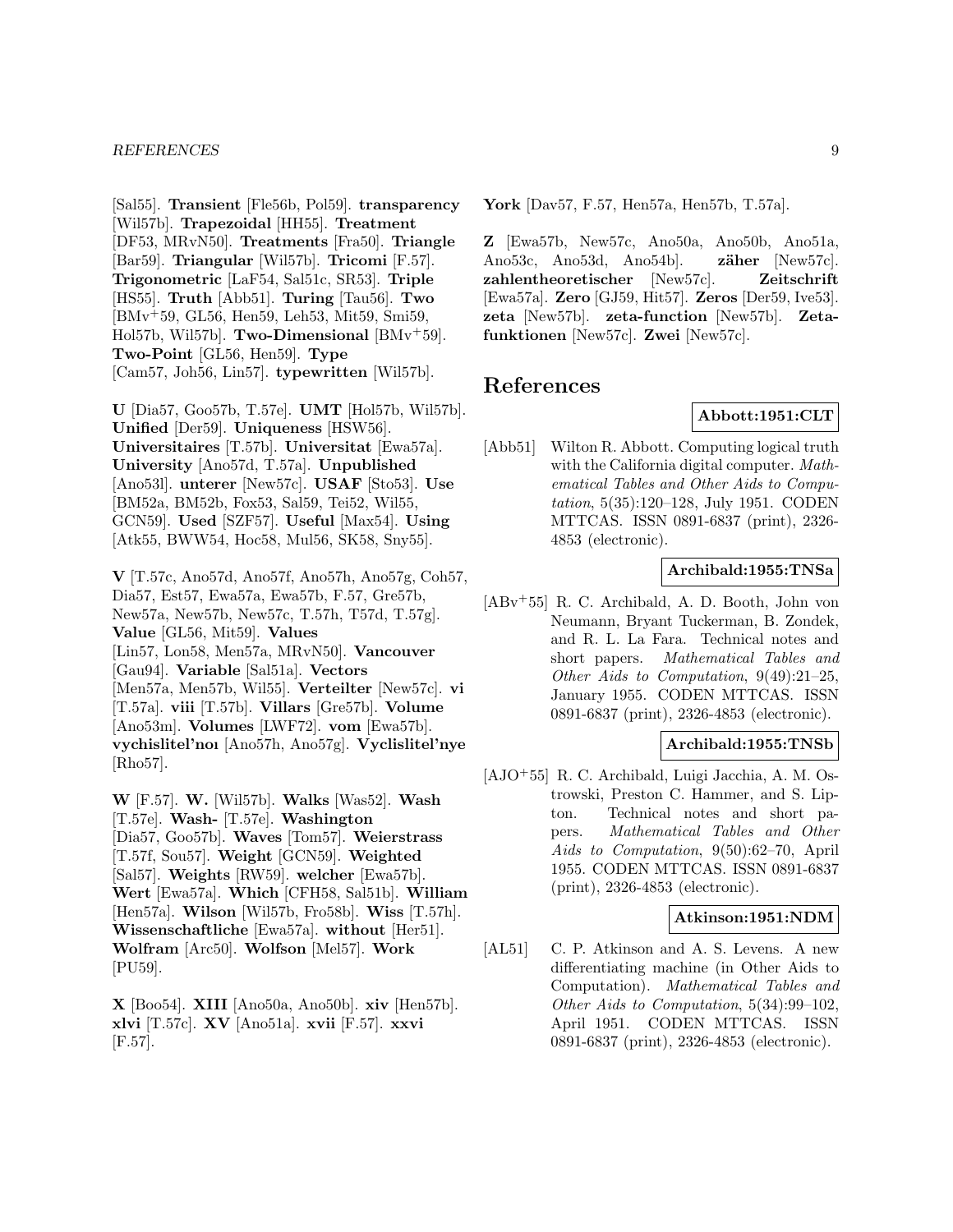#### **Anonymous:1950:BZXa**

[Ano50a] Anonymous. Bibliography Z — XIII. Mathematical Tables and Other Aids to Computation, 4(32):234–238, October 1950. CODEN MTTCAS. ISSN 0891-6837 (print), 2326-4853 (electronic). URL http: //www.jstor.org/stable/2002501.

### **Anonymous:1950:BZXb**

[Ano50b] Anonymous. Bibliography Z–XIII. Mathematical Tables and Other Aids to Computation, 4(32):239–244, October 1950. CO-DEN MTTCAS. ISSN 0891-6837 (print), 2326-4853 (electronic). URL http://www. jstor.org/stable/2002503.

#### **Anonymous:1950:Ca**

[Ano50c] Anonymous. Corrigenda. Mathematical Tables and Other Aids to Computation, 4 (29):59, January 1950. CODEN MTTCAS. ISSN 0891-6837 (print), 2326-4853 (electronic).

#### **Anonymous:1950:Cb**

[Ano50d] Anonymous. Corrigenda. Mathematical Tables and Other Aids to Computation, 4 (30):125, April 1950. CODEN MTTCAS. ISSN 0891-6837 (print), 2326-4853 (electronic).

#### **Anonymous:1950:Cc**

[Ano50e] Anonymous. Corrigenda. Mathematical Tables and Other Aids to Computation, 4 (31):180, July 1950. CODEN MTTCAS. ISSN 0891-6837 (print), 2326-4853 (electronic).

#### **Anonymous:1950:Cd**

[Ano50f] Anonymous. Corrigenda. Mathematical Tables and Other Aids to Computation, 4(32):246, October 1950. CODEN MTTCAS. ISSN 0891-6837 (print), 2326- 4853 (electronic).

### **Anonymous:1950:N**

[Ano50g] Anonymous. News. Mathematical Tables and Other Aids to Computation, 4 (32):238–239, October 1950. CODEN MTTCAS. ISSN 0891-6837 (print), 2326- 4853 (electronic). URL http://www. jstor.org/stable/2002502.

# **Anonymous:1950:NMN**

[Ano50h] Anonymous. Notes on modern numerical analysis—I (in automatic computing machinery; discussions). Mathematical Tables and Other Aids to Computation, 4(29):39, January 1950. CODEN MTTCAS. ISSN 0891-6837 (print), 2326-4853 (electronic).

# **Anonymous:1951:BZX**

[Ano51a] Anonymous. Bibliography Z–XV. Mathematical Tables and Other Aids to Computation, 5(34):102–108, April 1951. CO-DEN MTTCAS. ISSN 0891-6837 (print), 2326-4853 (electronic). URL http://www. jstor.org/stable/2002173.

# **Anonymous:1951:Ca**

[Ano51b] Anonymous. Corrigenda. Mathematical Tables and Other Aids to Computation, 5 (33):55, January 1951. CODEN MTTCAS. ISSN 0891-6837 (print), 2326-4853 (electronic).

#### **Anonymous:1951:Cb**

[Ano51c] Anonymous. Corrigenda. Mathematical Tables and Other Aids to Computation, 5 (34):113, April 1951. CODEN MTTCAS. ISSN 0891-6837 (print), 2326-4853 (electronic).

#### **Anonymous:1951:Cc**

[Ano51d] Anonymous. Corrigenda. Mathematical Tables and Other Aids to Computation, 5 (35):184, July 1951. CODEN MTTCAS. ISSN 0891-6837 (print), 2326-4853 (electronic).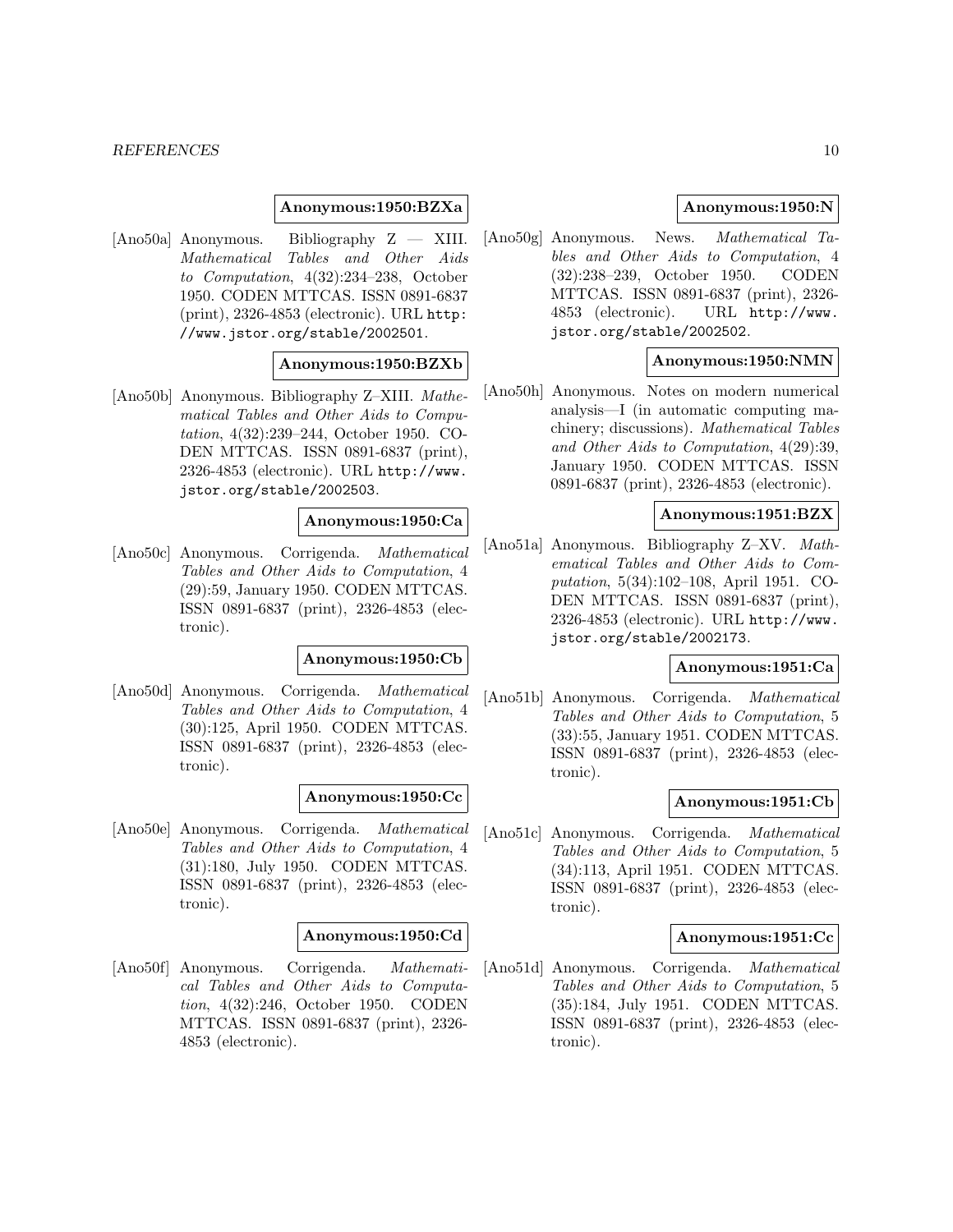#### **Anonymous:1951:Cd**

[Ano51e] Anonymous. Corrigenda. Mathematical Tables and Other Aids to Computation, 5(36):259, October 1951. CODEN MTTCAS. ISSN 0891-6837 (print), 2326- 4853 (electronic).

#### **Anonymous:1951:TDA**

[Ano51f] Anonymous. Technical developments (in Automatic Computing Machinery). Mathematical Tables and Other Aids to Computation, 5(34):86, April 1951. CODEN MTTCAS. ISSN 0891-6837 (print), 2326- 4853 (electronic).

#### **Anonymous:1952:Ca**

[Ano52a] Anonymous. Corrigenda. Mathematical Tables and Other Aids to Computation, 6 (37):61, January 1952. CODEN MTTCAS. ISSN 0891-6837 (print), 2326-4853 (electronic).

#### **Anonymous:1952:Cb**

[Ano52b] Anonymous. Corrigenda. Mathematical Tables and Other Aids to Computation, 6 (38):126, April 1952. CODEN MTTCAS. ISSN 0891-6837 (print), 2326-4853 (electronic).

#### **Anonymous:1952:Cc**

[Ano52c] Anonymous. Corrigenda. Mathematical Tables and Other Aids to Computation, 6(40):257, October 1952. CODEN MTTCAS. ISSN 0891-6837 (print), 2326- 4853 (electronic).

#### **Anonymous:1953:BM**

[Ano53a] Anonymous. Back matter. Mathematical Tables and Other Aids to Computation, 7 (44):??, October 1953. CODEN MTTCAS. ISSN 0891-6837 (print), 2326-4853 (electronic). URL http://www.jstor.org/ stable/2002845.

#### **Anonymous:1953:BCP**

[Ano53b] Anonymous. Bibliography of coding procedure. Mathematical Tables and Other Aids to Computation, 7(44):256, October 1953. CODEN MTTCAS. ISSN 0891-6837 (print), 2326-4853 (electronic). URL http: //www.jstor.org/stable/2002839.

# **Anonymous:1953:BZa**

[Ano53c] Anonymous. Bibliography Z. Mathematical Tables and Other Aids to Computation, 7(44):256–266, October 1953. CO-DEN MTTCAS. ISSN 0891-6837 (print), 2326-4853 (electronic). URL http://www. jstor.org/stable/2002840.

# **Anonymous:1953:BZb**

[Ano53d] Anonymous. Bibliography Z. Mathematical Tables and Other Aids to Computation, 7(44):268–272, October 1953. CO-DEN MTTCAS. ISSN 0891-6837 (print), 2326-4853 (electronic). URL http://www. jstor.org/stable/2002842.

# **Anonymous:1953:Ca**

[Ano53e] Anonymous. Corrigenda. Mathematical Tables and Other Aids to Computation, 7 (41):72, January 1953. CODEN MTTCAS. ISSN 0891-6837 (print), 2326-4853 (electronic).

#### **Anonymous:1953:Cb**

[Ano53f] Anonymous. Corrigenda. Mathematical Tables and Other Aids to Computation, 7 (42):134, April 1953. CODEN MTTCAS. ISSN 0891-6837 (print), 2326-4853 (electronic).

### **Anonymous:1953:Cc**

[Ano53g] Anonymous. Corrigenda. Mathematical Tables and Other Aids to Computation, 7 (43):213, July 1953. CODEN MTTCAS. ISSN 0891-6837 (print), 2326-4853 (electronic).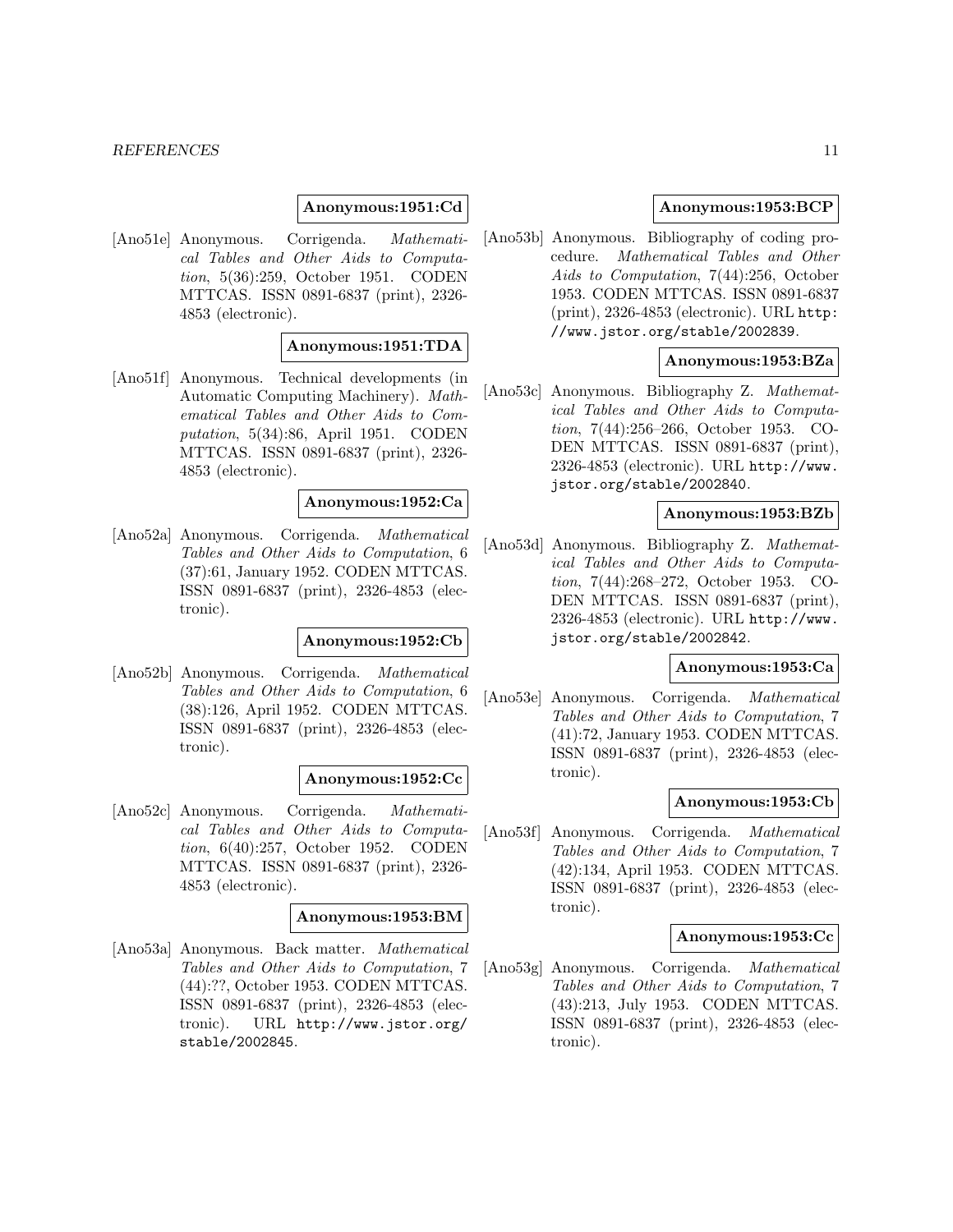#### **Anonymous:1953:Cd**

[Ano53h] Anonymous. Corrigenda. Mathematical Tables and Other Aids to Computation, 7(44):275, October 1953. CODEN MTTCAS. ISSN 0891-6837 (print), 2326- 4853 (electronic).

#### **Anonymous:1953:MTE**

[Ano53i] Anonymous. Mathematical tables — errata. Mathematical Tables and Other Aids to Computation, 7(44):246–247, October 1953. CODEN MTTCAS. ISSN 0891-6837 (print), 2326-4853 (electronic). URL http: //www.jstor.org/stable/2002836.

### **Anonymous:1953:N**

[Ano53j] Anonymous. News. Mathematical Tables and Other Aids to Computation, 7 (44):266–268, October 1953. CODEN MTTCAS. ISSN 0891-6837 (print), 2326- 4853 (electronic). URL http://www. jstor.org/stable/2002841.

# **Anonymous:1953:RMT**

[Ano53k] Anonymous. Recent mathematical tables. Mathematical Tables and Other Aids to Computation, 7(44):236–246, October 1953. CODEN MTTCAS. ISSN 0891-6837 (print), 2326-4853 (electronic). URL http: //www.jstor.org/stable/2002835.

#### **Anonymous:1953:UMT**

[Ano53l] Anonymous. Unpublished mathematical tables. Mathematical Tables and Other Aids to Computation, 7(44):247– 249, October 1953. CODEN MTTCAS. ISSN 0891-6837 (print), 2326-4853 (electronic). URL http://www.jstor.org/ stable/2002837.

#### **Anonymous:1953:VI**

[Ano53m] Anonymous. Volume information. Mathematical Tables and Other Aids to Computation, 7(44):276–289, October 1953. CO-DEN MTTCAS. ISSN 0891-6837 (print),

2326-4853 (electronic). URL http://www. jstor.org/stable/2002831.

#### **Anonymous:1954:BCP**

[Ano54a] Anonymous. Bibliography of coding procedure. Mathematical Tables and Other Aids to Computation, 8(48):230–231, October 1954. CODEN MTTCAS. ISSN 0891-6837 (print), 2326-4853 (electronic). URL http: //www.jstor.org/stable/2002098.

# **Anonymous:1954:BZa**

[Ano54b] Anonymous. Bibliography Z. Mathematical Tables and Other Aids to Computation, 8(48):231–233, October 1954. CO-DEN MTTCAS. ISSN 0891-6837 (print), 2326-4853 (electronic). URL http://www. jstor.org/stable/2002099.

#### **Anonymous:1954:Cc**

[Ano54c] Anonymous. Corrigenda. Mathematical Tables and Other Aids to Computation, 8 (47):188, July 1954. CODEN MTTCAS. ISSN 0891-6837 (print), 2326-4853 (electronic).

### **Anonymous:1954:Cd**

[Ano54d] Anonymous. Corrigenda. Mathematical Tables and Other Aids to Computation, 8(48):245, October 1954. CODEN MTTCAS. ISSN 0891-6837 (print), 2326- 4853 (electronic).

#### **Anonymous:1954:Ca**

[Ano54e] Anonymous. Corrigendum. Mathematical Tables and Other Aids to Computation, 8 (45):51, January 1954. CODEN MTTCAS. ISSN 0891-6837 (print), 2326-4853 (electronic).

### **Anonymous:1954:Cb**

[Ano54f] Anonymous. Corrigendum. Mathematical Tables and Other Aids to Computation, 8 (46):124, April 1954. CODEN MTTCAS.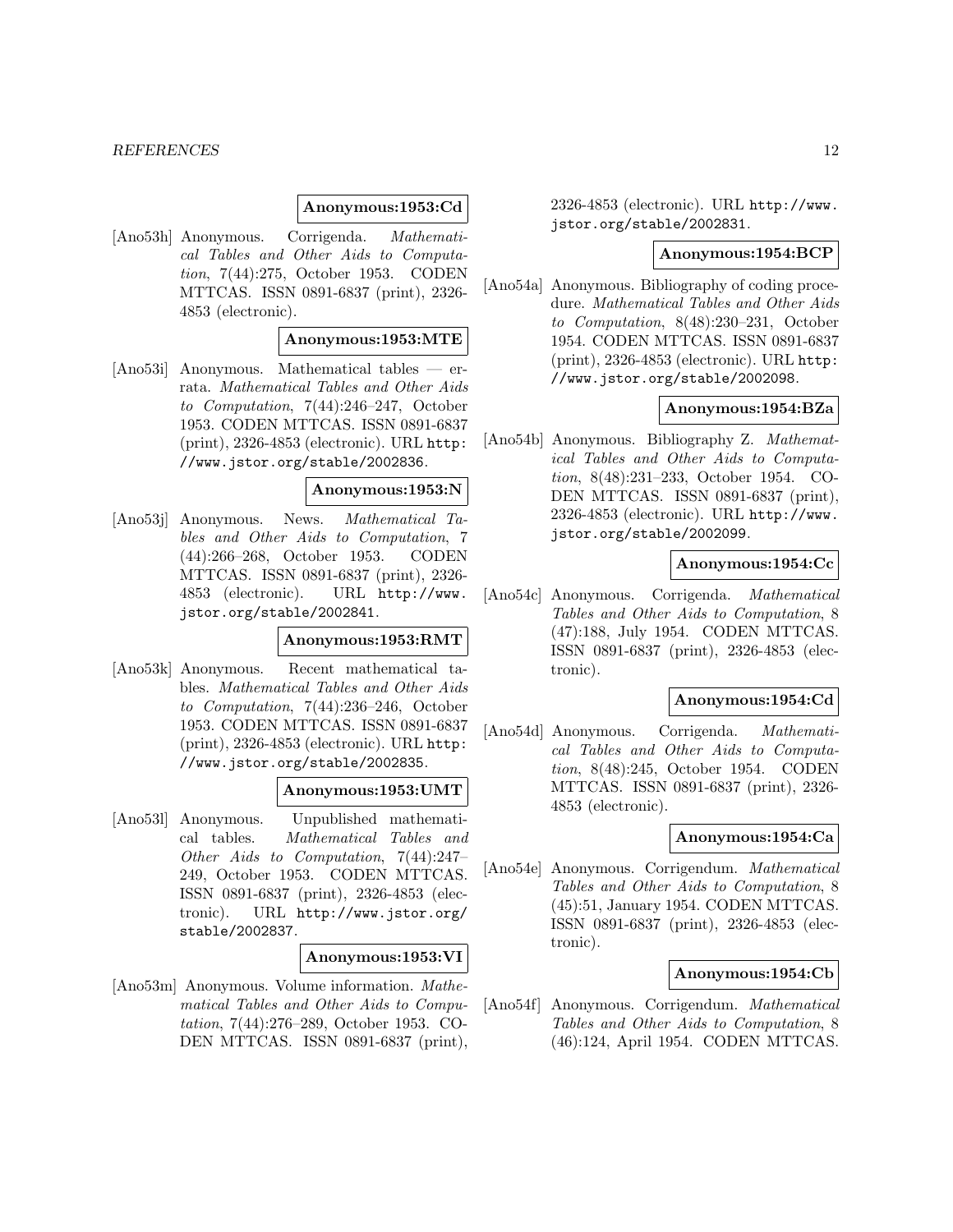ISSN 0891-6837 (print), 2326-4853 (electronic).

#### **Anonymous:1954:MTE**

[Ano54g] Anonymous. Mathematical tables—errata. Mathematical Tables and Other Aids to Computation, 8(48):227–228, October 1954. CODEN MTTCAS. ISSN 0891-6837 (print), 2326-4853 (electronic). URL http: //www.jstor.org/stable/2002096.

### **Anonymous:1954:RMT**

[Ano54h] Anonymous. Recent mathematical tables. Mathematical Tables and Other Aids to Computation, 8(48):216–226, October 1954. CODEN MTTCAS. ISSN 0891-6837 (print), 2326-4853 (electronic). URL http: //www.jstor.org/stable/2002095.

# **Anonymous:1955:Ca**

[Ano55a] Anonymous. Corrigenda. Mathematical Tables and Other Aids to Computation, 9 (49):45, January 1955. CODEN MTTCAS. ISSN 0891-6837 (print), 2326-4853 (electronic).

#### **Anonymous:1955:Cb**

[Ano55b] Anonymous. Corrigenda. Mathematical Tables and Other Aids to Computation, 9 (51):137, July 1955. CODEN MTTCAS. ISSN 0891-6837 (print), 2326-4853 (electronic).

#### **Anonymous:1955:Cc**

[Ano55c] Anonymous. Corrigenda. Mathematical Tables and Other Aids to Computation, 9(52):229, October 1955. CODEN MTTCAS. ISSN 0891-6837 (print), 2326- 4853 (electronic).

# **Anonymous:1955:RDT**

[Ano55d] Anonymous. Reviews and descriptions of tables and books. Mathematical Tables and Other Aids to Computation, 9(51):

126–136, July 1955. CODEN MTTCAS. ISSN 0891-6837 (print), 2326-4853 (electronic). URL http://www.jstor.org/ stable/2002069.

# **Anonymous:1956:Ca**

[Ano56a] Anonymous. Corrigenda. Mathematical Tables and Other Aids to Computation, 10 (53):55, January 1956. CODEN MTTCAS. ISSN 0891-6837 (print), 2326-4853 (electronic).

#### **Anonymous:1956:Cb**

[Ano56b] Anonymous. Corrigenda. Mathematical Tables and Other Aids to Computation, 10 (55):182, July 1956. CODEN MTTCAS. ISSN 0891-6837 (print), 2326-4853 (electronic).

#### **Anonymous:1956:Cc**

[Ano56c] Anonymous. Corrigenda. Mathematical Tables and Other Aids to Computation, 10(56):262–263, October 1956. CODEN MTTCAS. ISSN 0891-6837 (print), 2326- 4853 (electronic).

# **Anonymous:1957:Ca**

[Ano57a] Anonymous. Corrigenda. Mathematical Tables and Other Aids to Computation, 11 (57):54, January 1957. CODEN MTTCAS. ISSN 0891-6837 (print), 2326-4853 (electronic).

#### **Anonymous:1957:Cc**

[Ano57b] Anonymous. Corrigenda. Mathematical Tables and Other Aids to Computation, 11 (59):228, July 1957. CODEN MTTCAS. ISSN 0891-6837 (print), 2326-4853 (electronic).

# **Anonymous:1957:Cd**

[Ano57c] Anonymous. Corrigenda. Mathematical Tables and Other Aids to Computation, 11(60):314, October 1957. CODEN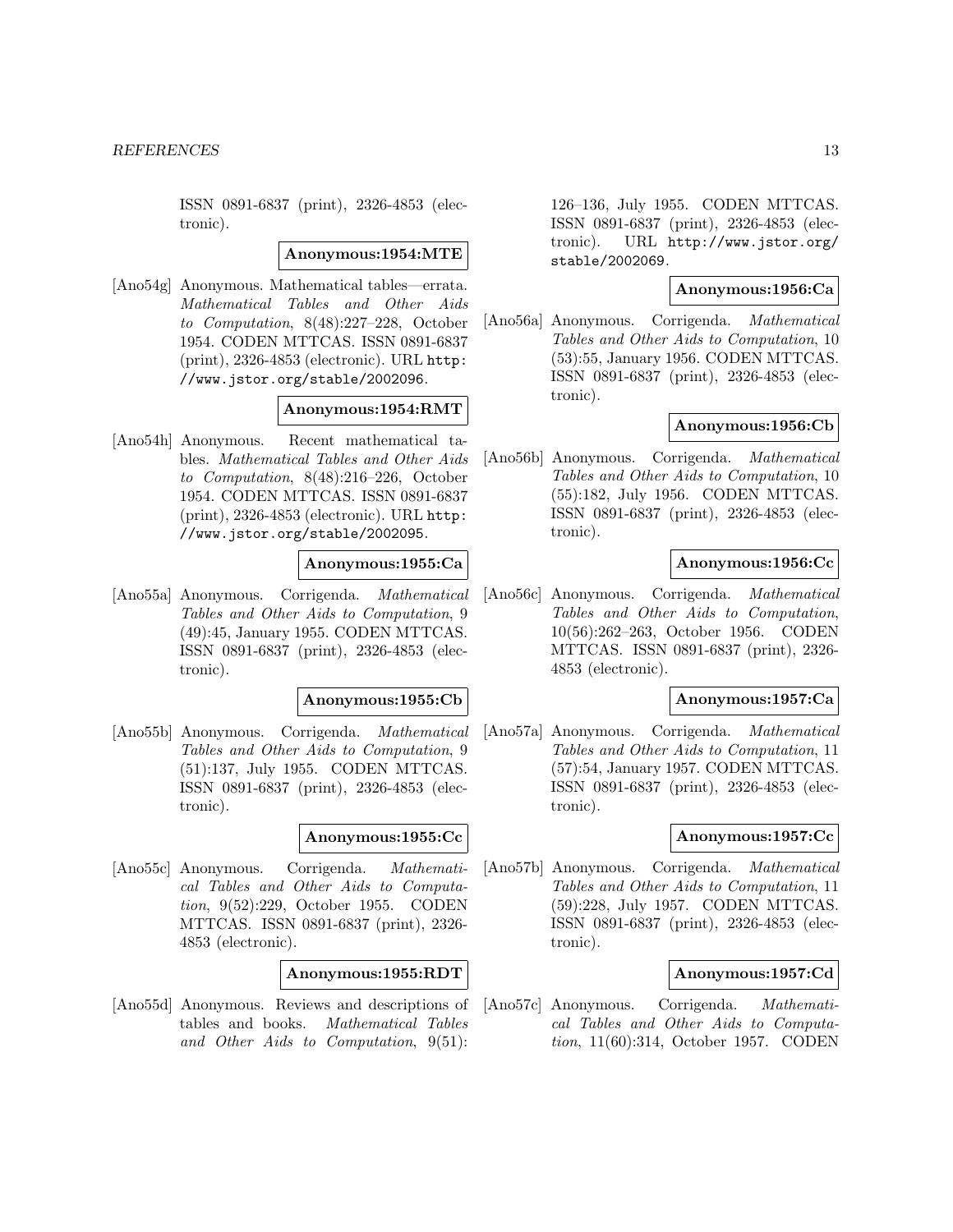MTTCAS. ISSN 0891-6837 (print), 2326- 4853 (electronic).

### **Anonymous:1957:CHU**

[Ano57d] Anonymous. Corrigenda: Harvard University, Computation Laboratory, Annals, Tables of the Function arcsin z, MTAC, v. 10, 1956, Review 66, p. 229, line 3; Mark Lotkin, A set of test matrices, MTAC, v. 9, 1955, p. 161; M. Schuler H. Gebelein, (a) Acht- und neunstellige Tabellen zu den elliptischen Funktionen (Eight and Nine Place Tables of Elliptical Functions), (b) Fünfstellige Tabellen zu den elliptischen Funktionen (Five Place Tables of Elliptical Functions), MTAC, v. 10, 1956, Review 102, p. 247. Mathematical Tables and Other Aids to Computation, 11(58):129– 130, April 1957. CODEN MTTCAS. ISSN 0891-6837 (print), 2326-4853 (electronic). See [Lot55].

# **Anonymous:1957:NJN**

[Ano57e] Anonymous. Notes: John von Neumann 1903–1957 [obituary]. Mathematical Tables and Other Aids to Computation, 11 (58):127, April 1957. CODEN MTTCAS. ISSN 0891-6837 (print), 2326-4853 (electronic). URL http://www.jstor.org/ stable/2002157.

### **Anonymous:1957:TEAa**

[Ano57f] Anonymous. Table errata: A. A. Abramov, Tablitsy  $\ln \Gamma[z]$  v Kompleknoï Oblasti (Tables of  $\ln \Gamma[z]$  in a Complex Region), Akad. Nauk SSSR, Moscow, 1953. Mathematical Tables and Other Aids to Computation, 11 (58):125, April 1957. CODEN MTTCAS. ISSN 0891-6837 (print), 2326-4853 (electronic). URL http://www.jstor.org/ stable/2002157.

### **Anonymous:1957:TEAc**

[Ano57g] Anonymous. Table errata: Akademiia Nauk SSSR. [Institut Tochnol˘ı mekhanik˘ı i vychislitel'no˘ı tekhniki]. Matematicheskie Tablitsy. Tablitsy Integralov Frenelia (Tables of Fresnel Integrals), Moscow, 1953. [See Rev. 40, MTAC, v. 9, 1955, p. 75– 76]. Mathematical Tables and Other Aids to Computation, 11(58):126, April 1957. CO-DEN MTTCAS. ISSN 0891-6837 (print), 2326-4853 (electronic). URL http://www. jstor.org/stable/2002157.

### **Anonymous:1957:TEAb**

[Ano57h] Anonymous. Table errata: Akademiia Nauk SSSR. Institut Tohnol mekhaniky i vychislitel'no˘ı tekhniki. Matematicheskie Tablitsy. Desiatiéna Tablitsy logarifmov kompleksnykh chisel i perekhoda ot dekartovykh koordinat k poliarnym. Tablitsy funktsi $\check{i}$  [Ten place tables of logarithms of complex numbers and of the transformation from cartesian to polar coordinates. Tables of functions/ $\ln x$ , arctg,  $2 \ln(1+x^2)$ ,  $(1+x^2)^{1/2}$ . Moscow, 1952. [See RMT 1206, MTAC, v. 8, 1954, p. 149]. Mathematical Tables and Other Aids to Computation, 11(58):125–126, April 1957. CO-DEN MTTCAS. ISSN 0891-6837 (print), 2326-4853 (electronic). URL http://www. jstor.org/stable/2002157.

### **Anonymous:1958:C**

[Ano58] Anonymous. Corrigenda. Mathematical Tables and Other Aids to Computation, 12 (62):166, April 1958. CODEN MTTCAS. ISSN 0891-6837 (print), 2326-4853 (electronic).

### **Anonymous:1959:Ca**

[Ano59a] Anonymous. Corrigenda. Mathematical Tables and Other Aids to Computation, 13 (66):143, April 1959. CODEN MTTCAS. ISSN 0891-6837 (print), 2326-4853 (electronic).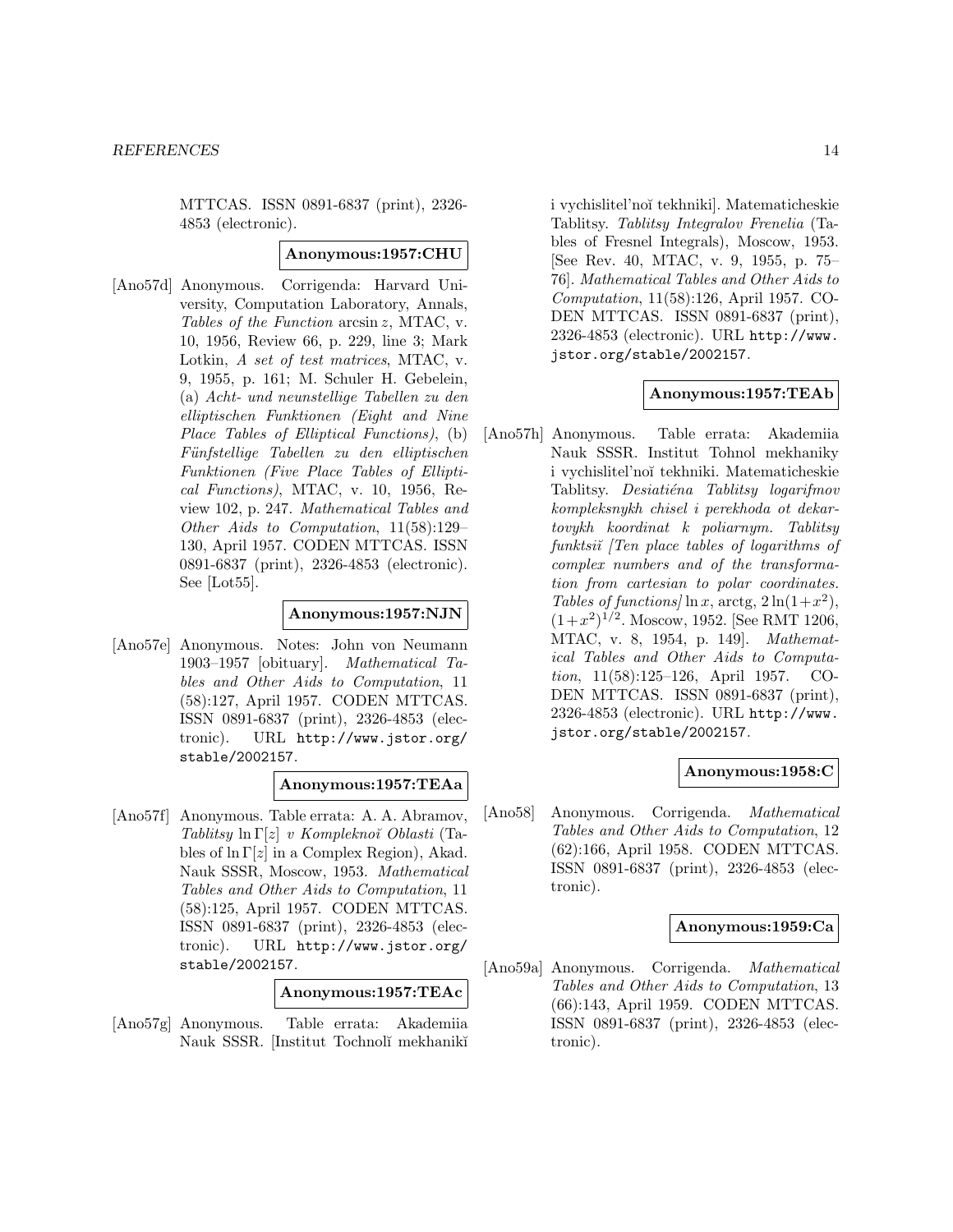#### **Anonymous:1959:Cb**

[Ano59b] Anonymous. Corrigenda. Mathematical Tables and Other Aids to Computation, 13(68):335, October 1959. CODEN MTTCAS. ISSN 0891-6837 (print), 2326- 4853 (electronic).

#### **Archibald:1950:NIC**

[Arc50] R. C. Archibald. New information concerning Isaac Wolfram's life and calculations. Mathematical Tables and Other Aids to Computation, 4(32):185–200, October 1950. CODEN MTTCAS. ISSN 0891-6837 (print), 2326-4853 (electronic).

### **Ashour:1956:TF**

[AS56] A. Ashour and A. Sabri. Tabulation of the function  $\psi(\theta) = \sum_{n=1}^{\infty} \frac{\sin n\theta}{n^2}$ . *Mathe*matical Tables and Other Aids to Computation, 10(54):57–65, April 1956. CODEN MTTCAS. ISSN 0891-6837 (print), 2326- 4853 (electronic).

# **Atkinson:1955:PRS**

[Atk55] Cyril Atkinson. Polynomial root solving on the electronic differential analyser (A technique for finding the real and complex roots of a polynomial using an electronic differential analyser). Mathematical Tables and Other Aids to Computation, 9(52):139–143, October 1955. CODEN MTTCAS. ISSN 0891-6837 (print), 2326-4853 (electronic).

#### **Bartholomew:1959:NIT**

[Bar59] Gerald E. Bartholomew. Numerical integration over the triangle. Mathematical Tables and Other Aids to Computation, 13(68):295–298, October 1959. CODEN MTTCAS. ISSN 0891-6837 (print), 2326- 4853 (electronic).

#### **Bellman:1959:FAD**

[BD59] Richard Bellman and Stuart Dreyfus. Functional approximations and dynamic

programming. Mathematical Tables and Other Aids to Computation, 13(68):247– 251, October 1959. CODEN MTTCAS. ISSN 0891-6837 (print), 2326-4853 (electronic).

#### **Bennett:1950:RCA**

[Ben50] Albert A. Bennett. Raymond Clare Archibald. Mathematical Tables and Other Aids to Computation, 4(29):1–2, January 1950. CODEN MTTCAS. ISSN 0891-6837 (print), 2326-4853 (electronic).

### **Bergman:1955:TDF**

[Ber55] Stefan Bergman. Tables for the determination of fundamental solutions of equations in the theory of compressible fluids. Mathematical Tables and Other Aids to Computation, 9(49):8–14, January 1955. CODEN MTTCAS. ISSN 0891-6837 (print), 2326- 4853 (electronic).

### **Best:1954:MPS**

[Bes54] G. C. Best. A minimum problem solved by mesh methods. Mathematical Tables and Other Aids to Computation, 8(45):11–13, January 1954. CODEN MTTCAS. ISSN 0891-6837 (print), 2326-4853 (electronic).

# **Brooker:1952:ABA**

[BGW52] R. A. Brooker, S. Gill, and D. J. Wheeler. The adventures of a blunder (in automatic computing machinery; discussions). Mathematical Tables and Other Aids to Computation, 6(38):112–113, April 1952. CODEN MTTCAS. ISSN 0891-6837 (print), 2326- 4853 (electronic).

#### **Blanch:1952:NSE**

[Bla52] Gertrude Blanch. On the numerical solution of equations involving differential operators with constant coefficients. Mathematical Tables and Other Aids to Computation, 6(40):219–223, October 1952. CO-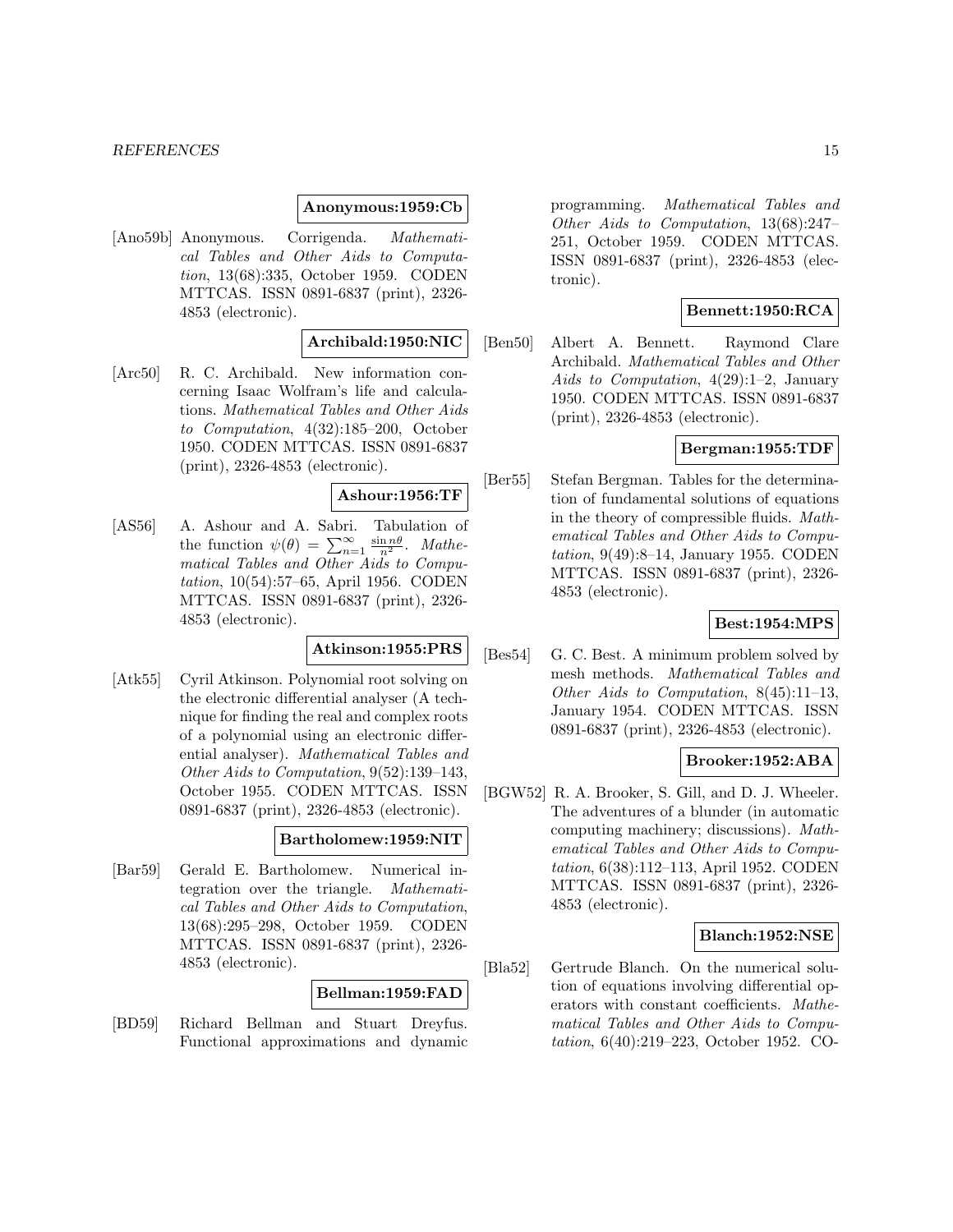DEN MTTCAS. ISSN 0891-6837 (print), 2326-4853 (electronic).

#### **Blanch:1954:MDDa**

[Bla54a] Gertrude Blanch. On modified divided differences I. Mathematical Tables and Other Aids to Computation, 8(45):1–11, January 1954. CODEN MTTCAS. ISSN 0891-6837 (print), 2326-4853 (electronic).

# **Blanch:1954:MDDb**

[Bla54b] Gertrude Blanch. On modified divided differences II. Mathematical Tables and Other Aids to Computation, 8(46):67–75, April 1954. CODEN MTTCAS. ISSN 0891-6837 (print), 2326-4853 (electronic).

#### **Belford:1957:TPS**

[BLS57] G. Belford, L. Jackson Laslett, and J. N. Snyder. Table pertaining to solutions of a Hill equation. Mathematical Tables and Other Aids to Computation, 11(58): 79–81, April 1957. CODEN MTTCAS. ISSN 0891-6837 (print), 2326-4853 (electronic). URL http://www.jstor.org/ stable/2002156.

### **Brock:1952:UESa**

[BM52a] P. Brock and F. J. Murray. The use of exponential sums in step by step integration. Mathematical Tables and Other Aids to Computation, 6(38):63–78, April 1952. CODEN MTTCAS. ISSN 0891-6837 (print), 2326-4853 (electronic).

#### **Brock:1952:UESb**

[BM52b] P. Brock and F. J. Murray. The use of exponential sums in step by step integration— II. Mathematical Tables and Other Aids to Computation, 6(39):138–150, July 1952. CODEN MTTCAS. ISSN 0891-6837 (print), 2326-4853 (electronic).

### **Bivins:1954:CSG**

[BMSW54] Robert L. Bivins, N. Metropolis, Paul R. Stein, and Mark B. Wells. Characters of the symmetric groups of degree 15 and 16. Mathematical Tables and Other Aids to Computation, 8(48):212–216, October 1954. CODEN MTTCAS. ISSN 0891-6837 (print), 2326-4853 (electronic).

#### **Blair:1959:SNS**

[BMv<sup>+</sup>59] A. Blair, N. Metropolis, J. von Neumann, A. H. Taub, and M. Tsingou. A study of a numerical solution to a two-dimensional hydrodynamical problem. Mathematical Tables and Other Aids to Computation, 13(67):145–184, July 1959. CODEN MTTCAS. ISSN 0891-6837 (print), 2326- 4853 (electronic).

### **Boley:1957:TNS**

[Bol57] Bruno A. Boley. Technical Notes and Short Papers: a method for the numerical evaluation of certain infinite integrals. Mathematical Tables and Other Aids to Computation, 11(60):261–264, October 1957. CO-DEN MTTCAS. ISSN 0891-6837 (print), 2326-4853 (electronic).

# **Booth:1954:TDD**

[Boo54] Andrew D. Booth. Technical developments: The development of A.P.E.(X).C. (in Automatic Computing Machinery). Mathematical Tables and Other Aids to Computation, 8(46):98–105, April 1954. CODEN MTTCAS. ISSN 0891-6837 (print), 2326-4853 (electronic).

#### **Bejarano:1953:SSL**

[BR53] Gabriel G. Bejarano and Bruce R. Rosenblatt. A solution of simultaneous linear equations and matrix inversion with high speed computing devices. Mathematical Tables and Other Aids to Computation, 7(42):77–81, April 1953. CODEN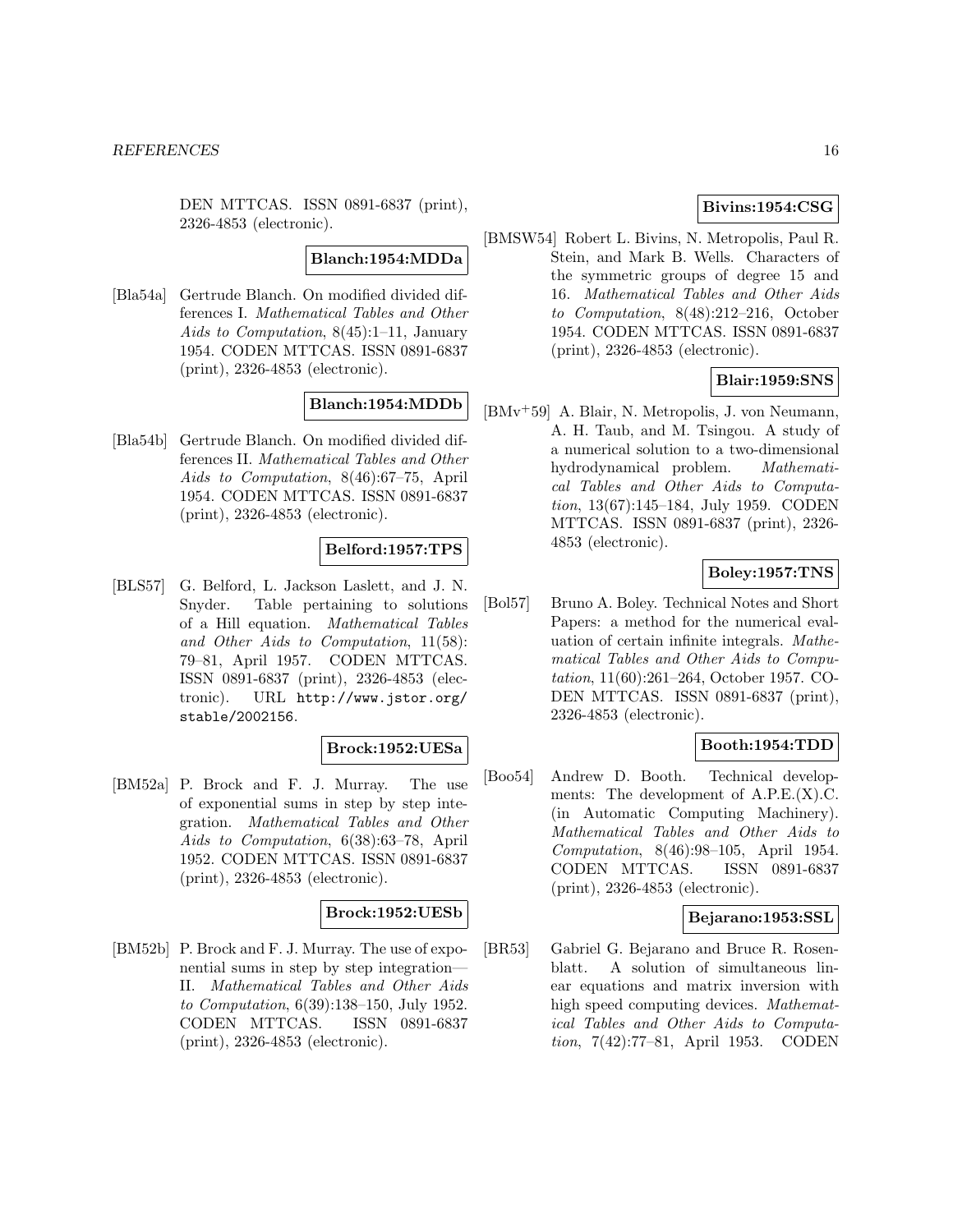MTTCAS. ISSN 0891-6837 (print), 2326- 4853 (electronic).

#### **Brenner:1955:TNS**

[BRCG55] J. L. Brenner, G. W. Reitwiesner, C. W. Clenshaw, and I. J. Good. Technical notes and short papers. Mathematical Tables and Other Aids to Computation, 9(51):117–121, July 1955. CODEN MTTCAS. ISSN 0891- 6837 (print), 2326-4853 (electronic).

### **Brooker:1953:FOE**

[BW53] R. A. Brooker and D. J. Wheeler. Floating operations on the EDSAC (in automatic computing machinery; discussions). Mathematical Tables and Other Aids to Computation, 7(41):37–47, January 1953. CO-DEN MTTCAS. ISSN 0891-6837 (print), 2326-4853 (electronic).

# **Burks:1954:ALM**

[BWW54] Arthur W. Burks, Don W. Warren, and Jesse B. Wright. An analysis of a logical machine using parenthesis-free notation. Mathematical Tables and Other Aids to Computation, 8(46):53–57, April 1954. CODEN MTTCAS. ISSN 0891-6837 (print), 2326-4853 (electronic).

# **Blanch:1951:GTP**

[BY51] G. Blanch and E. C. Yowell. A guide to tables on punched cards. Mathematical Tables and Other Aids to Computation, 5(36):185–212, October 1951. CO-DEN MTTCAS. ISSN 0891-6837 (print), 2326-4853 (electronic).

#### **Blanch:1953:AGT**

[BY53] Gertrude Blanch and Everett C. Yowell. Addendum to a guide to tables on punched cards. Mathematical Tables and Other Aids to Computation, 7(41):1–6, January 1953. CODEN MTTCAS. ISSN 0891-6837 (print), 2326-4853 (electronic).

# **Cahill:1954:PCH**

[Cah54] W. F. Cahill. Programs for computing the hypergeometric series (in automatic computing machinery; discussions). Mathematical Tables and Other Aids to Computation, 8(45):36–37, January 1954. CODEN MTTCAS. ISSN 0891-6837 (print), 2326- 4853 (electronic).

# **Campbell:1957:MIS**

[Cam57] Edwin S. Campbell. A method for integrating a set of ordinary differential equations subject to a type of numerical indeterminacy. Mathematical Tables and Other Aids to Computation, 11(60):229–233, October 1957. CODEN MTTCAS. ISSN 0891-6837 (print), 2326-4853 (electronic).

# **Cahill:1953:NCC**

[CD53] W. F. Cahill and Philip Davis. Note: On a computation of the capacity of a cube. Mathematical Tables and Other Aids to Computation, 7(44):272–273, October 1953. CODEN MTTCAS. ISSN 0891-6837 (print), 2326-4853 (electronic). URL http: //www.jstor.org/stable/2002843.

### **Conte:1958:ADM**

[CD58] S. D. Conte and R. T. Dames. An alternating direction method for solving the biharmonic equation. Mathematical Tables and Other Aids to Computation, 12(63): 198–205, July 1958. CODEN MTTCAS. ISSN 0891-6837 (print), 2326-4853 (electronic).

### **Campbell:1958:CRP**

[CFH58] Edwin S. Campbell, E. M. Fishbach, and J. O. Hirschfelder. Coefficients and roots of the polynomials which define the derivatives of the exponential of  $(-\epsilon/T)$ . Mathematical Tables and Other Aids to Computation, 12(61):1–17, January 1958. CODEN MTTCAS. ISSN 0891-6837 (print), 2326- 4853 (electronic).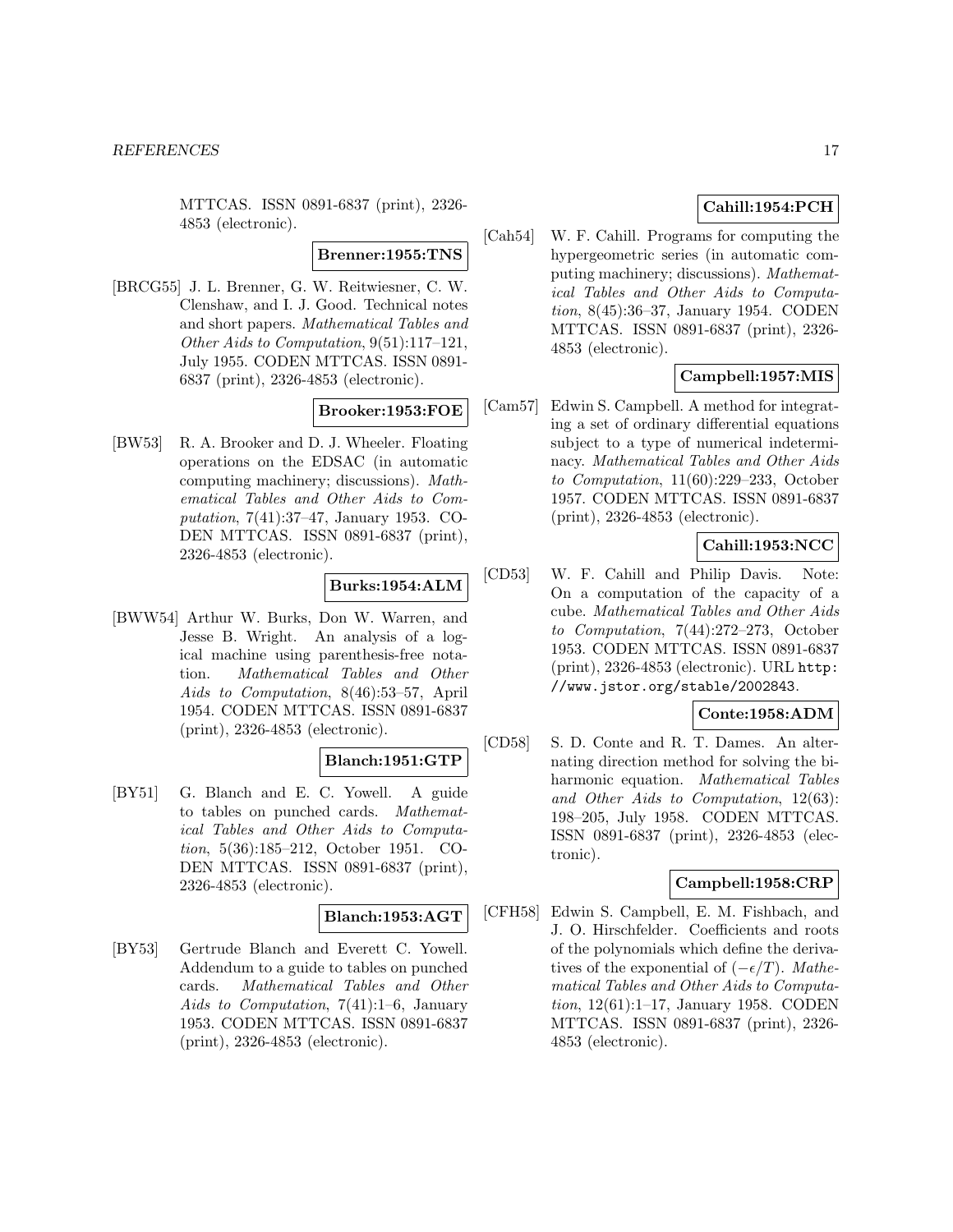### **Chisnall:1956:MCE**

[Chi56] G. A. Chisnall. A modified Chebyshev– Everett interpolation formula. Mathematical Tables and Other Aids to Computation, 10(54):66–73, April 1956. CODEN MTTCAS. ISSN 0891-6837 (print), 2326- 4853 (electronic).

#### **Clenshaw:1954:PAE**

[Cle54] C. W. Clenshaw. Polynomial approximations to elementary functions. Mathematical Tables and Other Aids to Computation, 8(47):143–147, July 1954. CODEN MTTCAS. ISSN 0891-6837 (print), 2326- 4853 (electronic).

#### **Clenshaw:1955:NSC**

[Cle55] C. W. Clenshaw. A note on the summation of Chebyshev series. Mathematical Tables and Other Aids to Computation, 9(51): 118–120, 1955. CODEN MTTCAS. ISSN 0891-6837 (print), 2326-4853 (electronic).

#### **Clenshaw:1951:NNA**

[CO51] C. W. Clenshaw and F. W. J. Olver. Notes on numerical analysis—3: Solution of differential equations by recurrence relations (in automatic computing machinery; discussions). Mathematical Tables and Other Aids to Computation, 5(33):34–39, January 1951. CODEN MTTCAS. ISSN 0891-6837 (print), 2326-4853 (electronic).

# **Cohen:1950:TDM**

[Coh50] Arnold A. Cohen. Technical developments: Magnetic drum storage for digital information processing systems (in Automatic Computing Machinery). Mathematical Tables and Other Aids to Computation, 4(29): 31–39, January 1950. CODEN MTTCAS. ISSN 0891-6837 (print), 2326-4853 (electronic).

# **Cohn:1956:SCE**

[Coh56] Harvey Cohn. Stability configurations of electrons on a sphere. Mathematical Tables and Other Aids to Computation, 10(55): 117–120, July 1956. CODEN MTTCAS. ISSN 0891-6837 (print), 2326-4853 (electronic).

# **Cohn:1957:CJG**

[Coh57] Harvey Cohn. Comment: J. Godwin, Real quartic fields with small discriminant, London Math. Soc., Jn., v. 31, 1956, p. 478–485. Mathematical Tables and Other Aids to Computation, 11(58):107, April 1957. CODEN MTTCAS. ISSN 0891-6837 (print), 2326-4853 (electronic). URL http: //www.jstor.org/stable/2002157.

### **Cohn:1958:CSB**

[Coh58] Harvey Cohn. A computation of some bi-quadratic class numbers (in Technical Notes and Short Papers). Mathematical Tables and Other Aids to Computation, 12(63):213–217, July 1958. CODEN MTTCAS. ISSN 0891-6837 (print), 2326- 4853 (electronic).

### **Comet:1955:NP**

[Com55] Stig Comét. Notations for partitions. Mathematical Tables and Other Aids to Computation, 9(52):143–146, October 1955. CODEN MTTCAS. ISSN 0891-6837 (print), 2326-4853 (electronic).

### **Cook:1957:RFP**

[Coo57] J. M. Cook. Rational formulae for the production of a spherically symmetric probability distribution. Mathematical Tables and Other Aids to Computation, 11(58): 81–82, April 1957. CODEN MTTCAS. ISSN 0891-6837 (print), 2326-4853 (electronic). URL http://www.jstor.org/ stable/2002156.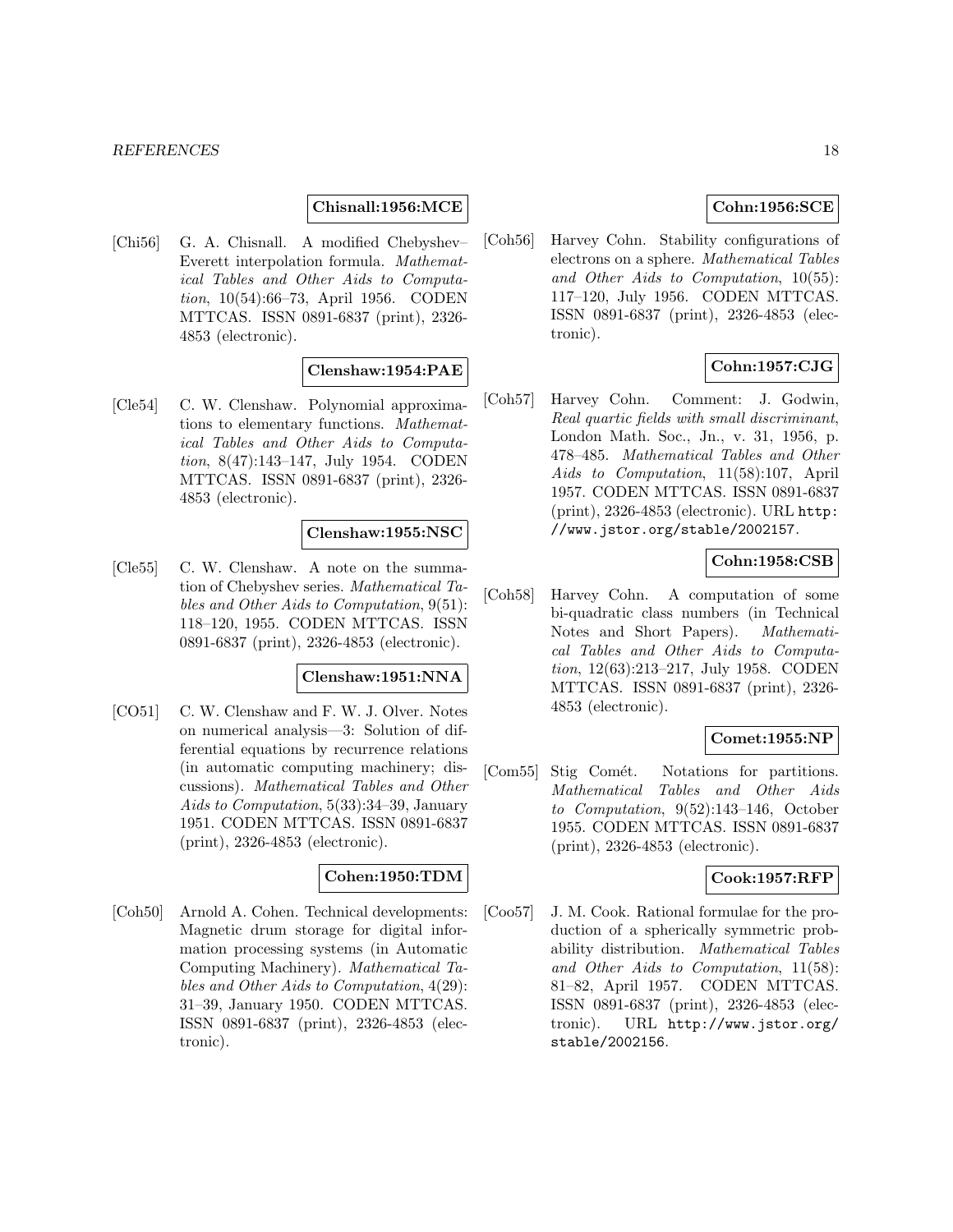# **Couffignal:1950:TDR**

[Cou50] L. Couffignal. Technical developments: Report on the machine of the Institut Blaise Pascal (in Automatic Computing Machinery). Mathematical Tables and Other Aids to Computation, 4(32):225–229, October 1950. CODEN MTTCAS. ISSN 0891-6837 (print), 2326-4853 (electronic).

#### **Chambers:1957:TNS**

[CR57] LL. G. Chambers and Raphael M. Robinson. Technical notes and short papers. Mathematical Tables and Other Aids to Computation, 11(57):19–22, January 1957. CODEN MTTCAS. ISSN 0891- 6837 (print), 2326-4853 (electronic).

#### **Curtiss:1954:GMC**

[Cur54] J. H. Curtiss. A generalization of the method of conjugate gradients for solving systems of linear algebraic equations. Mathematical Tables and Other Aids to Computation, 8(48):189–193, October 1954. CODEN MTTCAS. ISSN 0891-6837 (print), 2326-4853 (electronic).

#### **DHL:1953:SPA**

[D. 53] D. H. L. The sieve problem for all-purpose computers. Mathematical Tables and Other Aids to Computation, 7(41):6–14, January 1953. CODEN MTTCAS. ISSN 0891-6837 (print), 2326-4853 (electronic). Original journal has only 'D. H. L.' as author: probably D. H. Lehmer.

### **Dalgarno:1954:IOP**

[Dal54] A. Dalgarno. Integrals occurring in problems of molecular structure. Mathematical Tables and Other Aids to Computation, 8(48):203–212, October 1954. CO-DEN MTTCAS. ISSN 0891-6837 (print), 2326-4853 (electronic).

# **Davis:1957:CJH**

[Dav57] Harold Davis. Comment: J. Halcomb Laning, Jr., and Richard H. Battin, Random Processes in Automatic Control, McGraw-Hill Series in Control Systems Engineering, McGraw-Hill Book Co., Inc., New York, 1956, ix + 434 p., 23 cm. Price \$10.00. Mathematical Tables and Other Aids to Computation, 11(58):112, April 1957. CO-DEN MTTCAS. ISSN 0891-6837 (print), 2326-4853 (electronic). URL http://www. jstor.org/stable/2002157.

#### **Dank:1955:TNS**

[DBM55] M. Dank, S. W. Barber, and N. Macon. Technical notes and short papers. Mathematical Tables and Other Aids to Computation, 9(52):191–195, October 1955. CO-DEN MTTCAS. ISSN 0891-6837 (print), 2326-4853 (electronic).

### **delaGarza:1953:EBA**

[de 53] A. de la Garza. Error bounds of approximate solutions to systems of linear algebraic equations. Mathematical Tables and Other Aids to Computation, 7(42):81–84, April 1953. CODEN MTTCAS. ISSN 0891-6837 (print), 2326-4853 (electronic).

#### **Derr:1959:UPE**

[Der59] John I. Derr. A unified process for the evaluation of the zeros of polynomials over the complex number field. Mathematical Tables and Other Aids to Computation, 13(65): 29–36, January 1959. CODEN MTTCAS. ISSN 0891-6837 (print), 2326-4853 (electronic).

### **DuFort:1953:SCN**

[DF53] E. C. Du Fort and S. P. Frankel. Stability conditions in the numerical treatment of parabolic differential equations. Mathematical Tables and Other Aids to Computation, 7(43):135–152, July 1953. CODEN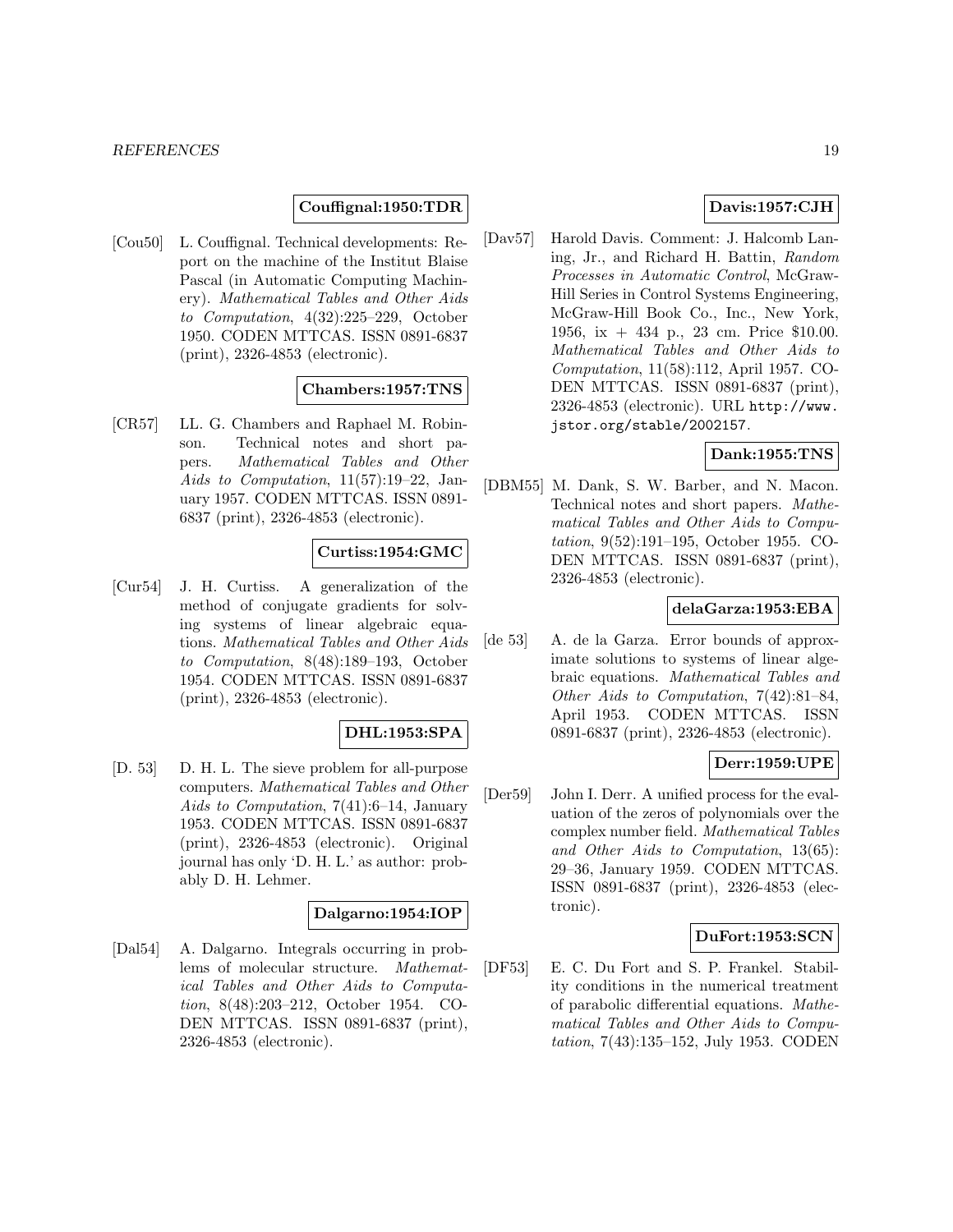MTTCAS. ISSN 0891-6837 (print), 2326- 4853 (electronic).

# **DOFL:1957:TEI**

[Dia57] Diamond Ordnance Fuze Laboratories. Table errata: Isabelle Arsham, Chebyshev Coefficients for Chebyshev Polynomials of Orders 12 and 24 under the General Linear Transformation (U), Report No. TR-326, Diamond Ordnance Fuze Laboratories, Ordnance Corps, Department of the Army, Washington, D. C., 1956 [Review 72, MTAC, v. 10, 1956, p. 231]. Mathematical Tables and Other Aids to Computation, 11(58):126–127, April 1957. CO-DEN MTTCAS. ISSN 0891-6837 (print), 2326-4853 (electronic). URL http://www. jstor.org/stable/2002157.

# **Dijkstra:1957:MIP**

[Dij57] E. W. Dijkstra. A method to investigate primality (in Technical Notes and Short Papers). Mathematical Tables and Other Aids to Computation, 11(59):195–196, July 1957. CODEN MTTCAS. ISSN 0891-6837 (print), 2326-4853 (electronic).

### **Dantzig:1954:PFI**

[DOH54] George B. Dantzig and Wm. Orchard-Hays. The product form for the inverse in the simplex method. Mathematical Tables and Other Aids to Computation, 8(46):64– 67, April 1954. CODEN MTTCAS. ISSN 0891-6837 (print), 2326-4853 (electronic).

#### **Donan:1952:TDS**

[Don52] John F. Donan. Technical developments: The serial-memory digital differential analyzer (in Automatic Computing Machinery). Mathematical Tables and Other Aids to Computation, 6(38):102–112, April 1952. CODEN MTTCAS. ISSN 0891-6837 (print), 2326-4853 (electronic).

# **Doyle:1957:ISC**

[Doy57] Thomas C. Doyle. Inversion of symmetric coefficient matrix of positive-definite quadratic form. Mathematical Tables and Other Aids to Computation, 11(58):55–58, April 1957. CODEN MTTCAS. ISSN 0891-6837 (print), 2326-4853 (electronic).

# **Davis:1954:EQE**

[DR54] P. Davis and P. Rabinowitz. On the estimation of quadrature errors for analytic functions. Mathematical Tables and Other Aids to Computation, 8(48):193–203, October 1954. CODEN MTTCAS. ISSN 0891- 6837 (print), 2326-4853 (electronic).

# **Davis:1956:SMC**

[DR56] P. Davis and P. Rabinowitz. Some Monte Carlo experiments in computing multiple integrals. Mathematical Tables and Other Aids to Computation, 10(53):1–8, January 1956. CODEN MTTCAS. ISSN 0891-6837 (print), 2326-4853 (electronic).

#### **Edmundson:1953:MCM**

[Edm53] H. P. Edmundson. Monte Carlo matrix inversion and recurrent events. Mathematical Tables and Other Aids to Computation, 7(41):18–21, January 1953. CODEN MTTCAS. ISSN 0891-6837 (print), 2326- 4853 (electronic).

### **ELSNBS:1950:OCS**

[Ele50] Electronic Laboratory Staff at N. B. S. The operating characteristics of the SEAC (in Automatic Computing Machinery). Mathematical Tables and Other Aids to Computation, 4(32):229–230, October 1950. CO-DEN MTTCAS. ISSN 0891-6837 (print), 2326-4853 (electronic).

### **Estrin:1953:TDE**

[Est53] Gerald Estrin. Technical developments: The electronic computer at the institute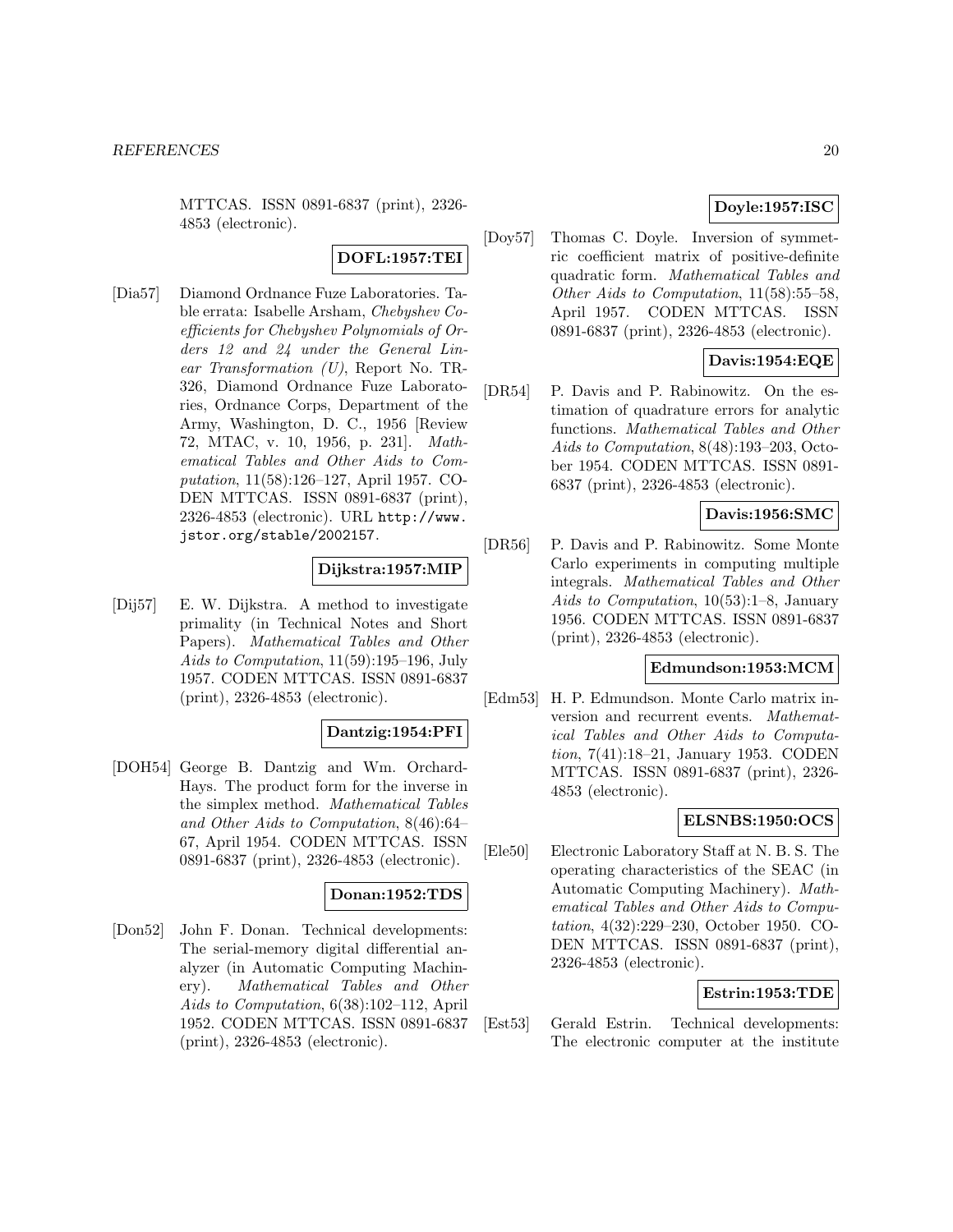for advanced study (in Automatic Computing Machinery). Mathematical Tables and Other Aids to Computation, 7(42):108–114, April 1953. CODEN MTTCAS. ISSN 0891-6837 (print), 2326-4853 (electronic).

### **Estrin:1957:CBP**

[Est57] Gerald Estrin. Comment: The Proceedings of the Institution of Electrical Engineers, v. 103, Part B, Supplement No. 1– 3, 1956 (Convention on Digital Computer Techniques), British Institution of Electrical Engineers, London. Price one pound. Mathematical Tables and Other Aids to Computation, 11(58):121–124, April 1957. CODEN MTTCAS. ISSN 0891-6837 (print), 2326-4853 (electronic). URL http: //www.jstor.org/stable/2002157.

# **Ewald:1957:CEBa**

[Ewa57a] P. P. Ewald. Comment: O. Emersleben, Der Wert der Madelung Konstanten des Steinsalzgitters, Wissenschaftliche Zeitschrift der Universitat Greifswald, v. 3, 1953–54, Math. naturw. Reihe, p. 607– 617. Mathematical Tables and Other Aids to Computation, 11(58):113–114, April 1957. CODEN MTTCAS. ISSN 0891-6837 (print), 2326-4853 (electronic). URL http: //www.jstor.org/stable/2002157.

### **Ewald:1957:CEBb**

[Ewa57b] P. P. Ewald. Comment: O. Emersleben, Mit welcher Genauigkeit benötigt man die Madelung-konstante eines Kristalls beispielweise vom Steinsalzgitter? Z. fur Physik. Chemie, v. 204, 1955, p. 43–55. Mathematical Tables and Other Aids to Computation, 11(58):114, April 1957. CO-DEN MTTCAS. ISSN 0891-6837 (print), 2326-4853 (electronic). URL http://www. jstor.org/stable/2002157.

# **FJM:1950:PEC**

[F. 50] F. J. M. Planning and error considerations for the numerical solution of a system of differential equations on a sequence calculator. Mathematical Tables and Other Aids to Computation, 4(31):133–144, July 1950. CODEN MTTCAS. ISSN 0891-6837 (print), 2326-4853 (electronic). Original journal has only 'F. J. M.' as author; possibly F. J. Murray.

# **F:1957:CEW**

[F.57] A. F. Comment: A. Erd'elyi, W. Magnus, F. Oberhettinger, and F. G. Tricomi, Higher Transcendental Functions. Based, in part, on notes left by H. Bateman. McGraw-Hill, New York, Toronto, London, v. 1, 1953, xxvi + 302 p., 23 cm. Price \$6.50; V. 2,1953, xvii + 396 p., 23 cm. Price \$7,50; v. 3, 1955, xvii + 292 p., 23 cm. Price \$6.50. Mathematical Tables and Other Aids to Computation, 11(58):114–116, April 1957. CO-DEN MTTCAS. ISSN 0891-6837 (print), 2326-4853 (electronic). URL http://www. jstor.org/stable/2002157.

### **Fettis:1955:NCC**

[Fet55] Henry E. Fettis. Numerical calculation of certain definite integrals by Poisson's summation formula. Mathematical Tables and Other Aids to Computation, 9(51):85–92, July 1955. CODEN MTTCAS. ISSN 0891- 6837 (print), 2326-4853 (electronic).

### **Farrington:1957:NSS**

[FGT57] C. C. Farrington, R. T. Gregory, and A. H. Taub. On the numerical solution of Sturm– Liouville differential equations. Mathematical Tables and Other Aids to Computation, 11(59):131–150, July 1957. CODEN MTTCAS. ISSN 0891-6837 (print), 2326- 4853 (electronic).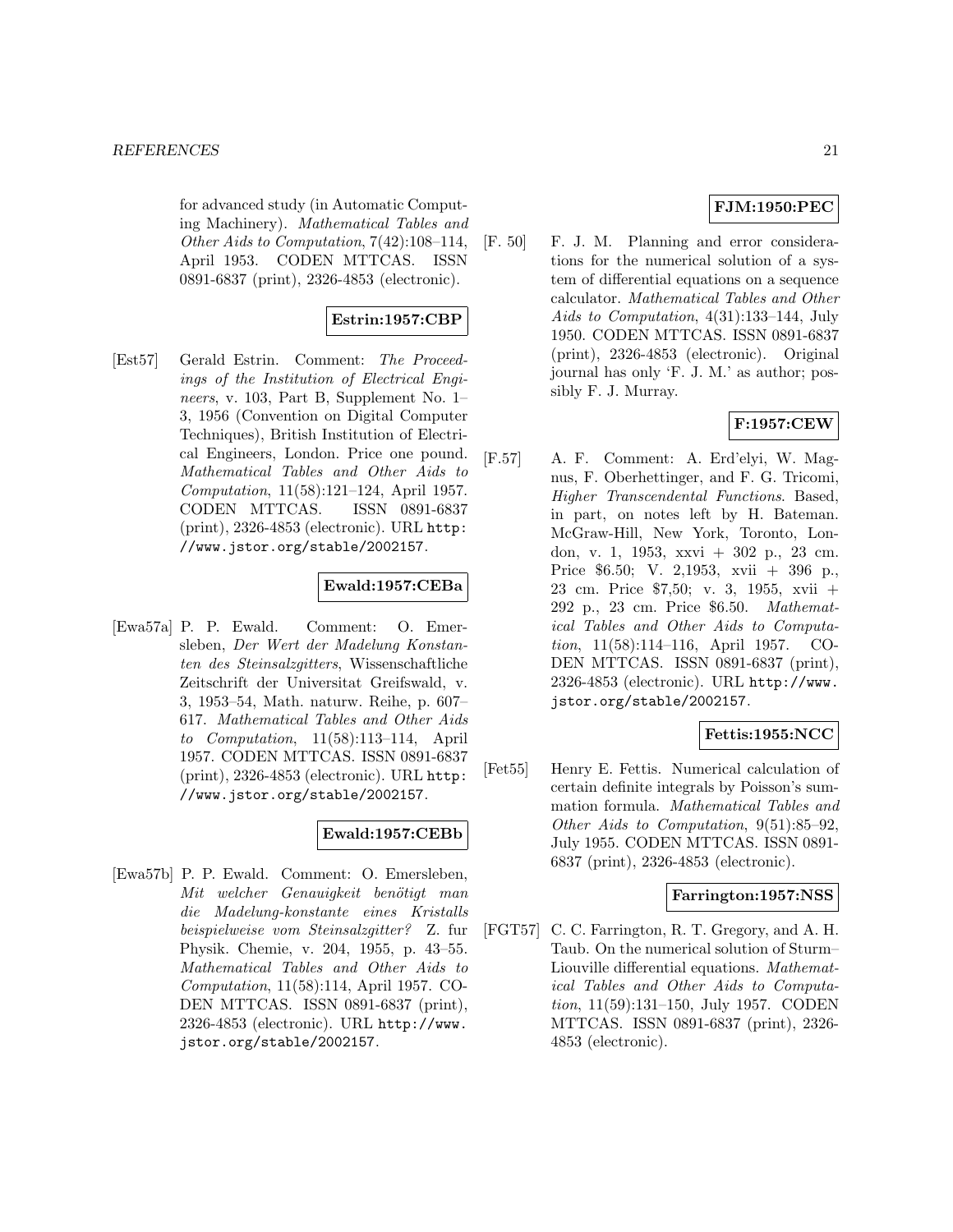#### **Fielder:1958:NSF**

[Fie58] Daniel C. Fielder. A note on summation formulas of powers of roots. Mathematical Tables and Other Aids to Computation, 12(63):194–198, July 1958. CODEN MTTCAS. ISSN 0891-6837 (print), 2326- 4853 (electronic).

### **Fishman:1957:NIC**

[Fis57] Herbert Fishman. Numerical integration constants. Mathematical Tables and Other Aids to Computation, 11(57):1–9, January 1957. CODEN MTTCAS. ISSN 0891-6837 (print), 2326-4853 (electronic).

#### **Forsythe:1950:MIM**

[FL50] George E. Forsythe and Richard A. Leibler. Matrix inversion by a Monte Carlo method. Mathematical Tables and Other Aids to Computation, 4(31):127–129, July 1950. CODEN MTTCAS. ISSN 0891-6837 (print), 2326-4853 (electronic).

#### **Flemming:1956:IMT**

[Fle56a] D. P. Flemming. An iterative method for Taylor expansion of rational functions, and applications. Mathematical Tables and Other Aids to Computation, 10(55):120– 130, July 1956. CODEN MTTCAS. ISSN 0891-6837 (print), 2326-4853 (electronic).

#### **Flemming:1956:IPE**

[Fle56b] D. P. Flemming. Iterative procedure for evaluating a transient response through its power series. Mathematical Tables and Other Aids to Computation, 10(54):73–81, April 1956. CODEN MTTCAS. ISSN 0891-6837 (print), 2326-4853 (electronic).

#### **Fox:1951:NNAb**

[FM51] L. Fox and J. C. P. Miller. Notes on numerical analysis—5: Table-making for large arguments. the exponential integral (in Automatic Computing Machinery). Mathe-

matical Tables and Other Aids to Computation, 5(35):163–166, July 1951. CODEN MTTCAS. ISSN 0891-6837 (print), 2326- 4853 (electronic).

# **Forsythe:1952:EGT**

[FM52] George E. Forsythe and Theodore S. Motzkin. An extension of Gauss' transformation for improving the condition of systems of linear equations. Mathematical Tables and Other Aids to Computation, 6(37): 9–17, January 1952. CODEN MTTCAS. ISSN 0891-6837 (print), 2326-4853 (electronic).

# **Forsythe:1956:TNS**

[FOP<sup>+</sup>56] George E. Forsythe, Morio Onoe, Z. Pawlak, R. A. Rubenstein, Marjorie Huse, Stefan Machlup, and Hugh E. Stelson. Technical notes and short papers. Mathematical Tables and Other Aids to Computation, 10(53):25–34, January 1956. CODEN MTTCAS. ISSN 0891-6837 (print), 2326-4853 (electronic).

### **Forsythe:1953:NAF**

[For53] George E. Forsythe. A numerical analyst's fifteen-foot shelf. Mathematical Tables and Other Aids to Computation, 7(44):221–228, October 1953. CODEN MTTCAS. ISSN 0891-6837 (print), 2326-4853 (electronic).

#### **Fox:1951:NNAa**

[Fox51] L. Fox. Notes on numerical analysis— 4: Relaxation and step-by-step methods (in automatic computing machinery; discussions). Mathematical Tables and Other Aids to Computation, 5(34):92–95, April 1951. CODEN MTTCAS. ISSN 0891-6837 (print), 2326-4853 (electronic).

# **Fox:1953:ULI**

[Fox53] L. Fox. The use of large intervals in finitedifference equations. Mathematical Tables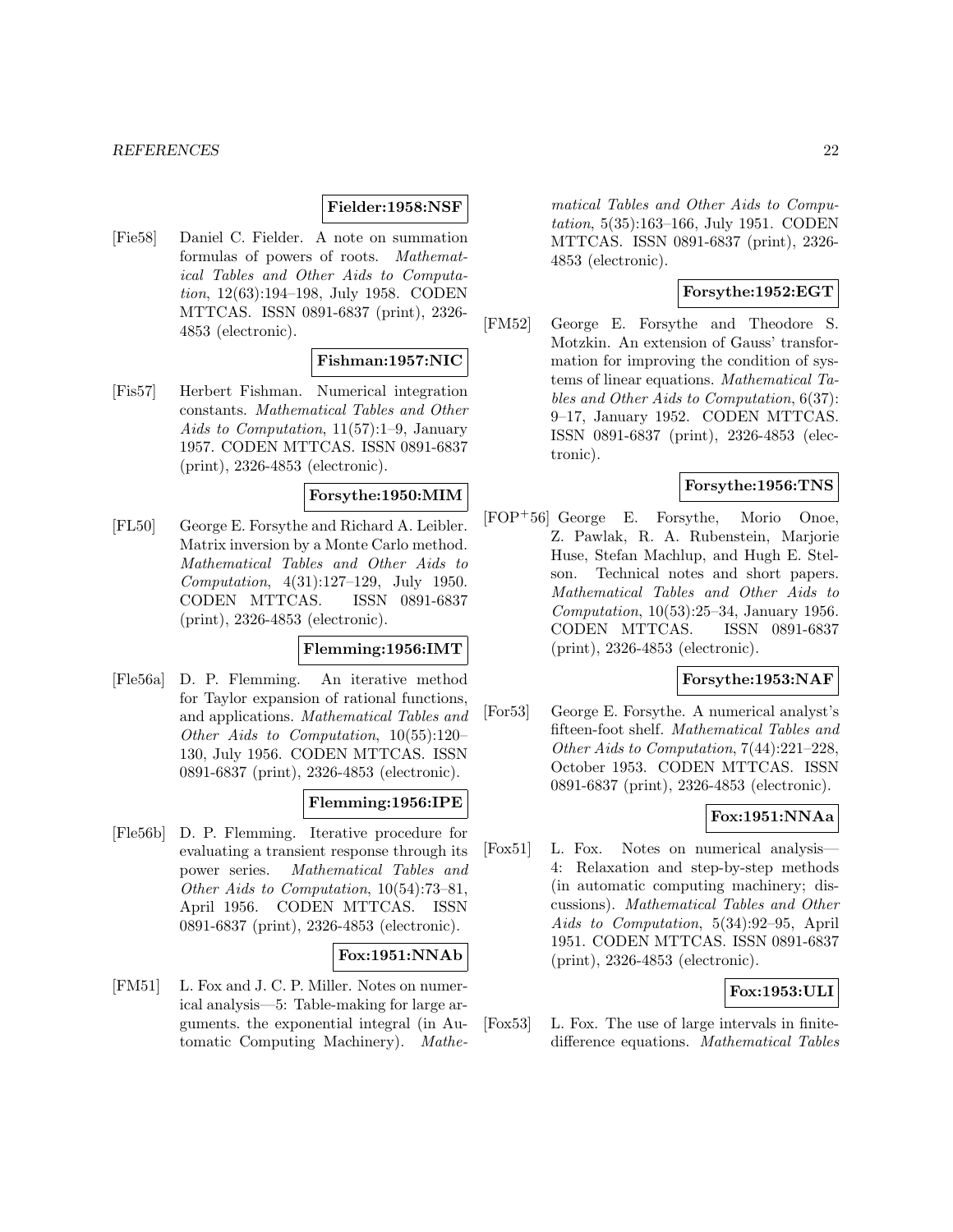and Other Aids to Computation, 7(41):14– 18, January 1953. CODEN MTTCAS. ISSN 0891-6837 (print), 2326-4853 (electronic).

# **Frankel:1950:CRI**

[Fra50] Stanley P. Frankel. Convergence rates of iterative treatments of partial differential equations. Mathematical Tables and Other Aids to Computation, 4(30):65–75, April 1950. CODEN MTTCAS. ISSN 0891-6837 (print), 2326-4853 (electronic).

# **Froberg:1958:DHM**

[Fro58a] Carl-Erik Froberg. Diagonalization of Hermitian matrices (in Technical Notes and Short Papers). Mathematical Tables and Other Aids to Computation, 12(63):219– 220, July 1958. CODEN MTTCAS. ISSN 0891-6837 (print), 2326-4853 (electronic).

### **Froberg:1958:TNS**

[Fro58b] Carl-Erik Froberg. Technical Notes and Short Papers: Some computations of Wilson and Fermat remainders. Mathematical Tables and Other Aids to Computation, 12(64):281, October 1958. CODEN MTTCAS. ISSN 0891-6837 (print), 2326- 4853 (electronic).

### **Garwick:1954:TDP**

[Gar54] Jan V. Garwick. Technical developments: a punched card machine especially equipped for scientific computations (in Automatic Computing Machinery). Mathematical Tables and Other Aids to Computation, 8(47): 167–170, July 1954. CODEN MTTCAS. ISSN 0891-6837 (print), 2326-4853 (electronic).

### **Garabedian:1956:ERF**

[Gar56] P. R. Garabedian. Estimation of the relaxation factor for small mesh size. Mathematical Tables and Other Aids to Computation, 10(56):183–185, October 1956. CO- DEN MTTCAS. ISSN 0891-6837 (print), 2326-4853 (electronic).

### **Gautschi:1959:NBL**

[Gau59] Walter Gautschi. Note on bivariate linear interpolation for analytic functions. Mathematical Tables and Other Aids to Computation, 13(66):91–96, April 1959. CODEN MTTCAS. ISSN 0891-6837 (print), 2326- 4853 (electronic).

# **Gautschi:1994:MCH**

[Gau94] Walter Gautschi, editor. Mathematics of computation, 1943–1993: a half-century of computational mathematics: Mathematics of Computation 50th Anniversary Symposium, August 9–13, 1993, Vancouver, British Columbia, volume 48 of Proceedings of Symposia in Applied Mathematics. American Mathematical Society, Providence, RI, USA, 1994. ISBN 0-8218-0291- 7, 0-8218-0353-0 (pt. 1), 0-8218-0354-9 (pt. 2). ISSN 0160-7634. LCCN QA1 .A56 v.48 1994. See also SIAM Review, Sep 1995, v37, n3, p. 483.

### **Greenwood:1959:NIF**

[GCN59] R. E. Greenwood, P. D. M. Carnahan, and J. W. Nolley. Numerical integration formulas for use with weight functions  $x^2$ and  $x/\sqrt{1-x^2}$ . Mathematical Tables and Other Aids to Computation, 13(65):37–40, January 1959. CODEN MTTCAS. ISSN 0891-6837 (print), 2326-4853 (electronic).

### **Gephart:1952:LAS**

[Gep52] Landis Gephart. Linear algebraic systems and the REAC (in Other Aids to Computation). Mathematical Tables and Other Aids to Computation, 6(39):190–203, July 1952. CODEN MTTCAS. ISSN 0891-6837 (print), 2326-4853 (electronic).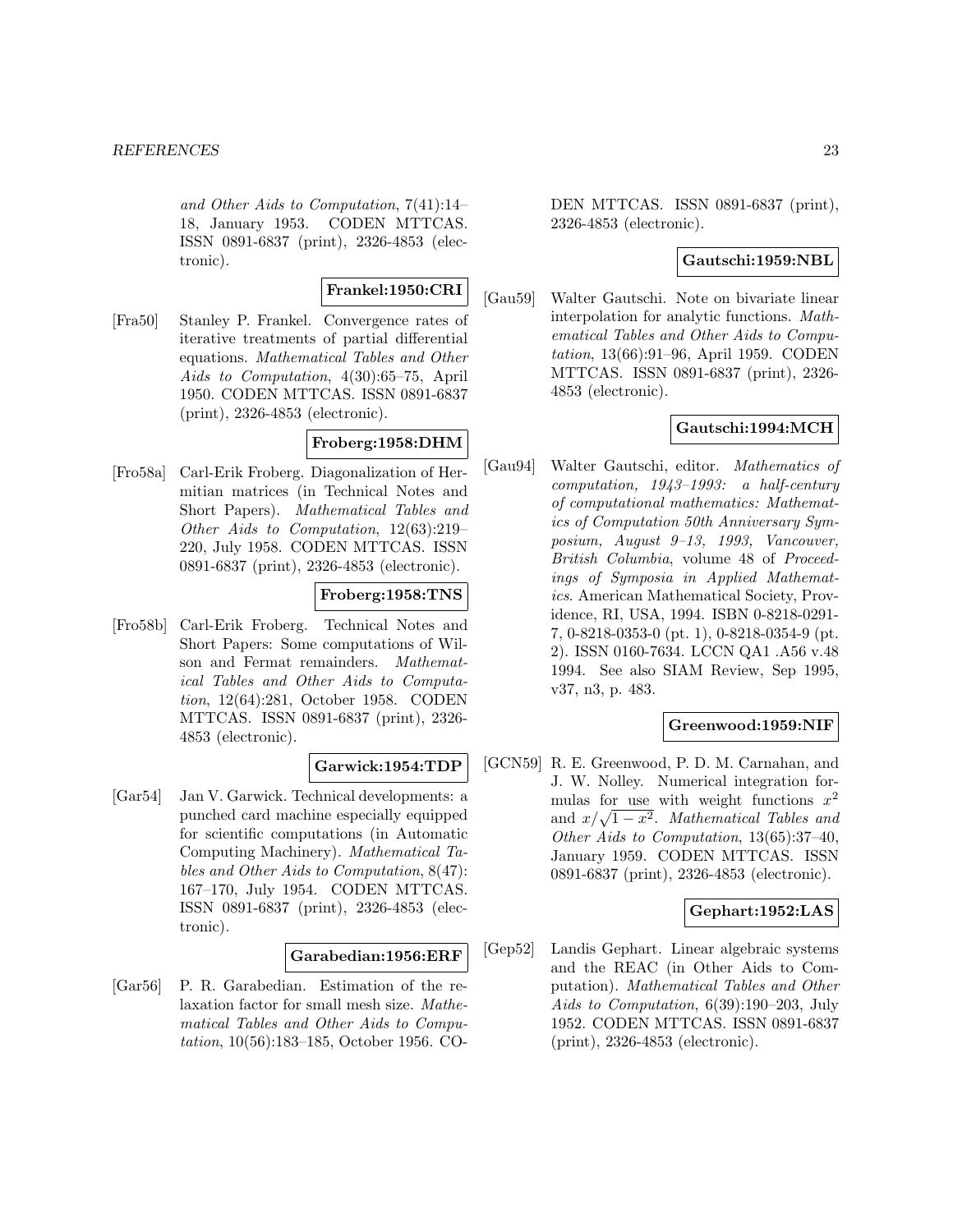### **Gibbs:1950:NA**

[Gib50] R. C. Gibbs. Note of appreciation. Mathematical Tables and Other Aids to Computation, 4(29):1, January 1950. CODEN MTTCAS. ISSN 0891-6837 (print), 2326- 4853 (electronic).

#### **Gross:1959:SMS**

[GJ59] O. Gross and S. M. Johnson. Sequential minimax search for a zero of a convex function. Mathematical Tables and Other Aids to Computation, 13(65):44–51, January 1959. CODEN MTTCAS. ISSN 0891- 6837 (print), 2326-4853 (electronic).

#### **Goodman:1956:NIT**

[GL56] T. R. Goodman and G. N. Lance. The numerical integration of two-point boundary value problems. Mathematical Tables and Other Aids to Computation, 10(54):82–86, April 1956. CODEN MTTCAS. ISSN 0891-6837 (print), 2326-4853 (electronic).

#### **Gruenberger:1951:TRD**

[GM51] Fred Gruenberger and A. M. Mark. The  $d^2$  test of random digits. Mathematical Tables and Other Aids to Computation, 5(34): 109–110, 1951. CODEN MTTCAS. ISSN 0891-6837 (print), 2326-4853 (electronic).

### **Good:1955:CCM**

[Goo55] I. J. Good. Conjectures concerning the Mersenne numbers. Mathematical Tables and Other Aids to Computation, 9(51):120, September 1955. CODEN MTTCAS. ISSN 0891-6837 (print), 2326-4853 (electronic).

#### **Good:1957:NSI**

[Goo57a] I. J. Good. On the numerical solution of integral equations. Mathematical Tables and Other Aids to Computation, 11(58): 82–83, April 1957. CODEN MTTCAS. ISSN 0891-6837 (print), 2326-4853 (electronic). URL http://www.jstor.org/ stable/2002156.

#### **Goodwin:1957:CNA**

[Goo57b] E. T. Goodwin. Comment: NBS Applied Mathematics Series, No. 15, Problems for the Numerical Analysis of the Future, U. S. Gov. Printing Office, Washington, D. C., 1951, iv + 21 p., 26.0 cm. Price \$0.20. Mathematical Tables and Other Aids to Computation, 11(58): 116–117, April 1957. CODEN MTTCAS. ISSN 0891-6837 (print), 2326-4853 (electronic). URL http://www.jstor.org/ stable/2002157.

#### **Gregory:1953:CEE**

[Gre53a] Robert T. Gregory. Computing eigenvalues and eigenvectors of a symmetric matrix on the ILLIAC. Mathematical Tables and Other Aids to Computation, 7(44):215–220, October 1953. CODEN MTTCAS. ISSN 0891-6837 (print), 2326-4853 (electronic).

# **Greig:1953:TDC**

[Gre53b] John Greig. Technical developments: The circle computer (in Automatic Computing Machinery). Mathematical Tables and Other Aids to Computation, 7(44):249–255, October 1953. CODEN MTTCAS. ISSN 0891-6837 (print), 2326-4853 (electronic).

#### **Greenstadt:1955:MFR**

[Gre55a] J. Greenstadt. A method for finding roots of arbitrary matrices. Mathematical Tables and Other Aids to Computation, 9(50):47– 52, April 1955. CODEN MTTCAS. ISSN 0891-6837 (print), 2326-4853 (electronic).

### **Greenwood:1955:CCT**

[Gre55b] Robert E. Greenwood. Coupon collector's test for random digits. Mathematical Tables and Other Aids to Computation, 9(49): 1–5, January 1955. CODEN MTTCAS.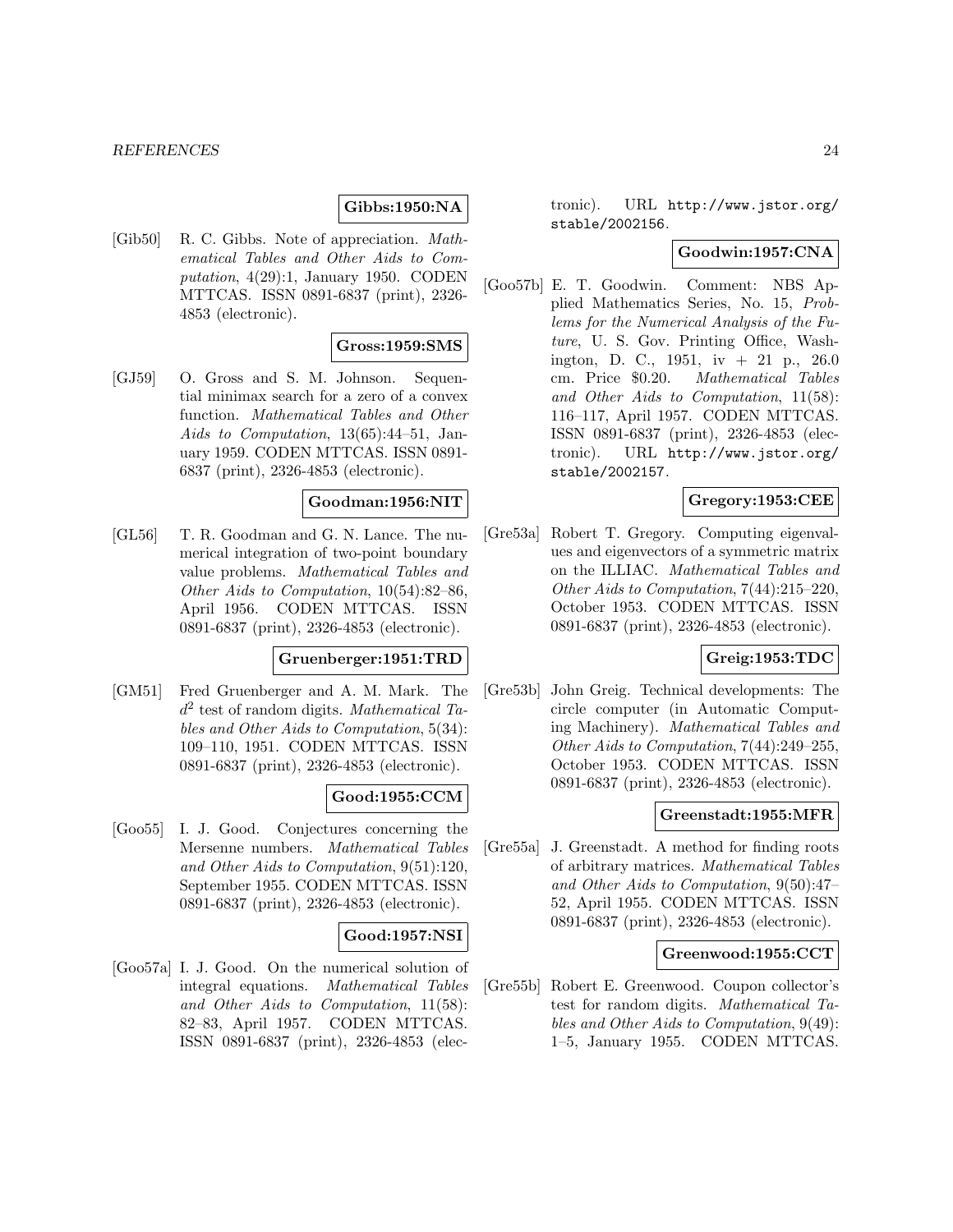ISSN 0891-6837 (print), 2326-4853 (electronic). URL http://www.jstor.org/ stable/2002211.

#### **Greenspan:1957:NES**

[Gre57a] Donald Greenspan. On the numerical evaluation of the Stokes' stream function. Mathematical Tables and Other Aids to Computation, 11(59):150–160, July 1957. CODEN MTTCAS. ISSN 0891-6837 (print), 2326-4853 (electronic).

# **Gregory:1957:CCB**

[Gre57b] Robert T. Gregory. Comment: L. Couffignal,  $R$ ésolution Numérique des Systèmes  $d'Equations$  Linéaires, Gauthier-Villars, Paris, v. 2, 1956, iii + 180 p., 21 cm. Price \$5.86. Mathematical Tables and Other Aids to Computation, 11(58):118– 119, April 1957. CODEN MTTCAS. ISSN 0891-6837 (print), 2326-4853 (electronic). URL http://www.jstor.org/ stable/2002157.

#### **Gross:1954:PLA**

[Gro54] Oliver Gross. Polynomial-like approximation. Mathematical Tables and Other Aids to Computation, 8(46):58–60, April 1954. CODEN MTTCAS. ISSN 0891-6837 (print), 2326-4853 (electronic).

#### **Gray:1953:TRT**

[GRS53] H. J. Gray, Jr., M. Rubinoff, and H. Sohon. A technique for real time simulation of a rigid body problem. Mathematical Tables and Other Aids to Computation, 7(42):73– 77, April 1953. CODEN MTTCAS. ISSN 0891-6837 (print), 2326-4853 (electronic).

### **Gruenberger:1950:TRD**

[Gru50] Fred Gruenberger. Tests of random digits. Mathematical Tables and Other Aids to Computation, 4(32):244–245, 1950. CO-DEN MTTCAS. ISSN 0891-6837 (print), 2326-4853 (electronic).

# **Griffith:1952:PCM**

[GS52] B. A. Griffith and K. W. Smillie. On a punched-card method of solving certain integral equations. Mathematical Tables and Other Aids to Computation, 6(39):133–138, July 1952. CODEN MTTCAS. ISSN 0891- 6837 (print), 2326-4853 (electronic).

### **Goldstein:1958:BFL**

[GT58] M. Goldstein and R. M. Thaler. Bessel functions for large arguments. Mathematical Tables and Other Aids to Computation, 12(61):18–26, January 1958. CODEN MTTCAS. ISSN 0891-6837 (print), 2326- 4853 (electronic).

### **Goldstein:1959:RTC**

[GT59] M. Goldstein and R. M. Thaler. Recurrence techniques for the calculation of Bessel functions. Mathematical Tables and Other Aids to Computation, 13(66):102– 108, April 1959. CODEN MTTCAS. ISSN 0891-6837 (print), 2326-4853 (electronic).

#### **Goodwin:1956:TNS**

[GW56] E. T. Goodwin and P. Wynn. Technical notes and short papers. Mathematical Tables and Other Aids to Computation, 10(54):96–100, April 1956. CODEN MTTCAS. ISSN 0891-6837 (print), 2326- 4853 (electronic).

# **Harrison:1950:BDC**

[Har50] J. O. Harrison, Jr. Binary–decimal conversion on a desk calculator (in automatic computing machinery; discussions). Mathematical Tables and Other Aids to Computation, 4(32):231–234, October 1950. CO-DEN MTTCAS. ISSN 0891-6837 (print), 2326-4853 (electronic). URL http://www. jstor.org/stable/2002500.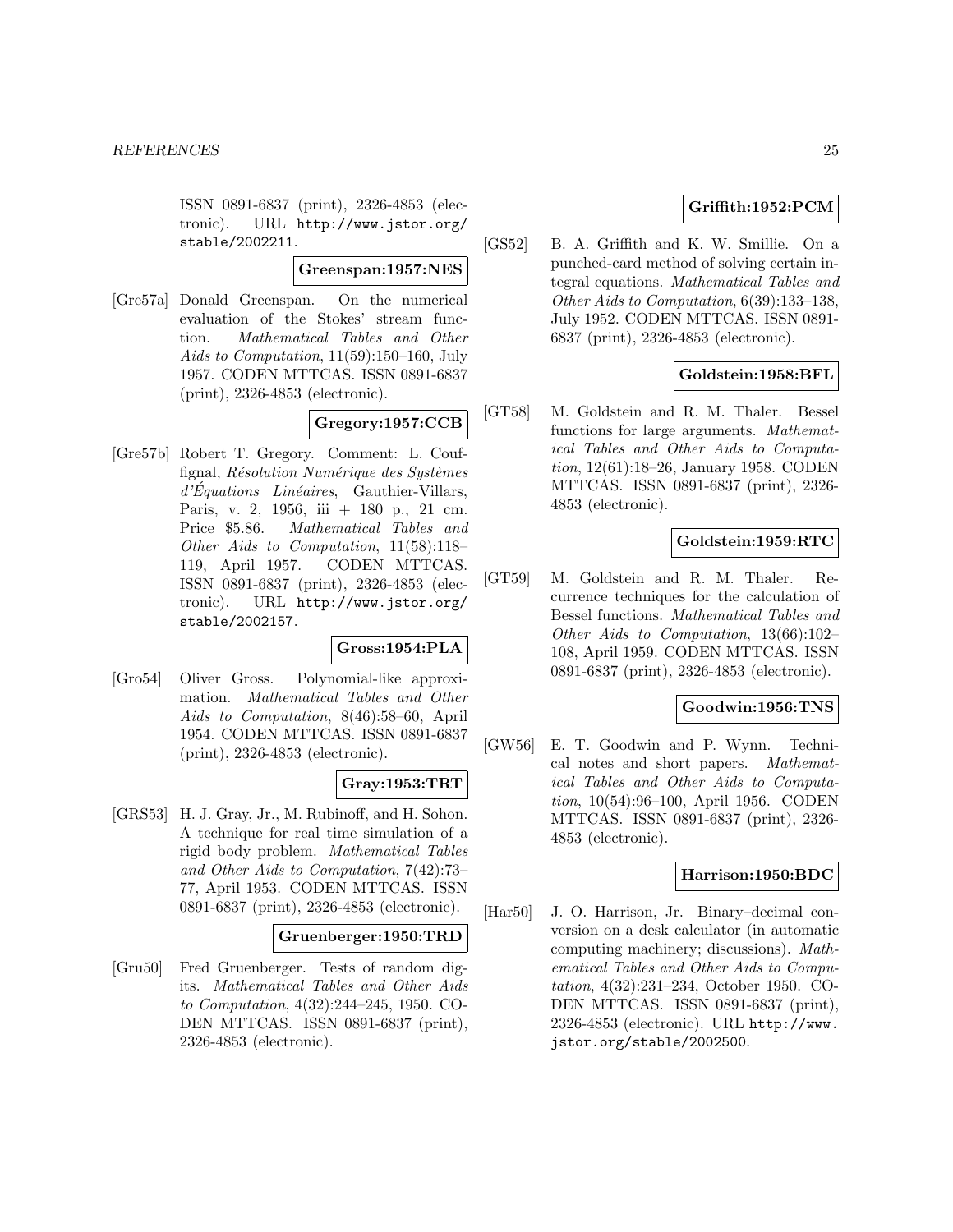#### **Harris:1957:TEI**

[Har57a] Frank E. Harris. Tables of the exponential integral  $Ei(x)$ . Mathematical Tables and Other Aids to Computation, 11(57):9–16, January 1957. CODEN MTTCAS. ISSN 0891-6837 (print), 2326-4853 (electronic).

#### **Hart:1957:FAD**

[Har57b] Roger G. Hart. A formula for the approximation of definite integrals of the normal distribution function. Mathematical Tables and Other Aids to Computation, 11(60): 265, October 1957. CODEN MTTCAS. ISSN 0891-6837 (print), 2326-4853 (electronic).

### **Horgan:1956:TNS**

[HAW56] R. B. Horgan, E. E. Allen, and D. D. Wall. Technical notes and short papers. Mathematical Tables and Other Aids to Computation, 10(55):156–168, July 1956. CODEN MTTCAS. ISSN 0891-6837 (print), 2326- 4853 (electronic).

#### **Healy:1957:RMC**

[Hea57] M. J. R. Healy. A rotation method for computing canonical correlations. Mathematical Tables and Other Aids to Computation, 11(58):83–86, April 1957. CO-DEN MTTCAS. ISSN 0891-6837 (print), 2326-4853 (electronic). URL http://www. jstor.org/stable/2002156.

### **Henrici:1957:CAB**

[Hen57a] Peter Henrici. Comment: Albert A. Bennett, William E. Milne, and Harry Bateman, Numerical Integration of Differential Equations, Dover Publications, Inc., New York, 1956, 108 p., 20 cm. Price \$1.35. Mathematical Tables and Other Aids to Computation, 11(58):117–118, April 1957. CODEN MTTCAS. ISSN 0891-6837 (print), 2326-4853 (electronic). URL http: //www.jstor.org/stable/2002157.

# **Henrici:1957:CDB**

[Hen57b] Peter Henrici. Comment: D. Bierens de Haan, Nouvelles Tables d'Intégrales  $D\acute{e}f\acute{e}nies$ , Hafner Publishing Co., New York, 1957 (edition of 1867-corrected),  $xiv + 716$ p., 24 cm. Price \$12.50. Mathematical Tables and Other Aids to Computation, 11 (58):111, April 1957. CODEN MTTCAS. ISSN 0891-6837 (print), 2326-4853 (electronic). URL http://www.jstor.org/ stable/2002157.

# **Henrici:1959:BRN**

[Hen59] Peter Henrici. Book review: The Numerical Solution of Two-Point Boundary Problems in Ordinary Differential Equations, by L. Fox. Mathematical Tables and Other Aids to Computation, 13(68):322–323, October 1959. CODEN MTTCAS. ISSN 0891-6837. URL https://www.jstor. org/stable/2002815.

### **Herrick:1951:SSI**

[Her51] Samuel Herrick. Step-by-step integration of  $\ddot{x} = f(x, y, z, t)$  without a "corrector". Mathematical Tables and Other Aids to Computation, 5(34):61–67, April 1951. CODEN MTTCAS. ISSN 0891-6837 (print), 2326-4853 (electronic).

#### **Hammer:1955:TMA**

[HH55] Preston C. Hammer and Jack W. Hollingsworth. Trapezoidal methods of approximating solutions of differential equations. Mathematical Tables and Other Aids to Computation, 9(51):92–96, July 1955. CODEN MTTCAS. ISSN 0891-6837 (print), 2326-4853 (electronic).

### **Hitchcock:1957:PAB**

[Hit57] A. J. M. Hitchcock. Polynomial approximations to Bessel functions of order zero and one and to related functions. Mathematical Tables and Other Aids to Com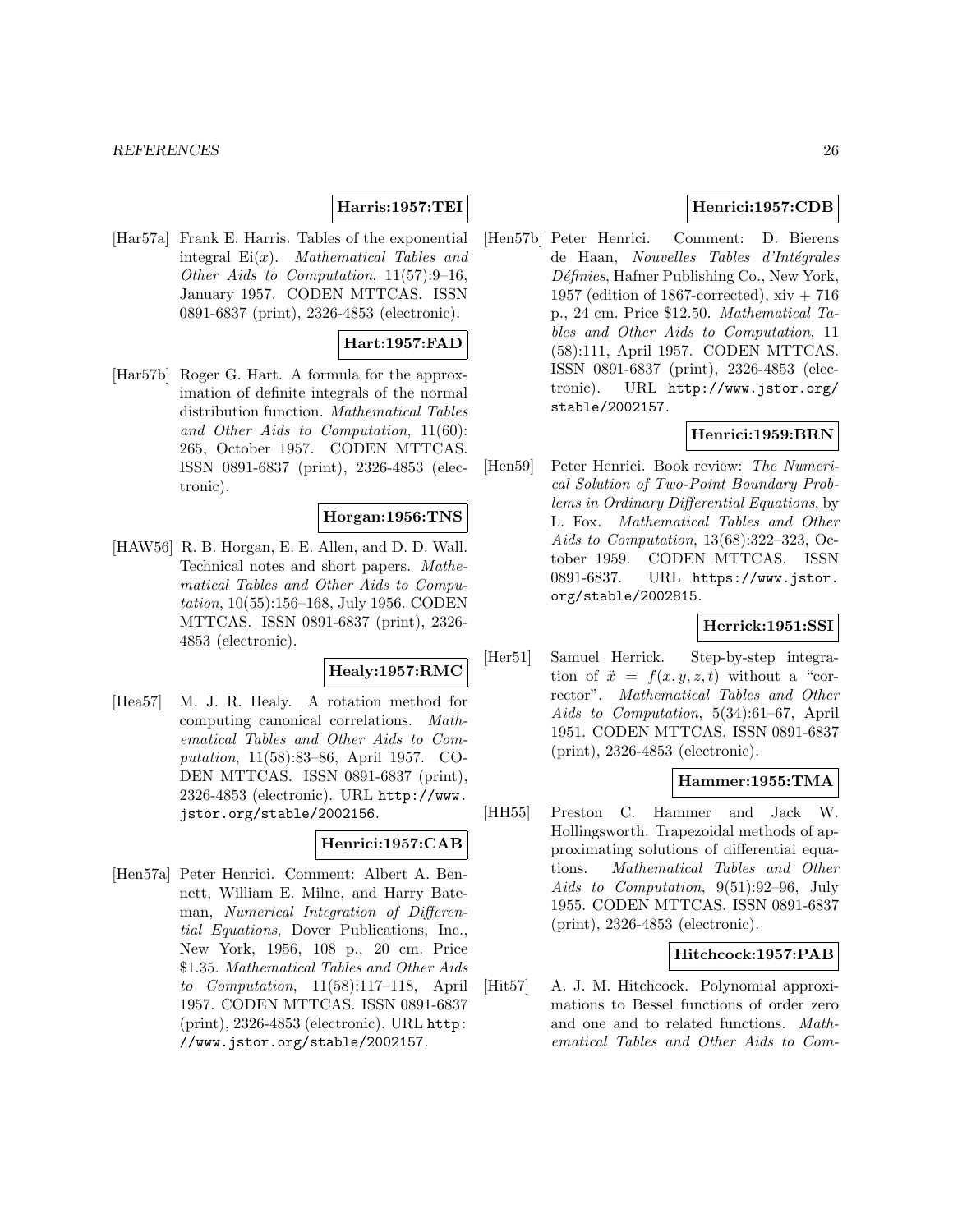putation, 11(58):86–88, April 1957. CO-DEN MTTCAS. ISSN 0891-6837 (print), 2326-4853 (electronic). URL http://www. jstor.org/stable/2002156.

# **Hammer:1956:NISa**

[HMS56] P. C. Hammer, O. J. Marlowe, and A. H. Stroud. Numerical integration over simplexes and cones. Mathematical Tables and Other Aids to Computation, 10(55):130– 137, July 1956. CODEN MTTCAS. ISSN 0891-6837 (print), 2326-4853 (electronic).

# **Herbst:1955:APC**

[HMW55] Eugene H. Herbst, N. Metropolis, and Mark B. Wells. Analysis of problem codes on the MANIAC. Mathematical Tables and Other Aids to Computation, 9(49):14–20, January 1955. CODEN MTTCAS. ISSN 0891-6837 (print), 2326-4853 (electronic).

# **Ho:1955:DIF**

[Ho55] Kuo-Chu Ho. Double interpolation formulae and partial derivatives in terms of finite differences. Mathematical Tables and Other Aids to Computation, 9(50):52–62, April 1955. CODEN MTTCAS. ISSN 0891-6837 (print), 2326-4853 (electronic).

#### **Hochstrasser:1958:NEP**

[Hoc58] U. W. Hochstrasser. Numerical experiments in potential theory using the Nehari estimates. Mathematical Tables and Other Aids to Computation, 12(61):26–33, January 1958. CODEN MTTCAS. ISSN 0891-6837 (print), 2326-4853 (electronic).

### **Holladay:1957:SCA**

[Hol57a] John C. Holladay. A smoothest curve approximation. Mathematical Tables and Other Aids to Computation, 11(60):233– 243, October 1957. CODEN MTTCAS. ISSN 0891-6837 (print), 2326-4853 (electronic).

### **Hollander:1957:CGB**

[Hol57b] F. H. Hollander. Comment: G. Belford, L. Jackson Laslett, and J. N. Snyder, Table Pertaining to Solutions of a Hill Equation, 1956, 420 p., two  $8\frac{1}{2} \times 11$  multilithed copies in notebook binders deposited in the UMT file. Mathematical Tables and Other Aids to Computation, 11(58):110, April 1957. CO-DEN MTTCAS. ISSN 0891-6837 (print), 2326-4853 (electronic). URL http://www. jstor.org/stable/2002157.

# **Hurwitz:1959:NQF**

[HPZ59] H. Hurwitz, Jr., R. A. Pfeiffer, and P. F. Zweifel. Numerical quadrature of Fourier transform integrals II. Mathematical Tables and Other Aids to Computation, 13(66): 87–90, April 1959. CODEN MTTCAS. ISSN 0891-6837 (print), 2326-4853 (electronic).

### **Hofsommer:1958:TNS**

[HR58] D. J. Hofsommer and Hans Riesel. Technical notes and short papers. Mathematical Tables and Other Aids to Computation, 12(61):58–60, January 1958. CODEN MTTCAS. ISSN 0891-6837 (print), 2326- 4853 (electronic).

### **Hall:1955:DST**

[HS55] Marshall Hall, Jr. and J. D. Swift. Determination of Steiner triple systems of order 15. Mathematical Tables and Other Aids to Computation, 9(52):146–152, October 1955. CODEN MTTCAS. ISSN 0891- 6837 (print), 2326-4853 (electronic).

### **Hammer:1956:NISb**

[HS56] Preston C. Hammer and Arthur H. Stroud. Numerical integration over simplexes. Mathematical Tables and Other Aids to Computation, 10(55):137–139, July 1956. CODEN MTTCAS. ISSN 0891-6837 (print), 2326-4853 (electronic).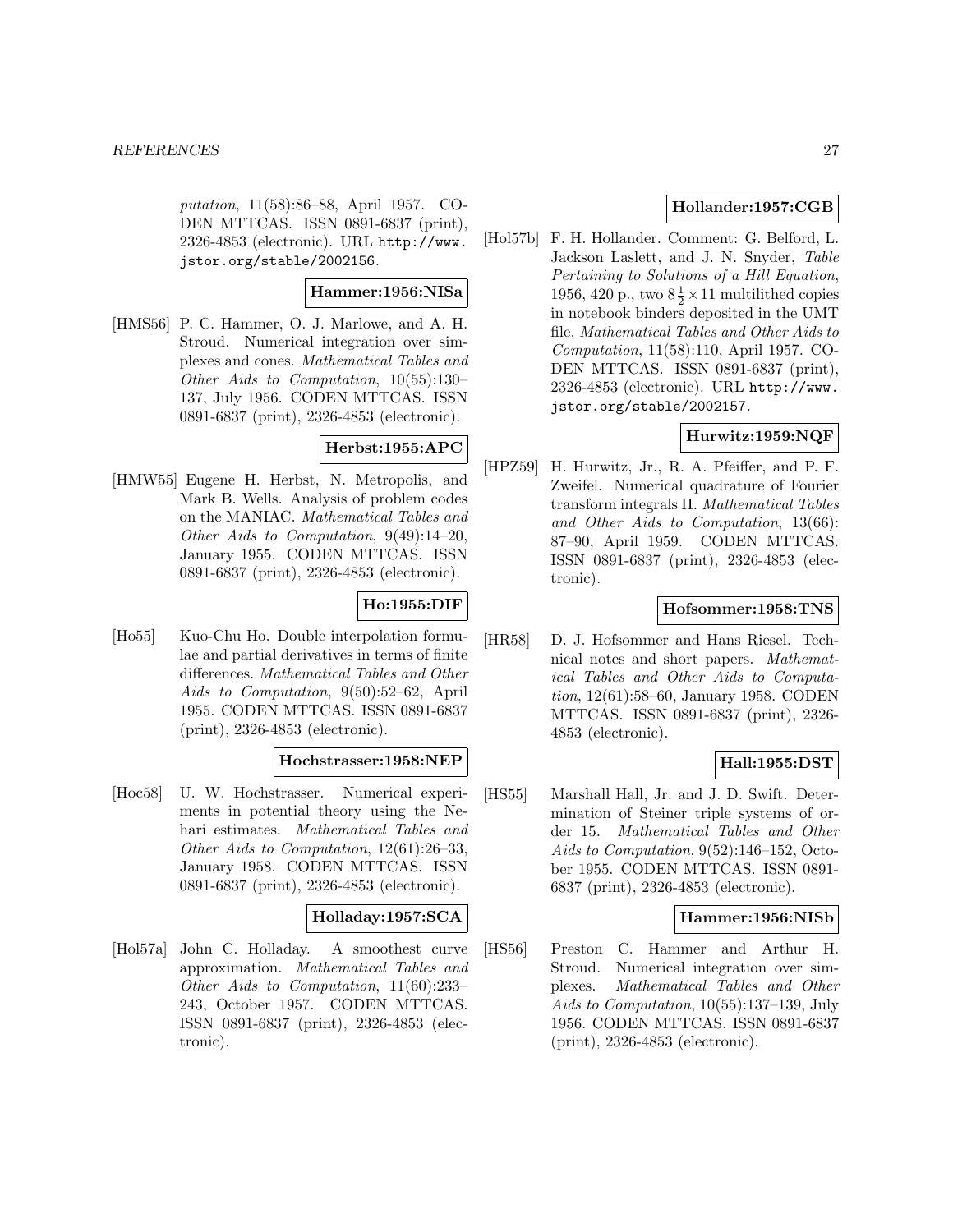### **Hammer:1958:NEM**

[HS58] Preston C. Hammer and Arthur H. Stroud. Numerical evaluation of multiple integrals II. Mathematical Tables and Other Aids to Computation, 12(64):272–280, October 1958. CODEN MTTCAS. ISSN 0891-6837 (print), 2326-4853 (electronic).

# **Hall:1959:PPO**

[HSK59] Marshall Hall, Jr., J. Dean Swift, and Raymond Killgrove. On projective planes of order nine. Mathematical Tables and Other Aids to Computation, 13(68):233–246, October 1959. CODEN MTTCAS. ISSN 0891-6837 (print), 2326-4853 (electronic).

# **Hall:1956:UPP**

[HSW56] Marshall Hall, Jr., J. Dean Swift, and Robert J. Walker. Uniqueness of the projective plane of order eight. Mathematical Tables and Other Aids to Computation, 10(56):186–194, October 1956. CODEN MTTCAS. ISSN 0891-6837 (print), 2326- 4853 (electronic).

### **Hume:1954:TDI**

[Hum54] J. N. P. Hume. Technical developments: Input and organization of sub-routines for Ferut (in Automatic Computing Machinery). Mathematical Tables and Other Aids to Computation, 8(45):30–36, January 1954. CODEN MTTCAS. ISSN 0891-6837 (print), 2326-4853 (electronic).

#### **Huskey:1950:TDC**

[Hus50] H. D. Huskey. Technical developments: Characteristics of the institute for numerical analysis computer (in Automatic Computing Machinery). Mathematical Tables and Other Aids to Computation, 4(30): 103–108, April 1950. CODEN MTTCAS. ISSN 0891-6837 (print), 2326-4853 (electronic).

# **Hammer:1957:NEM**

[HW57] Preston C. Hammer and A. Wayne Wymore. Numerical evaluation of multiple integrals I. Mathematical Tables and Other Aids to Computation, 11(58):59–67, April 1957. CODEN MTTCAS. ISSN 0891-6837 (print), 2326-4853 (electronic).

# **Hurwitz:1956:NQF**

[HZ56] H. Hurwitz, Jr. and P. F. Zweifel. Numerical quadrature of Fourier transform integrals. Mathematical Tables and Other Aids to Computation, 10(55):140–149, July 1956. CODEN MTTCAS. ISSN 0891-6837 (print), 2326-4853 (electronic).

# **Isbell:1959:EMG**

[Isb59] John R. Isbell. On the enumeration of majority games. Mathematical Tables and Other Aids to Computation, 13(65):21–28, January 1959. CODEN MTTCAS. ISSN 0891-6837 (print), 2326-4853 (electronic).

#### **Iverson:1953:ZPS**

[Ive53] K. E. Iverson. The zeros of the partial sums of  $e^z$ . Mathematical Tables and Other Aids to Computation, 7(43):165–168, July 1953. CODEN MTTCAS. ISSN 0891-6837 (print), 2326-4853 (electronic).

### **Johnson:1956:GTP**

[Joh56] D. L. Johnson. Generating and testing pseudo random numbers on the IBM Type 701. Mathematical Tables and Other Aids to Computation, 10(53):8–13, January 1956. CODEN MTTCAS. ISSN 0891-6837 (print), 2326-4853 (electronic).

# **Kjellberg:1951:TDB**

[KN51] Goran Kjellberg and Gosta Neovius. Technical developments: The BARK, A Swedish general relay computer (in Automatic Computing Machinery). Mathematical Tables and Other Aids to Computa-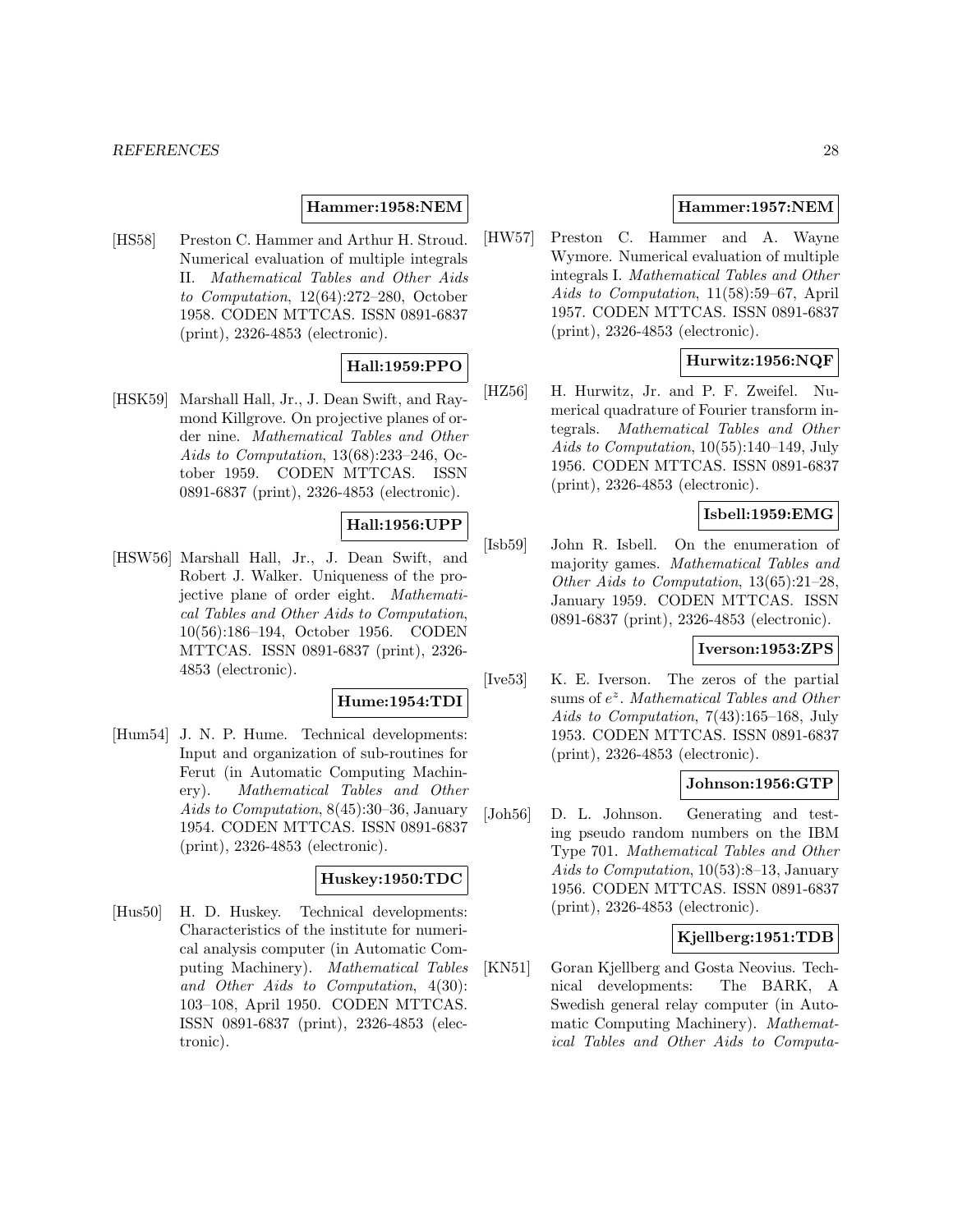tion, 5(33):29–34, January 1951. CODEN MTTCAS. ISSN 0891-6837 (print), 2326- 4853 (electronic).

# **Korn:1952:DAS**

[Kor52] Granino A. Korn. The difference analyzer: a simple differential equation solver. Mathematical Tables and Other Aids to Computation, 6(37):1–8, January 1952. CODEN MTTCAS. ISSN 0891-6837 (print), 2326- 4853 (electronic).

# **Killgrove:1959:CCP**

[KR59] R. B. Killgrove and K. E. Ralston. On a conjecture concerning the primes (in Technical Notes and Short Papers). Mathematical Tables and Other Aids to Computation, 13(66):121–122, April 1959. CODEN MTTCAS. ISSN 0891-6837 (print), 2326- 4853 (electronic).

# **Kunz:1956:HAQ**

[Kun56] K. S. Kunz. High accuracy quadrature formulas from divided differences with repeated arguments. Mathematical Tables and Other Aids to Computation, 10(54): 87–90, April 1956. CODEN MTTCAS. ISSN 0891-6837 (print), 2326-4853 (electronic).

### **Laasonen:1958:ISM**

[Laa58] Pentti Laasonen. On the iterative solution of the matrix equation  $AX^2-I=0$ . Mathematical Tables and Other Aids to Computation, 12(62):109–116, April 1958. CO-DEN MTTCAS. ISSN 0891-6837 (print), 2326-4853 (electronic).

#### **Laasonen:1959:SDS**

[Laa59] P. Laasonen. On the simultaneous determination of several eigensolutions of a self-adjoint system of differential equations. Mathematical Tables and Other Aids to Computation, 13(65):13–20, Jan-

uary 1959. CODEN MTTCAS. ISSN 0891- 6837 (print), 2326-4853 (electronic).

#### **LaFara:1954:MCI**

[LaF54] Robert L. LaFara. A method for calculating inverse trigonometric functions. Mathematical Tables and Other Aids to Computation, 8(47):132–139, July 1954. CODEN MTTCAS. ISSN 0891-6837 (print), 2326- 4853 (electronic).

### **Leech:1958:GPH**

[Lee58] John Leech. Groups of primes having maximum density. Mathematical Tables and Other Aids to Computation, 12(62):144– 145, April 1958. CODEN MTTCAS. ISSN 0891-6837 (print), 2326-4853 (electronic).

### **Lehmer:1953:TNM**

[Leh53] D. H. Lehmer. Two new Mersenne primes. Mathematical Tables and Other Aids to Computation, 7(41):72, January 1953. CO-DEN MTTCAS. ISSN 0891-6837 (print), 2326-4853 (electronic).

#### **Lehmer:1956:LGS**

[Leh56] Emma Lehmer. On the location of Gauss sums. Mathematical Tables and Other Aids to Computation, 10(56):194–202, October 1956. CODEN MTTCAS. ISSN 0891-6837 (print), 2326-4853 (electronic).

### **Ling:1957:TVI**

[Lin57] Chih-Bing Ling. Tables of values of 16 integrals of algebraic-hyperbolic type. Mathematical Tables and Other Aids to Computation, 11(59):160–166, July 1957. CODEN MTTCAS. ISSN 0891-6837 (print), 2326- 4853 (electronic).

# **Longman:1957:TRA**

[Lon57] I. M. Longman. Tables for the rapid and accurate numerical evaluation of certain infinite integrals involving Bessel functions. Mathematical Tables and Other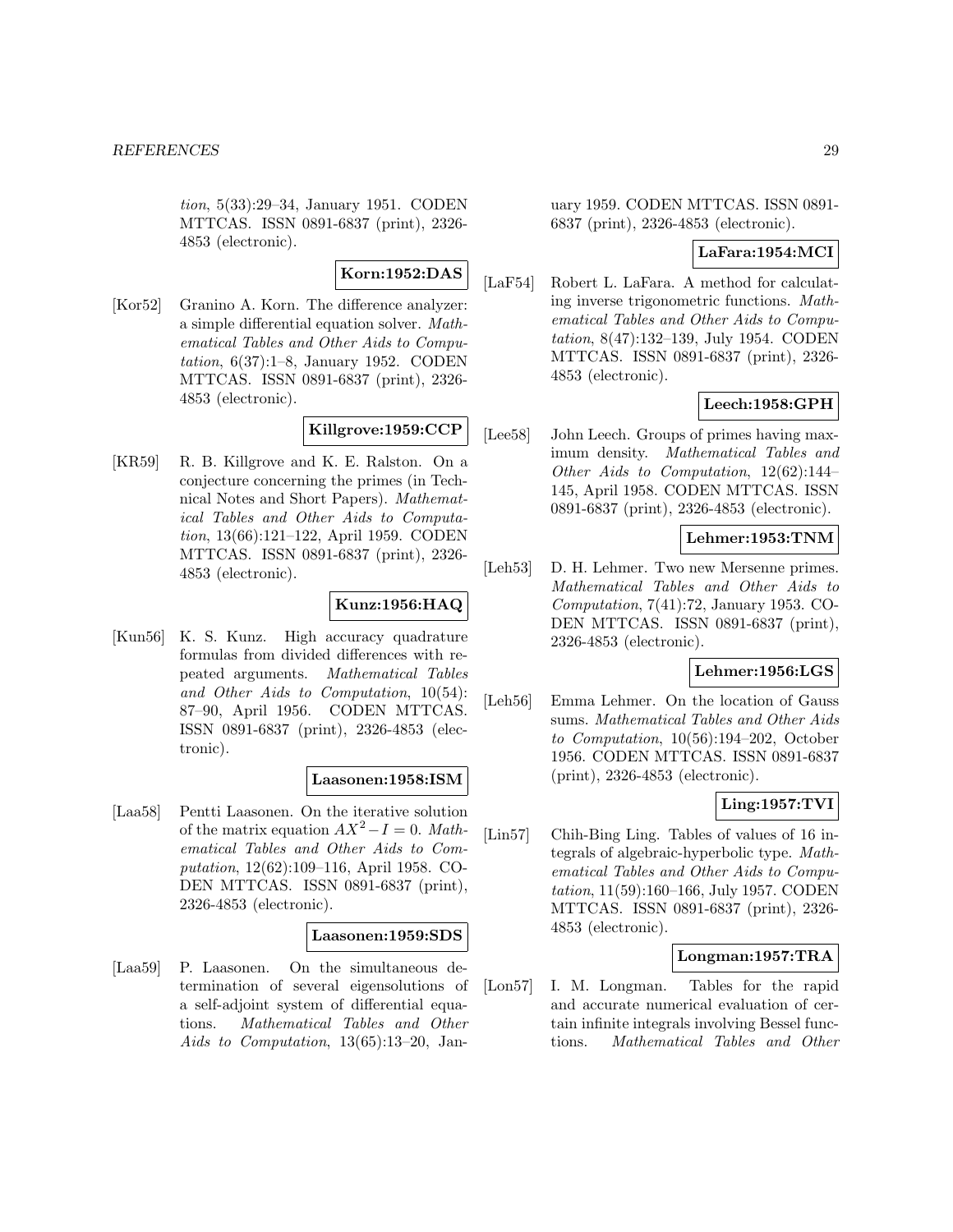Aids to Computation, 11(59):166–180, July 1957. CODEN MTTCAS. ISSN 0891-6837 (print), 2326-4853 (electronic).

#### **Longman:1958:NEC**

[Lon58] I. M. Longman. On the numerical evaluation of Cauchy principal values of integrals (in Technical Notes and Short Papers). Mathematical Tables and Other Aids to Computation, 12(63):205–207, July 1958. CODEN MTTCAS. ISSN 0891-6837 (print), 2326-4853 (electronic).

# **Longman:1959:STT**

[Lon59] I. M. Longman. A short table of  $\int_x^{\infty} J_0(t)t^{-n}dt$  and  $\int_x^{\infty} J_1(t)t^{-n}dt$  (in Technical Notes and Short Papers). Mathematical Tables and Other Aids to Computation, 13(68):306–311, October 1959. CO-DEN MTTCAS. ISSN 0891-6837 (print), 2326-4853 (electronic).

# **Lotkin:1951:ARK**

[Lot51] Max Lotkin. On the accuracy of Runge– Kutta's method. Mathematical Tables and Other Aids to Computation, 5(35):128–133, July 1951. CODEN MTTCAS. ISSN 0891- 6837 (print), 2326-4853 (electronic).

### **Lotkin:1955:STM**

[Lot55] Mark Lotkin. A set of test matrices. *Math*ematical Tables and Other Aids to Computation, 9(52):153–161, October 1955. CO-DEN MTTCAS. ISSN 0891-6837 (print), 2326-4853 (electronic). See corrigendum [Ano57d].

### **Lubkin:1952:ASD**

[Lub52] S. Lubkin. Asynchronous signals in digital computers (in automatic computing machinery; discussions). Mathematical Tables and Other Aids to Computation, 6 (40):238–241, October 1952. CODEN MTTCAS. ISSN 0891-6837 (print), 2326- 4853 (electronic).

# **Luke:1952:MQN**

[Luk52] Yudell L. Luke. Mechanical quadrature near a singularity. Mathematical Tables and Other Aids to Computation, 6 (40):215–219, October 1952. CODEN MTTCAS. ISSN 0891-6837 (print), 2326- 4853 (electronic).

# **Luke:1956:EIA**

[Luk56] Yudell L. Luke. Evaluation of an integral arising in numerical integration near a logarithmic singularity. Mathematical Tables and Other Aids to Computation, 10(53): 14–21, January 1956. CODEN MTTCAS. ISSN 0891-6837 (print), 2326-4853 (electronic).

# **Luke:1957:C**

[Luk57] Yudell L. Luke. On the computation of  $log Z$  and  $arctan Z$ . Mathematical Tables and Other Aids to Computation, 11(57): 16–18, January 1957. CODEN MTTCAS. ISSN 0891-6837 (print), 2326-4853 (electronic).

# **Luke:1959:ECH**

[Luk59] Yudell L. Luke. Expansion of the confluent hypergeometric function in series of Bessel functions. Mathematical Tables and Other Aids to Computation, 13(68):261–271, October 1959. CODEN MTTCAS. ISSN 0891-6837 (print), 2326-4853 (electronic).

# **Luke:1972:CIM**

[LWF72] Yudell L. Luke, Jet Wimp, and Wyman Fair, editors. Cumulative Index to Mathematics of Computation, Volumes 1–24 (1943–1969). American Mathematical Society, Providence, RI, USA, 1972. xvii + 461 pp.

#### **Maxfield:1954:UTP**

[Max54] J. E. Maxfield. A useful technique in programming for analog computers (in Other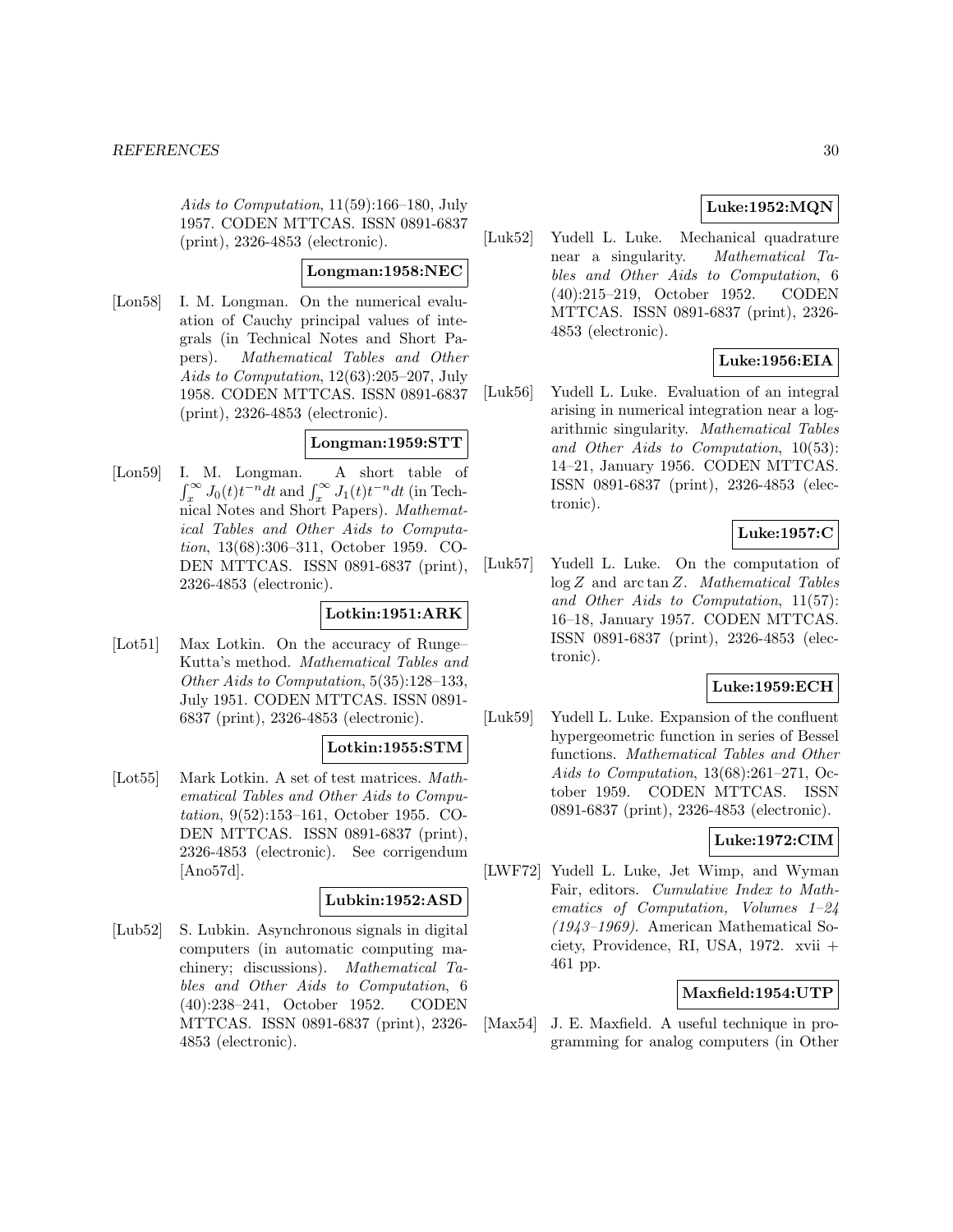Aids to Computation). Mathematical Tables and Other Aids to Computation, 8 (48):233–234, October 1954. CODEN MTTCAS. ISSN 0891-6837 (print), 2326- 4853 (electronic).

# **MDLStaff:1950:TDI**

[MDL50] MDL Staff. Technical developments: The incorporation of subroutines into a complete problem on the NBS eastern automatic computer (in Automatic Computing Machinery). Mathematical Tables and Other Aids to Computation, 4(31):164–168, July 1950. CODEN MTTCAS. ISSN 0891- 6837 (print), 2326-4853 (electronic).

### **Melkanoff:1957:CJW**

[Mel57] M. A. Melkanoff. Comment: J. L. Wolfson and H. S. Gellman, Five Figure Tables for the Conversion of Electron Momentum to Electron Kinetic Energy from 100 to 20000 Gauss-Cm, Atomic Energy of Canada, Ltd., Chalk River, Ontario, 1954 (reprinted July, 1956), A.E.C.L. Report No. 327, i + 43 p., 27 cm. Price \$1.00. Mathematical Tables and Other Aids to Computation, 11(58):112–113, April 1957. CO-DEN MTTCAS. ISSN 0891-6837 (print), 2326-4853 (electronic). URL http://www. jstor.org/stable/2002157.

# **Mendelsohn:1957:CCP**

[Men57a] N. S. Mendelsohn. The computation of complex proper values and vectors of a real matrix with application to polynomials. Mathematical Tables and Other Aids to Computation, 11(58):91–94, April 1957. CODEN MTTCAS. ISSN 0891-6837 (print), 2326-4853 (electronic). URL http: //www.jstor.org/stable/2002156.

#### **Mendelsohn:1957:IMS**

[Men57b] N. S. Mendelsohn. An iterative method for the solution of linear equations based on the power method for proper vectors. Mathematical Tables and Other Aids to Computation, 11(58):88–91, April 1957. CODEN MTTCAS. ISSN 0891-6837 (print), 2326-4853 (electronic). URL http: //www.jstor.org/stable/2002156.

# **Meyer:1957:MIL**

[MH57] H. I. Meyer and B. J. Hollingsworth. A method of inverting large matrices of special form. Mathematical Tables and Other Aids to Computation, 11(58):94–97, April 1957. CODEN MTTCAS. ISSN 0891-6837 (print), 2326-4853 (electronic). URL http: //www.jstor.org/stable/2002156.

# **Miller:1958:SCE**

[MH58] James Miller and R. P. Hurst. Simplified calculation of the exponential integral. Mathematical Tables and Other Aids to Computation, 12(63):187–193, July 1958. CODEN MTTCAS. ISSN 0891-6837 (print), 2326-4853 (electronic).

# **Miller:1950:CD**

[Mil50] J. C. P. Miller. Checking by differences— I. Mathematical Tables and Other Aids to Computation, 4(29):3–11, January 1950. CODEN MTTCAS. ISSN 0891-6837 (print), 2326-4853 (electronic).

### **Miller:1957:NGS**

[Mil57] J. C. P. Miller. Note on the general solution of the confluent hypergeometric equation. Mathematical Tables and Other Aids to Computation, 11(58):97–99, April 1957. CODEN MTTCAS. ISSN 0891-6837 (print), 2326-4853 (electronic). URL http: //www.jstor.org/stable/2002156.

### **Mirsepassi:1959:GEC**

[Mir59] T. Mirsepassi. Graphical evaluation of a convolution integral. Mathematical Tables and Other Aids to Computation, 13(67): 202–212, July 1959. CODEN MTTCAS.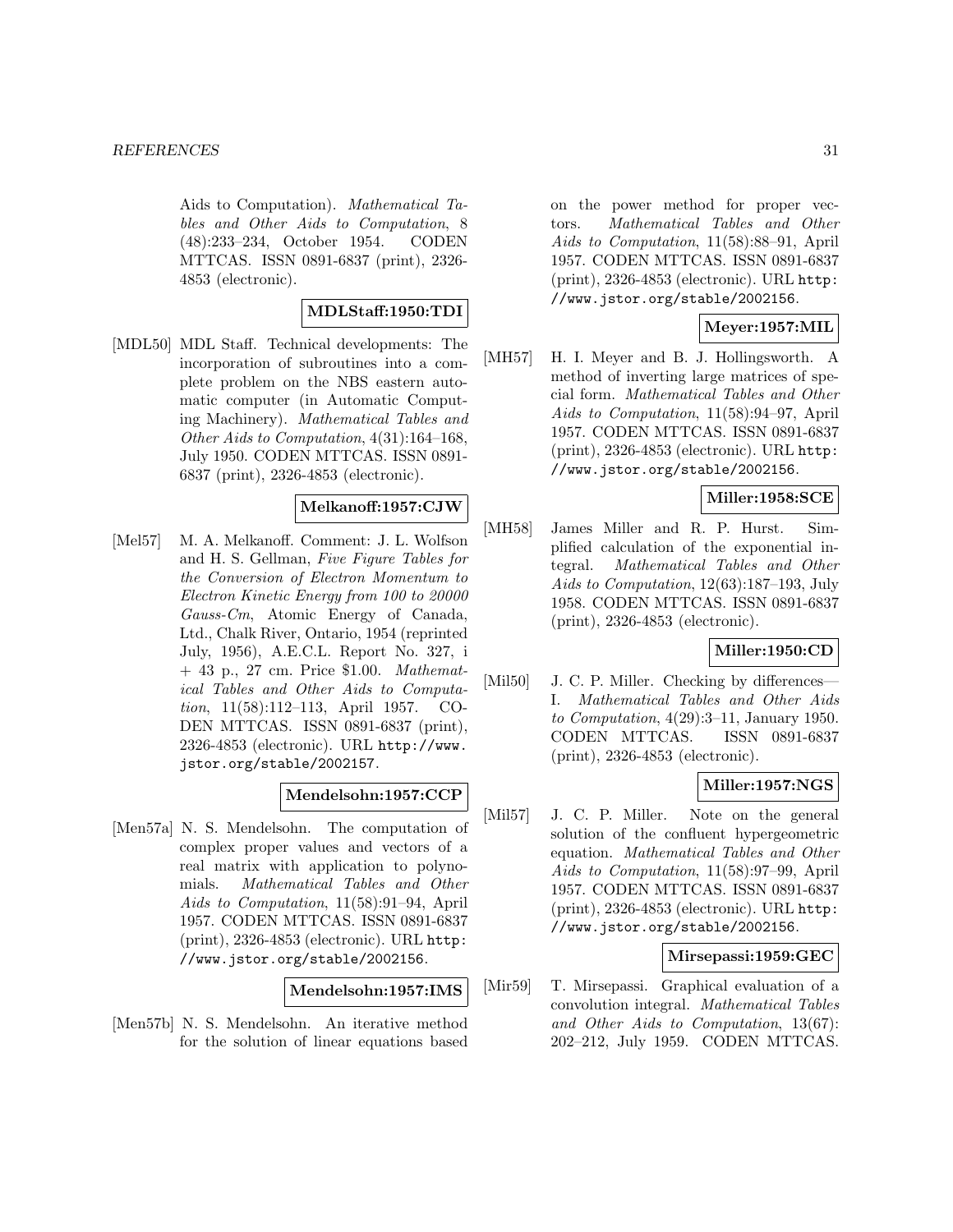ISSN 0891-6837 (print), 2326-4853 (electronic).

### **Mitchell:1959:ICB**

[Mit59] A. R. Mitchell. The influence of critical boundary conditions on finite difference solutions of two point boundary value problems. Mathematical Tables and Other Aids to Computation, 13(68):252–260, October 1959. CODEN MTTCAS. ISSN 0891-6837 (print), 2326-4853 (electronic).

#### **Morton:1956:TNS**

[MNR56] K. W. Morton, H. Nagler, and Hans Riesel. Technical notes and short papers. Mathematical Tables and Other Aids to Computation, 10(56):223–227, October 1956. CO-DEN MTTCAS. ISSN 0891-6837 (print), 2326-4853 (electronic).

#### **Montgomerie:1950:ASL**

[Mon50] G. A. Montgomerie. Addition and subtraction on a logarithmic slide rule (in Other Aids to Computation). Mathematical Tables and Other Aids to Computation, 4(29): 53, January 1950. CODEN MTTCAS. ISSN 0891-6837 (print), 2326-4853 (electronic).

### **Morton:1951:CDC**

[Mor51] Paul L. Morton. The California digital computer. Mathematical Tables and Other Aids to Computation, 5(34):57–61, April 1951. CODEN MTTCAS. ISSN 0891-6837 (print), 2326-4853 (electronic).

#### **Morrison:1956:MCC**

[Mor56] D. R. Morrison. A method for computing certain inverse functions. Mathematical Tables and Other Aids to Computation, 10(56):202–208, October 1956. CO-DEN MTTCAS. ISSN 0891-6837 (print), 2326-4853 (electronic).

### **Moran:1958:ARB**

[Mor58] P. A. P. Moran. Approximate relations between series and integrals. Mathematical Tables and Other Aids to Computation, 12(61):34–37, January 1958. CODEN MTTCAS. ISSN 0891-6837 (print), 2326- 4853 (electronic).

### **Metropolis:1950:STV**

[MRvN50] N. C. Metropolis, G. Reitwiesner, and J. von Neumann. Statistical treatment of values of first 2, 000 decimal digits of e and of  $\pi$  calculated on the ENIAC. Mathematical Tables and Other Aids to Computation, 4(30):109–111, 1950.

# **MacMillan:1951:FDC**

[MS51] Donald B. MacMillan and Richard H. Stark. "floating decimal" calculation on the IBM card programmed electronic calculator (in automatic computing machinery; discussions). Mathematical Tables and Other Aids to Computation, 5(34):86–92, April 1951. CODEN MTTCAS. ISSN 0891-6837 (print), 2326-4853 (electronic).

### **Muller:1956:MSA**

[Mul56] David E. Muller. A method for solving algebraic equations using an automatic computer. Mathematical Tables and Other Aids to Computation, 10(56):208–215, October 1956. CODEN MTTCAS. ISSN 0891-6837 (print), 2326-4853 (electronic).

#### **Muller:1958:IMG**

[Mul58] Mervin E. Muller. An inverse method for the generation of random normal deviates on large-scale computers. Mathematical Tables and Other Aids to Computation, 12(63):167–174, July 1958. CODEN MTTCAS. ISSN 0891-6837 (print), 2326- 4853 (electronic).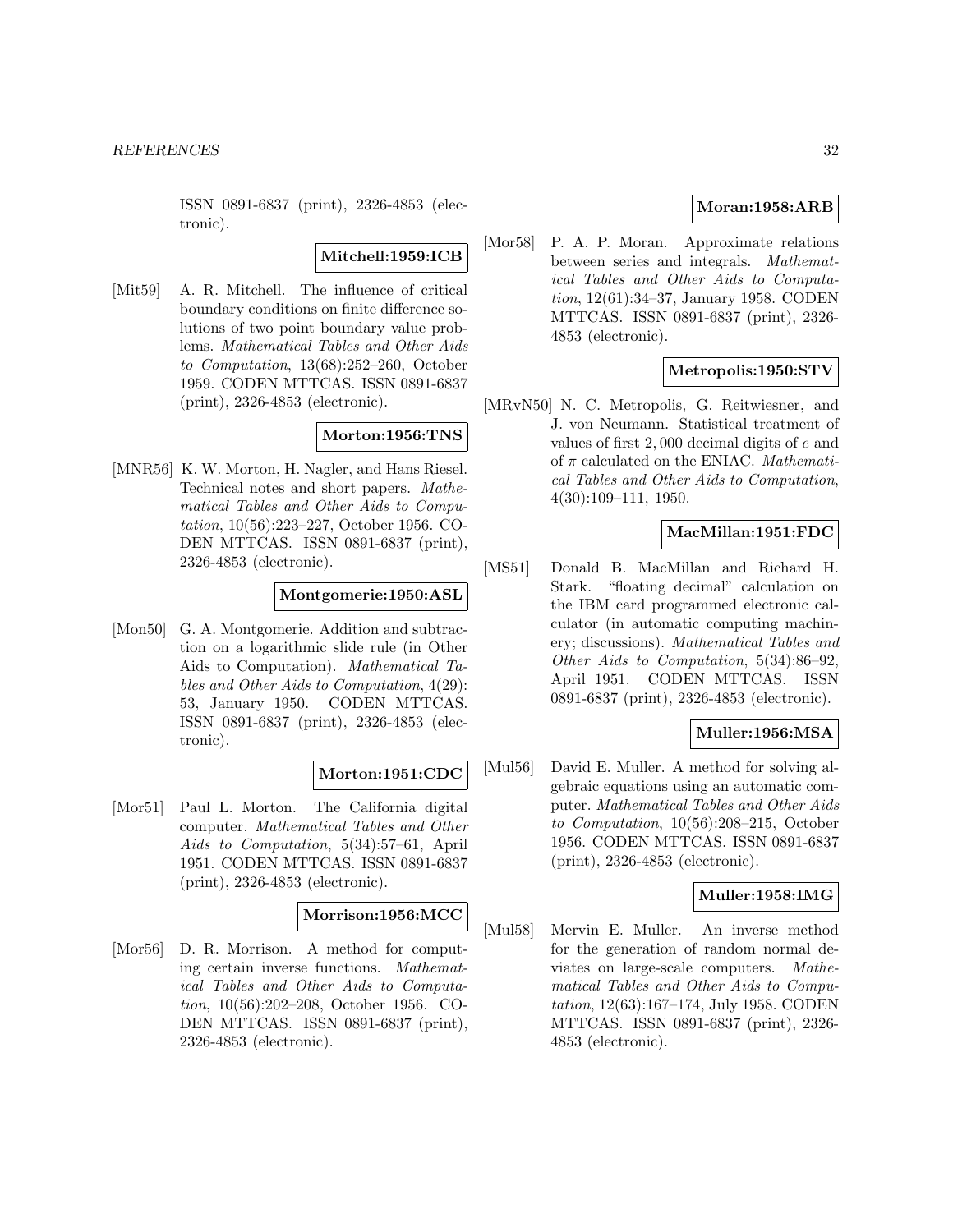### **Maxfield:1951:GSS**

[MW51] John E. Maxfield and Frederick V. Waugh. A graphic solution of simultaneous linear equations (in Other Aids to Computation). Mathematical Tables and Other Aids to Computation, 5(36):246–248, October 1951. CODEN MTTCAS. ISSN 0891- 6837 (print), 2326-4853 (electronic).

### **Murnaghan:1959:DCA**

[MW59] F. D. Murnaghan and J. W. Wrench, Jr. The determination of the Chebyshev approximating polynomial for a differentiable function. Mathematical Tables and Other Aids to Computation, 13(67):185–193, July 1959. CODEN MTTCAS. ISSN 0891-6837 (print), 2326-4853 (electronic).

### **Neustadt:1959:MCE**

[Neu59] Lucien Neustadt. A method of computing eigenvectors and eigenvalues on an analog computer. Mathematical Tables and Other Aids to Computation, 13(67):194–201, July 1959. CODEN MTTCAS. ISSN 0891-6837 (print), 2326-4853 (electronic).

#### **Newman:1957:CDHa**

[New57a] Morris Newman. Comment: D. H. Lehmer, On the diophantine equation  $x^3 + y^3 +$  $z^3 = 1$ , London Math. Soc., Jn., v. 31, 1956, p. 275–280. Mathematical Tables and Other Aids to Computation, 11(58): 106–107, April 1957. CODEN MTTCAS. ISSN 0891-6837 (print), 2326-4853 (electronic). URL http://www.jstor.org/ stable/2002157.

#### **Newman:1957:CDHb**

[New57b] Morris Newman. Comment: D. H. Lehmer, On the roots of the Riemann zeta-function, Acta Mathematica, v. 95, 1956, p. 291–298. Mathematical Tables and Other Aids to Computation, 11(58): 107–108, April 1957. CODEN MTTCAS.

ISSN 0891-6837 (print), 2326-4853 (electronic). URL http://www.jstor.org/ stable/2002157.

# **Newman:1957:CEB**

[New57c] Morris Newman. Comment: O. Emersleben, Anwendungen zahlentheoretischer Abschatzungen bei numerischen Rechnungen, Z. angew. Math. Mech., v. 33, 1953, p. 1-3. O. Emersleben, Uber Summen Epsteinscher Zetafunktionen regelmassig Verteilter unterer' Parameter, Math. Nachr., v. 13, 1955, p. 59-72. O. Emersleben, Über Zwei Epsteinsche Zetafunktionen 4. und 8. Ordnung, Ber. Math. Tagung, 1953, p. 233-250. O. Emersleben, Uber eine doppelperiodische Parallelströmung zäher Flüssigkeiten, Z. angew. Math. Mech., v. 35, 1955, p. 156–160. Mathematical Tables and Other Aids to Computation, 11(58): 109–110, April 1957. CODEN MTTCAS. ISSN 0891-6837 (print), 2326-4853 (electronic). URL http://www.jstor.org/ stable/2002157.

#### **Nicholson:1955:SCN**

[NJ55] S. C. Nicholson and J. Jeenel. Some comments on a NORC computation of  $\pi$ . Mathematical Tables and Other Aids to Computation, 9(52):162–164, October 1955. CO-DEN MTTCAS. ISSN 0891-6837 (print), 2326-4853 (electronic). URL http://www. jstor.org/stable/2002052.

### **Opler:1951:MCM**

[Opl51] Ascher Opler. Monte Carlo matrix calculation with punched card machines. Mathematical Tables and Other Aids to Computation, 5(35):115–120, July 1951. CODEN MTTCAS. ISSN 0891-6837 (print), 2326- 4853 (electronic).

#### **Ostrowski:1952:RDT**

[Ost52] A. M. Ostrowski. On the rounding off of difference tables for linear interpolation. Mathematical Tables and Other Aids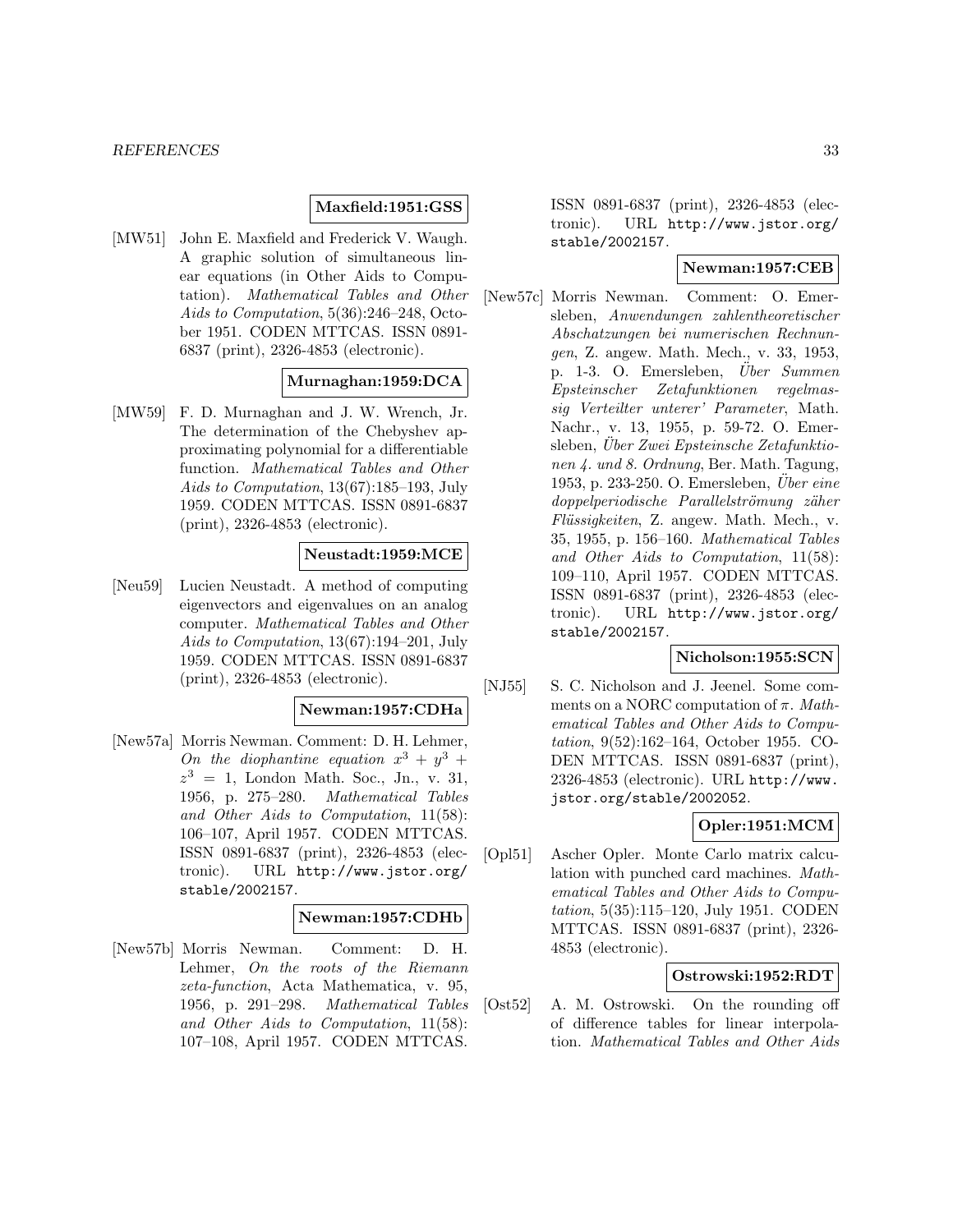to Computation, 6(40):212–214, October 1952. CODEN MTTCAS. ISSN 0891-6837 (print), 2326-4853 (electronic).

#### **Ostrowski:1953:URT**

[Ost53] A. Ostrowski. On over and under relaxation in the theory of the cyclic single step iteration. Mathematical Tables and Other Aids to Computation, 7(43):152–159, July 1953. CODEN MTTCAS. ISSN 0891-6837 (print), 2326-4853 (electronic).

### **Ostrowski:1958:GSD**

[Ost58] Alexander M. Ostrowski. On Gauss' speeding up device in the theory of single step iteration. Mathematical Tables and Other Aids to Computation, 12(62):116– 132, April 1958. CODEN MTTCAS. ISSN 0891-6837 (print), 2326-4853 (electronic).

### **Pearcey:1952:TDA**

[Pea52] T. Pearcey. Technical developments: An automatic computer in Australia (in Automatic Computing Machinery). Mathematical Tables and Other Aids to Computation, 6(39):167–172, July 1952. CODEN MTTCAS. ISSN 0891-6837 (print), 2326- 4853 (electronic).

### **Peirce:1957:NIS**

[Pei57] William H. Peirce. Numerical integration over the spherical shell. Mathematical Tables and Other Aids to Computation, 11(60):244–249, October 1957. CO-DEN MTTCAS. ISSN 0891-6837 (print), 2326-4853 (electronic).

# **Perry:1952:MAP**

[Per52] David P. Perry. Minimum access programming (in automatic computing machinery; discussions). Mathematical Tables and Other Aids to Computation, 6(39): 172–182, July 1952. CODEN MTTCAS. ISSN 0891-6837 (print), 2326-4853 (electronic).

# **Parker:1958:SAM**

[PN58] E. T. Parker and Paul J. Nikolai. A search for analogues of the Mathieu group. Mathematical Tables and Other Aids to Computation, 12(61):38–43, January 1958. CO-DEN MTTCAS. ISSN 0891-6837 (print), 2326-4853 (electronic).

# **Polachek:1959:CTE**

[Pol59] Harry Polachek. Calculation of transient excitation of ship hulls by finite difference methods. Mathematical Tables and Other Aids to Computation, 13(66):109– 116, April 1959. CODEN MTTCAS. ISSN 0891-6837 (print), 2326-4853 (electronic).

# **Porter:1956:IND**

[Por56] R. J. Porter. On irregular negative determinants of exponent 9n. Mathematical Tables and Other Aids to Computation, 10(53): 22–25, January 1956. CODEN MTTCAS. ISSN 0891-6837 (print), 2326-4853 (electronic).

# **Postley:1955:MES**

[Pos55] J. A. Postley. A method for the evaluation of a system of Boolean algebraic equations. Mathematical Tables and Other Aids to Computation, 9(49):5–8, January 1955. CODEN MTTCAS. ISSN 0891-6837 (print), 2326-4853 (electronic).

### **Pasta:1959:HNW**

[PU59] John R. Pasta and S. Ulam. Heuristic numerical work in some problems of hydrodynamics. Mathematical Tables and Other Aids to Computation, 13(65):1–12, January 1959. CODEN MTTCAS. ISSN 0891-6837 (print), 2326-4853 (electronic).

# **Riley:1959:GQS**

[RB59] J. A. Riley and C. Billings. Gaussian quadrature of some integrals involving Airy functions. Mathematical Tables and Other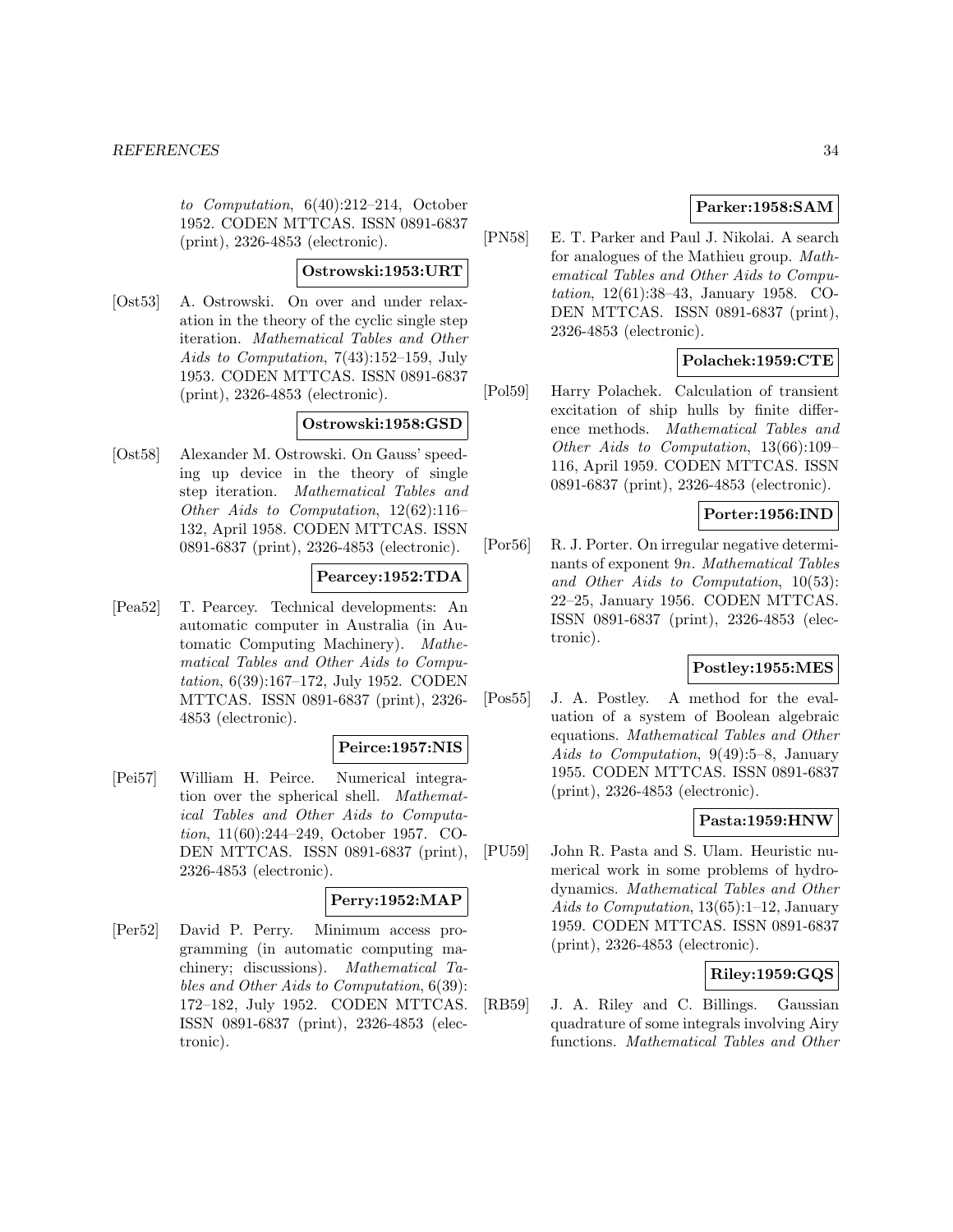Aids to Computation, 13(66):97–101, April 1959. CODEN MTTCAS. ISSN 0891-6837 (print), 2326-4853 (electronic).

#### **Reitwiesner:1950:EDM**

[Rei50a] George W. Reitwiesner. An ENIAC determination of  $\pi$  and e to more than 2000 decimal places. Mathematical Tables and Other Aids to Computation, 4(29):11–15, January 1950. CODEN MTTCAS. ISSN 0891-6837 (print), 2326-4853 (electronic). URL http: //www.jstor.org/stable/2002695.

# **Reiz:1950:SCQ**

[Rei50b] A. Reiz. On a special case of a quadrature formula of christoffel. Mathematical Tables and Other Aids to Computation, 4(32):181–185, October 1950. CO-DEN MTTCAS. ISSN 0891-6837 (print), 2326-4853 (electronic).

# **Rhodes:1957:CLE**

[Rho57] Ida Rhodes. Comment: S. A. Lebedev, Elektronnye Vyclislitel'nye Mashiny i Obrabotka Informatksi (Electronic Computing Machines and Information Processes), Akad. Nauk SSSR, Moscow, 1956, 47 p., 20 cm. Price 65 kopeks. Mathematical Tables and Other Aids to Computation, 11(58):124–125, April 1957. CO-DEN MTTCAS. ISSN 0891-6837 (print), 2326-4853 (electronic). URL http://www. jstor.org/stable/2002157.

### **Riesel:1958:MNT**

[Rie58] Hans Riesel. Mersenne numbers (in Technical Notes and Short Papers). Mathematical Tables and Other Aids to Computation, 12(63):207–213, July 1958. CODEN MTTCAS. ISSN 0891-6837 (print), 2326- 4853 (electronic).

### **Riley:1954:IPD**

[Ril54] James D. Riley. Iteration procedures for the Dirichlet difference problem. Mathe-

matical Tables and Other Aids to Computation, 8(47):125–131, July 1954. CODEN MTTCAS. ISSN 0891-6837 (print), 2326- 4853 (electronic).

# **Riley:1955:SSL**

[Ril55] James D. Riley. Solving systems of linear equations with a positive definite, symmetric, but possibly ill-conditioned matrix. Mathematical Tables and Other Aids to Computation, 9(51):96–101, July 1955. CODEN MTTCAS. ISSN 0891-6837 (print), 2326-4853 (electronic).

#### **Ritchie:1950:DI**

[Rit50] R. H. Ritchie. On a definite integral. Mathematical Tables and Other Aids to Computation, 4(30):75–77, April 1950. CODEN MTTCAS. ISSN 0891-6837 (print), 2326- 4853 (electronic).

### **Robinson:1957:SFN**

[Rob57] Raphael M. Robinson. Some factorizations of numbers of the form  $2^n \pm 1$ . Mathematical Tables and Other Aids to Computation, 11(60):265–268, October 1957. CO-DEN MTTCAS. ISSN 0891-6837 (print), 2326-4853 (electronic).

# **Roman:1959:STS**

[Rom59] Irwin Roman. Skip-term summation of sequences (in Technical Notes and Short Papers). Mathematical Tables and Other Aids to *Computation*,  $13(66):117-121$ , April 1959. CODEN MTTCAS. ISSN 0891-6837 (print), 2326-4853 (electronic).

#### **Rabinowitz:1959:TAW**

[RW59] Philip Rabinowitz and George Weiss. Tables of abscissas and weights for numerical evaluation of integrals of the form  $\int_0^\infty e^{-x}x^n f(x)dx$ . Mathematical Tables and Other Aids to Computation, 13 (68):285–294, October 1959. CODEN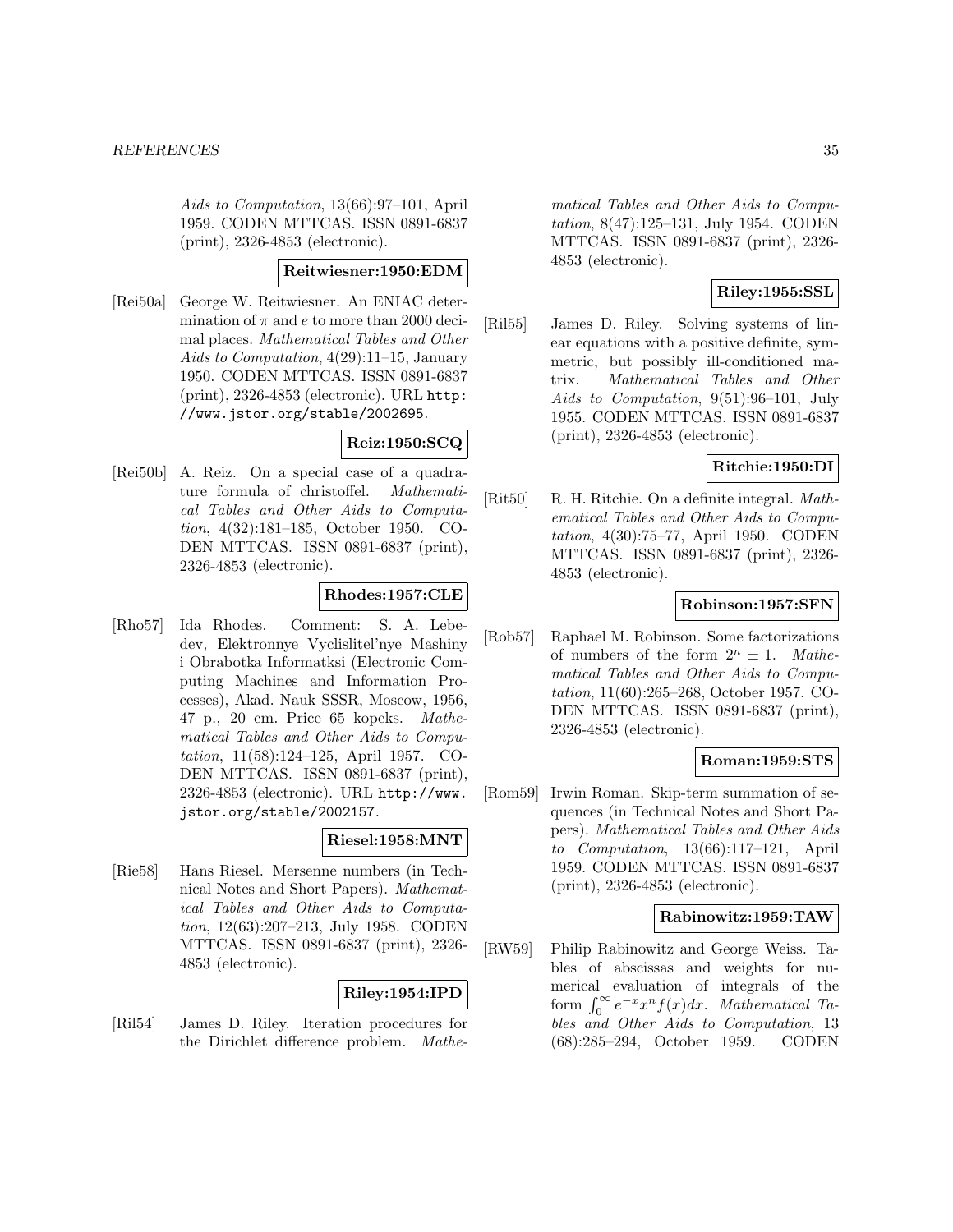MTTCAS. ISSN 0891-6837 (print), 2326- 4853 (electronic).

### **Stegun:1957:GBF**

[SA57] Irene A. Stegun and Milton Abramowitz. Generation of Bessel functions on high speed computers. Mathematical Tables and Other Aids to Computation, 11(60):255– 257, October 1957. CODEN MTTCAS. ISSN 0891-6837 (print), 2326-4853 (electronic).

### **Sadler:1950:MIT**

[Sad50] D. H. Sadler. Maximum-interval tables. Mathematical Tables and Other Aids to Computation, 4(31):129–132, July 1950. CODEN MTTCAS. ISSN 0891-6837 (print), 2326-4853 (electronic).

#### **Salzer:1951:FCE**

[Sal51a] H. E. Salzer. Formulas for calculating the error function of a complex variable. Mathematical Tables and Other Aids to Computation, 5(34):67–70, April 1951. CODEN MTTCAS. ISSN 0891-6837 (print), 2326- 4853 (electronic).

# **Salzer:1951:FFA**

[Sal51b] H. E. Salzer. Formulas for finding the argument for which a function has a given derivative. Mathematical Tables and Other Aids to Computation, 5(36):213–215, October 1951. CODEN MTTCAS. ISSN 0891- 6837 (print), 2326-4853 (electronic).

#### **Salzer:1951:RTT**

[Sal51c] H. E. Salzer. Radix table for trigonometric functions and their inverses to high accuracy. Mathematical Tables and Other Aids to Computation, 5(33):9–11, January 1951. CODEN MTTCAS. ISSN 0891-6837 (print), 2326-4853 (electronic).

### **Salzer:1955:OPA**

[Sal55] Herbert E. Salzer. Orthogonal polynomials arising in the numerical evaluation of inverse Laplace transforms. Mathematical Tables and Other Aids to Computation, 9(52):164–177, October 1955. CO-DEN MTTCAS. ISSN 0891-6837 (print), 2326-4853 (electronic).

### **Salzer:1956:FPS**

[Sal56] Herbert E. Salzer. Formulas for the partial summation of series. Mathematical Tables and Other Aids to Computation, 10(55): 149–156, July 1956. CODEN MTTCAS. ISSN 0891-6837 (print), 2326-4853 (electronic).

### **Salzer:1957:EWQ**

[Sal57] Herbert E. Salzer. Equally-weighted quadrature formulas for inversion integrals (in Technical Notes and Short Papers). Mathematical Tables and Other Aids to Computation, 11(59):197–200, July 1957. CODEN MTTCAS. ISSN 0891-6837 (print), 2326-4853 (electronic).

### **Salton:1959:UCL**

[Sal59] Gerard Salton. The use of the central limit theorem for interpolating in tables of probability distribution functions. Mathematical Tables and Other Aids to Computation, 13(67):213–216, July 1959. CODEN MTTCAS. ISSN 0891-6837 (print), 2326- 4853 (electronic).

#### **Saibel:1953:FCE**

[SB53] Edward Saibel and W. J. Berger. On finding the characteristic equation of a square matrix. Mathematical Tables and Other Aids to Computation, 7(44):228–236, October 1953. CODEN MTTCAS. ISSN 0891- 6837 (print), 2326-4853 (electronic).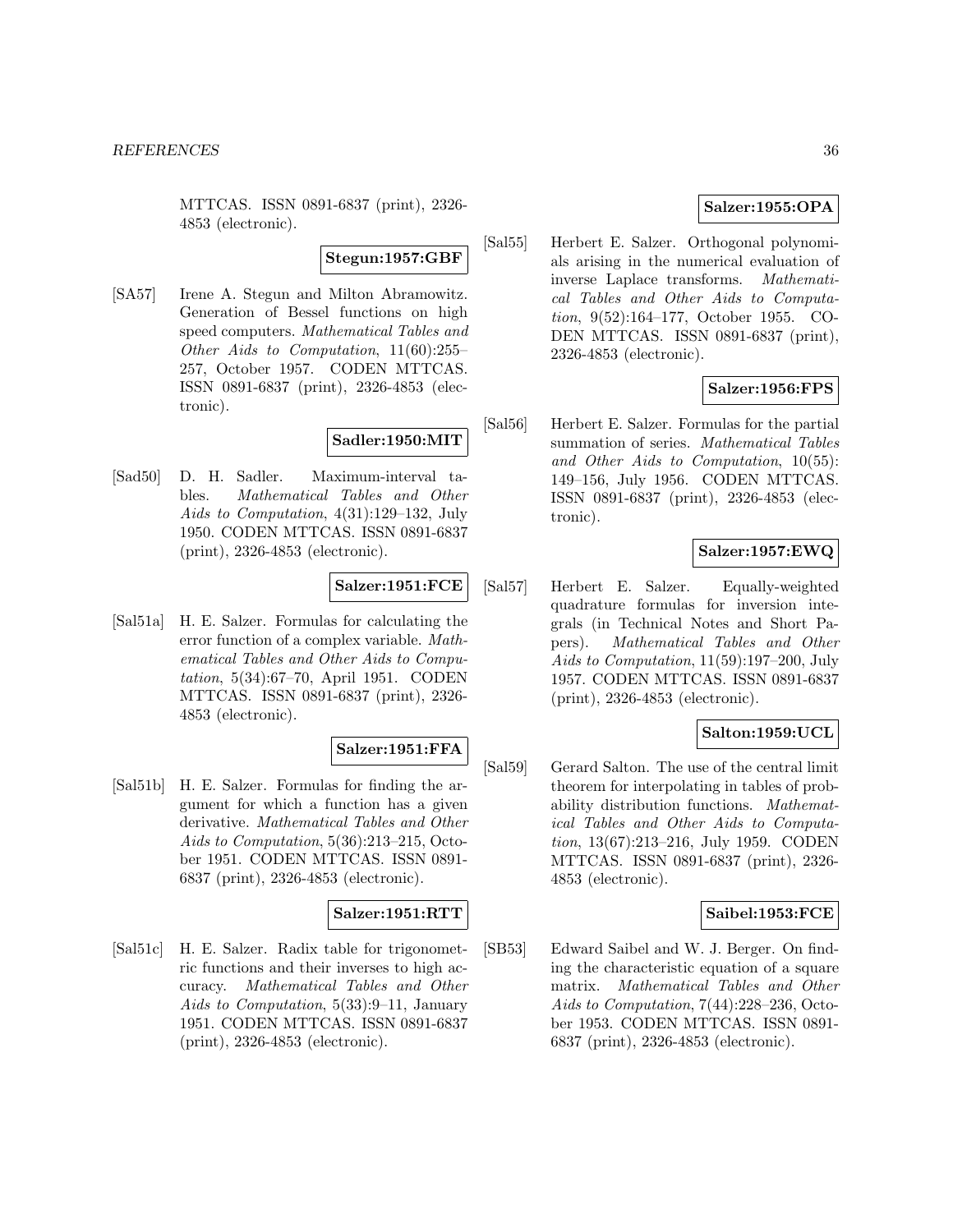#### **Schwartz:1954:RPC**

[Sch54] Lorraine Schwartz. Review of P. C. Mahalanobis, Tables of random samples from a normal population. Mathematical Tables and Other Aids to Computation, 8 (48):228–230, October 1954. CODEN MTTCAS. ISSN 0891-6837 (print), 2326- 4853 (electronic).

### **Schechter:1959:ICM**

[Sch59] Samuel Schechter. On the inversion of certain matrices. Mathematical Tables and Other Aids to Computation, 13(66):73–77, April 1959. CODEN MTTCAS. ISSN 0891-6837 (print), 2326-4853 (electronic).

#### **Selfridge:1953:NFF**

[Sel53] J. L. Selfridge. Note: Factors of Fermat numbers. Mathematical Tables and Other Aids to Computation, 7(44):274– 275, October 1953. CODEN MTTCAS. ISSN 0891-6837 (print), 2326-4853 (electronic). URL http://www.jstor.org/ stable/2002843.

#### **Sherry:1959:CGF**

[SF59] M. E. Sherry and S. Fulda. Calculation of gamma functions to high accuracy (in Technical Notes and Short Papers). Mathematical Tables and Other Aids to Computation, 13(68):314–315, October 1959. CO-DEN MTTCAS. ISSN 0891-6837 (print), 2326-4853 (electronic).

#### **Shanks:1954:LA**

[Sha54] Daniel Shanks. A logarithm algorithm. Mathematical Tables and Other Aids to Computation, 8(46):60–64, April 1954. CODEN MTTCAS. ISSN 0891-6837 (print), 2326-4853 (electronic).

#### **Shanks:1959:QRD**

[Sha59a] Daniel Shanks. Quadratic residues and the distribution of primes. Mathematical Tables and Other Aids to Computation,

13(68):272–284, October 1959. CODEN MTTCAS. ISSN 0891-6837 (print), 2326- 4853 (electronic).

#### **Shanks:1959:SMF**

[Sha59b] Daniel Shanks. A sieve method for factoring numbers of the form  $n^2 + 1$ . Mathematical Tables and Other Aids to Computation, 13(66):78–86, April 1959. CODEN MTTCAS. ISSN 0891-6837 (print), 2326- 4853 (electronic).

#### **Sheldon:1955:NSE**

[She55] John W. Sheldon. On the numerical solution of elliptic difference equations. Mathematical Tables and Other Aids to Computation, 9(51):101–112, July 1955. CODEN MTTCAS. ISSN 0891-6837 (print), 2326- 4853 (electronic).

#### **Sheldon:1958:AAL**

[She58] J. W. Sheldon. Algebraic approximations for Laplace's equation in the neighborhood of interfaces. Mathematical Tables and Other Aids to Computation, 12(63):174– 186, July 1958. CODEN MTTCAS. ISSN 0891-6837 (print), 2326-4853 (electronic).

### **Salzer:1958:ELT**

[SK58] Herbert E. Salzer and Genevieve M. Kimbro. Extension of Lindow's tables for numerical differentiation using Newton– Stirling and Newton–Bessel differences. Mathematical Tables and Other Aids to Computation, 12(62):133–140, April 1958. CODEN MTTCAS. ISSN 0891-6837 (print), 2326-4853 (electronic).

### **Skillman:1959:EMS**

[Ski59] Sherwood Skillman. Efficient method for solving atomic Schrödinger's equation (in Technical Notes and Short Papers). Mathematical Tables and Other Aids to Computation, 13(68):299–302, October 1959. CO-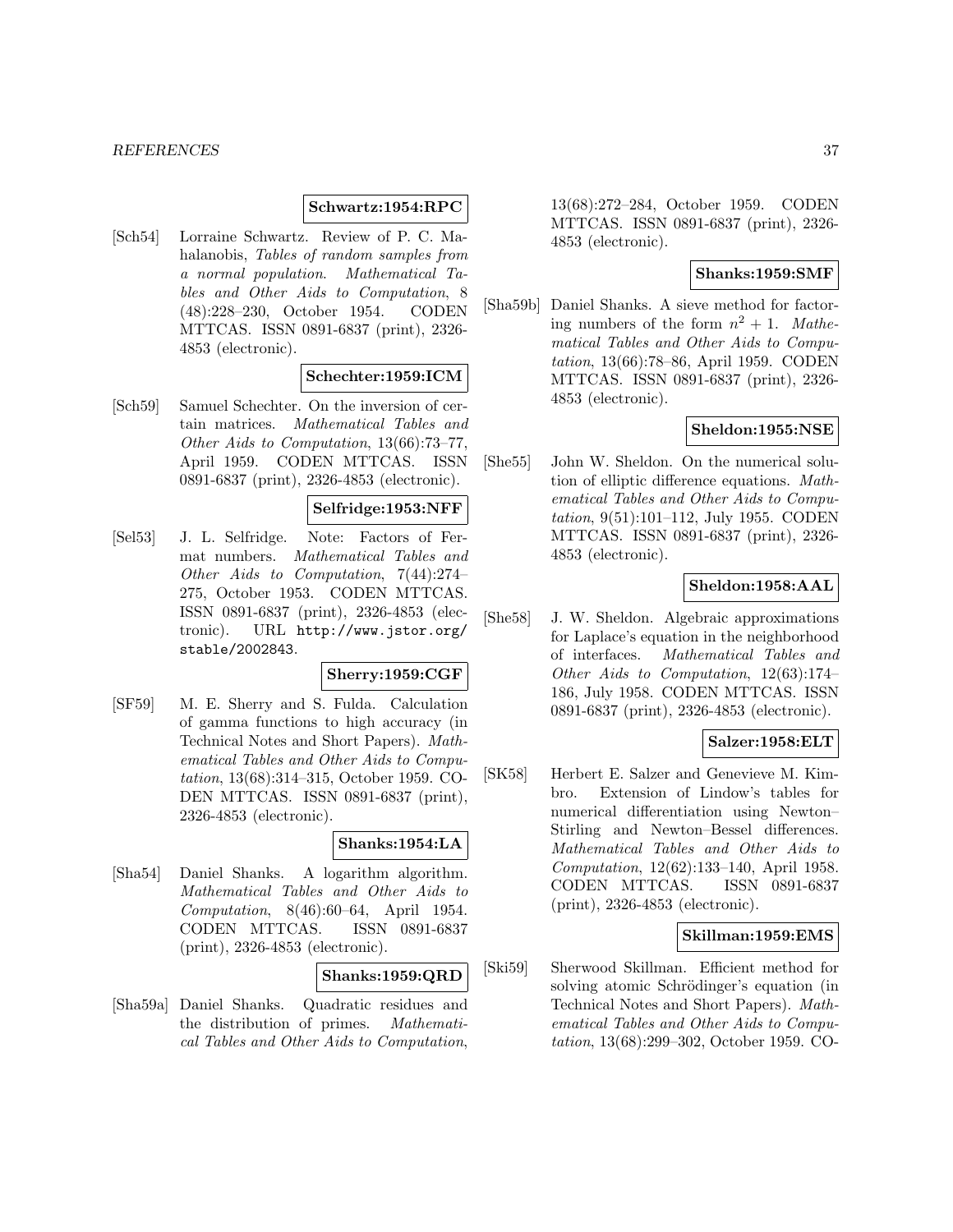DEN MTTCAS. ISSN 0891-6837 (print), 2326-4853 (electronic).

#### **Salzer:1958:TNS**

[SL58] Herbert E. Salzer and Norman Levine. Technical notes and short papers. Mathematical Tables and Other Aids to Computation, 12(62):141–144, April 1958. CO-DEN MTTCAS. ISSN 0891-6837 (print), 2326-4853 (electronic).

#### **Stoller:1958:MNI**

[SM58] L. Stoller and D. Morrison. A method for the numerical integration of ordinary differential equations. Mathematical Tables and Other Aids to Computation, 12 (64):269–272, October 1958. CODEN MTTCAS. ISSN 0891-6837 (print), 2326- 4853 (electronic).

### **Smith:1957:GPP**

[Smi57] Herschel F. Smith. On a generalization of the prime pair problem. Mathematical Tables and Other Aids to Computation, 11(60):249–254, October 1957. CODEN MTTCAS. ISSN 0891-6837 (print), 2326- 4853 (electronic).

### **Smith:1959:TTI**

[Smi59] Richard B. Smith. Two theorems on inverses of finite segments of the generalized Hilbert matrix. Mathematical Tables and Other Aids to Computation, 13(65):41–43, January 1959. CODEN MTTCAS. ISSN 0891-6837 (print), 2326-4853 (electronic).

### **Snyder:1955:ISS**

[Sny55] James N. Snyder. On the improvement of the solutions to a set of simultaneous linear equations using the ILLIAC. Mathematical Tables and Other Aids to Computation, 9(52):177–184, October 1955. CO-DEN MTTCAS. ISSN 0891-6837 (print), 2326-4853 (electronic).

# **Soden:1953:NMR**

[Sod53] Walter Soden. Note: a method of radix conversion. Mathematical Tables and Other Aids to Computation, 7(44):273– 274, October 1953. CODEN MTTCAS. ISSN 0891-6837 (print), 2326-4853 (electronic). URL http://www.jstor.org/ stable/2002843.

#### **Southard:1956:EFB**

[Sou56] Thomas H. Southard. Everett's formula for bivariate interpolation and throwback of fourth differences. Mathematical Tables and Other Aids to Computation, 10 (56):216–223, October 1956. CODEN MTTCAS. ISSN 0891-6837 (print), 2326- 4853 (electronic).

# **Southard:1957:ATW**

[Sou57] Thomas H. Southard. Approximation and table of the Weierstrass  $\wp$  function in the equianharmonic case for real argument. Mathematical Tables and Other Aids to Computation, 11(58):99–100, April 1957. CODEN MTTCAS. ISSN 0891-6837 (print), 2326-4853 (electronic). URL http: //www.jstor.org/stable/2002156.

#### **Sprague:1952:TDF**

[Spr52] R. E. Sprague. Technical developments: Fundamental concepts of the digital differential analyzer method of computation (in Automatic Computing Machinery). Mathematical Tables and Other Aids to Computation, 6(37):41–49, January 1952. CO-DEN MTTCAS. ISSN 0891-6837 (print), 2326-4853 (electronic).

### **Scherberg:1953:ACP**

[SR53] Max G. Scherberg and John F. Riordan. Analogue calculation of polynomial and trigonometric expansions (in Other Aids to Computation). Mathematical Tables and Other Aids to Computation, 7(41):61–65,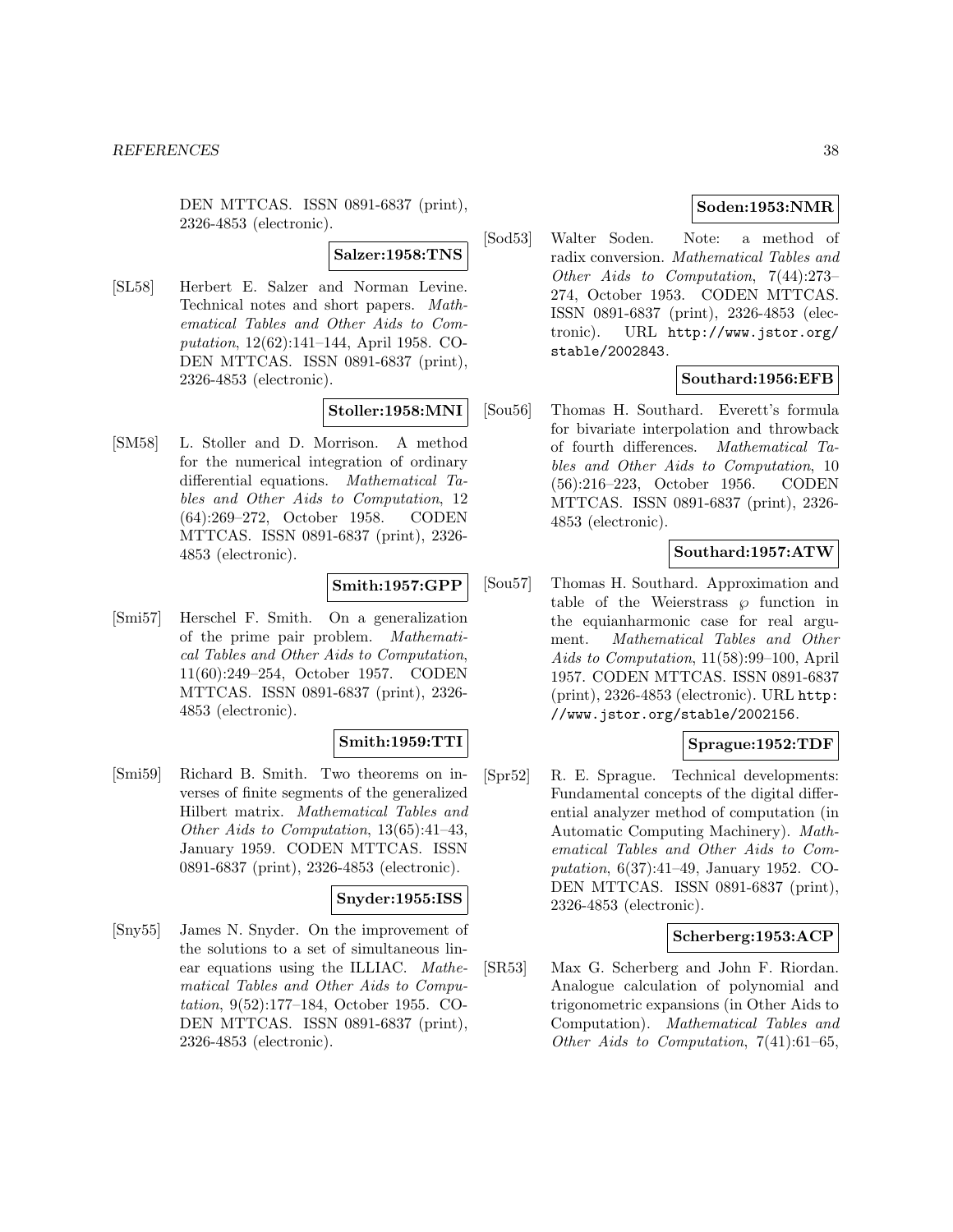January 1953. CODEN MTTCAS. ISSN 0891-6837 (print), 2326-4853 (electronic).

### **Stoller:1959:CCC**

[SS59] D. S. Stoller and L. C. Stoller. Calculating the coefficients of certain linear predictors (in Technical Notes and Short Papers). Mathematical Tables and Other Aids to Computation, 13(66):122– 124, April 1959. CODEN MTTCAS. ISSN 0891-6837 (print), 2326-4853 (electronic).

# **Stein:1951:TDP**

[Ste51] P. Stein. Technical developments: Provision for expansion in the SEAC (in Automatic Computing Machinery). Mathematical Tables and Other Aids to Computation, 5(36):232–240, October 1951. CO-DEN MTTCAS. ISSN 0891-6837 (print), 2326-4853 (electronic).

# **Sterne:1953:ANS**

[Ste53] Theodore E. Sterne. The accuracy of numerical solutions of ordinary differential equations. Mathematical Tables and Other Aids to Computation, 7(43):159–164, July 1953. CODEN MTTCAS. ISSN 0891-6837 (print), 2326-4853 (electronic).

# **Stibitz:1950:NMC**

[Sti50] G. R. Stibitz. A note on "is" and "might be" in computers (in automatic computing machinery; discussions). Mathematical Tables and Other Aids to Computation, 4(31): 168–169, July 1950. CODEN MTTCAS. ISSN 0891-6837 (print), 2326-4853 (electronic).

#### **Stone:1953:TDU**

[Sto53] J. J. Stone. Technical developments: The USAF–Fairchild Specialized Computer (in Automatic Computing Machinery). Mathematical Tables and Other Aids to Computation, 7(41):34–37, January 1953. CO-

DEN MTTCAS. ISSN 0891-6837 (print), 2326-4853 (electronic).

# **Stroud:1957:RDP**

[Str57] A. H. Stroud. Remarks on the disposition of points in numerical integration formulas. Mathematical Tables and Other Aids to Computation, 11(60):257–261, October 1957. CODEN MTTCAS. ISSN 0891-6837 (print), 2326-4853 (electronic).

# **Suschowk:1959:EFA**

[Sus59] Dietrich Suschowk. Explicit formulae for 25 of the associated Legendre functions of the second kind (in Technical Notes and Short Papers). Mathematical Tables and Other Aids to Computation, 13(68):303–305, October 1959. CODEN MTTCAS. ISSN 0891-6837 (print), 2326-4853 (electronic).

# **Sheldon:1957:TSU**

[SZF57] J. W. Sheldon, B. Zondek, and M. Friedman. On the time-step to be used for the computation of orbits by numerical integration. Mathematical Tables and Other Aids to Computation, 11(59):181–189, July 1957. CODEN MTTCAS. ISSN 0891-6837 (print), 2326-4853 (electronic).

# **JT:1951:ENA**

[T.51] J. T. Editorial note (in Automatic Computing Machinery). Mathematical Tables and Other Aids to Computation, 5(35):167, July 1951. CODEN MTTCAS. ISSN 0891- 6837 (print), 2326-4853 (electronic). Original journal has only 'J. T.' as author.

# **T:1957:CJC**

[T.57a] A. H. T. Comment: J. Crank, The Mathematics of Diffusion, Oxford University Press, New York, 1956,  $vi + 347$  p. 23.5 cm. Price \$8.00. Mathematical Tables and Other Aids to Computation, 11(58): 119–120, April 1957. CODEN MTTCAS.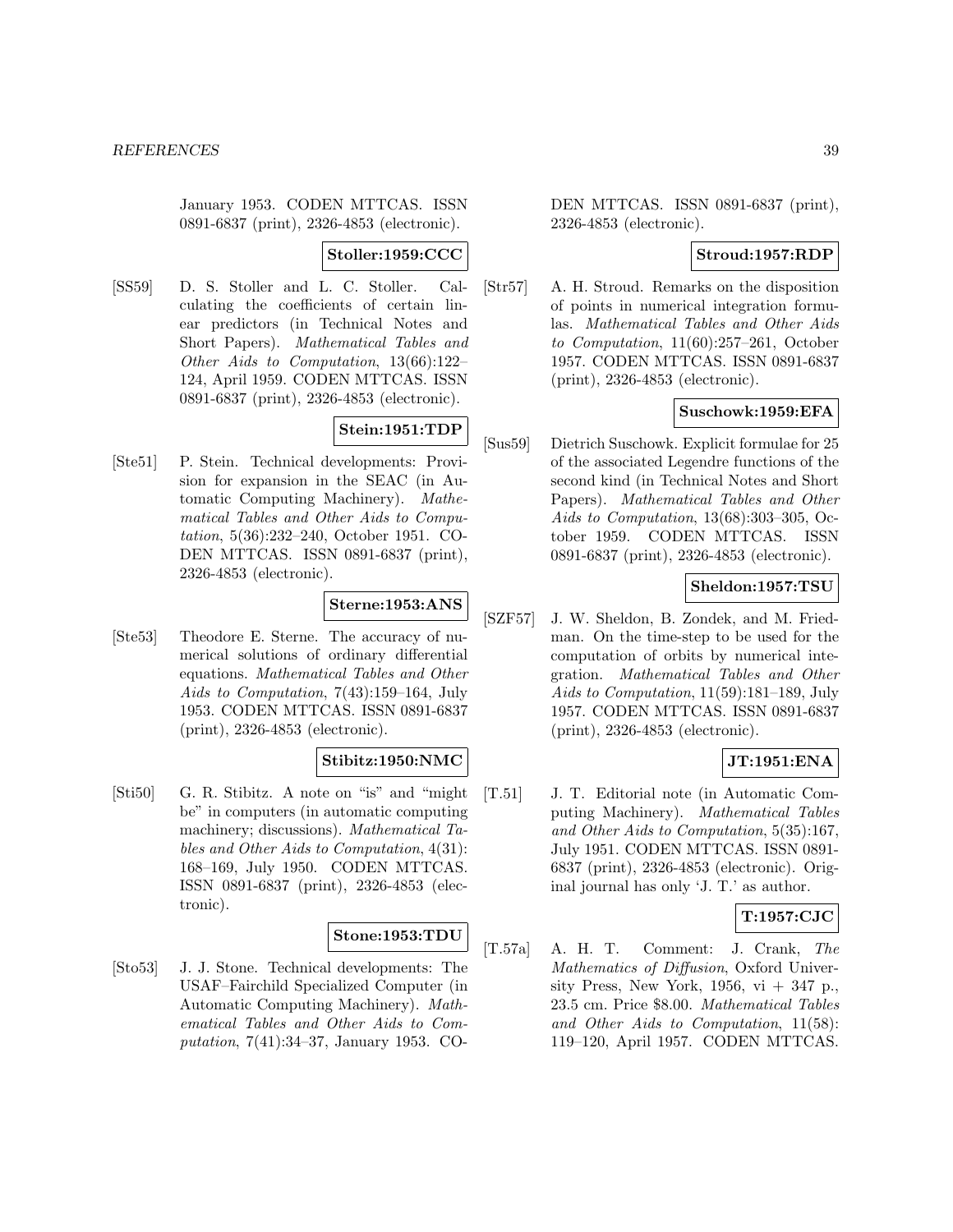ISSN 0891-6837 (print), 2326-4853 (electronic). URL http://www.jstor.org/ stable/2002157.

### **T:1957:CMV**

[T.57b] A. H. T. Comment: Marcel van Laethem, Une Méthode Nouvelle et Générale de Calcul des Intégrales Géneralisiées, Publications Universitaires de Louvain, Louvain (Belgique), 1956, viii + 180 p., 23 cm. Price 250 Fr.b. (\$5.00). Mathematical Tables and Other Aids to Computation, 11(58): 120–121, April 1957. CODEN MTTCAS. ISSN 0891-6837 (print), 2326-4853 (electronic). URL http://www.jstor.org/ stable/2002157.

# **T:1957:BRV**

[T.57c] C. B. T. Book review: A. V. Lebedev and R. M. Fedorova, Spravochnik po Matematicheskim Tablitsam (Guide to Mathematical Tables), Moscow, 1956, xlvi + 549 p., 26 cm. Price 29.20 rubles. Mathematical Tables and Other Aids to Computation, 11(58):104–106, April 1957. CO-DEN MTTCAS. ISSN 0891-6837 (print), 2326-4853 (electronic). URL http://www. jstor.org/stable/2002157.

# **T:1957:CFH**

[T57d] C. B. T. Comment: F. H. Hollander and C. B. Tompkins, What you should know about digital computers, Chem. Eng. Prog., v. 52, 1956, p. 451–454. Mathematical Tables and Other Aids to Computation, 11 (58):110, April 1957. CODEN MTTCAS. ISSN 0891-6837 (print), 2326-4853 (electronic). URL http://www.jstor.org/ stable/2002157.

### **T:1957:CNA**

[T.57e] C. B. T. Comment: NBS Applied Mathematics Series, No. 35, Tables of Lagrangian Coefficients for Sexagesimal Interpolation, U. S. Govt. Printing Office, Wash- ington,

D. C., 1954, ix + 157 p., 26 cm. Price \$2.00. Mathematical Tables and Other Aids to Computation, 11(58):108, April 1957. CO-DEN MTTCAS. ISSN 0891-6837 (print), 2326-4853 (electronic). URL http://www. jstor.org/stable/2002157.

# **T:1957:CHS**

[T.57f] C. B. T. Comment: T. H. Southard, Approximation and table of the Weierstrass  $\wp$  function in the equianharmonic case for real argument. [MTAC, this issue, p. 99–100]. Mathematical Tables and Other Aids to Computation, 11(58):110, April 1957. CODEN MTTCAS. ISSN 0891-6837 (print), 2326-4853 (electronic). URL http: //www.jstor.org/stable/2002157.

# **T:1957:CSB**

[T.57g] J. T. Comment: E. Salzer, Coefficients for complex osculatory interpolation over a Cartesian grid, J. Math. Phys., v. 35, 1956, p. 152–163. Mathematical Tables and Other Aids to Computation, 11(58):109, April 1957. CODEN MTTCAS. ISSN 0891-6837 (print), 2326-4853 (electronic). URL http: //www.jstor.org/stable/2002157.

# **T:1957:CEG**

[T.57h] J. T. Comment: Ernst Glowatzki, Sechsstellige Tafel der Cauer-Parameter, Abh. Bayer. Akad. Wiss. Math.-Nat. Kl. (N.F.), v. 67, 1955, 37 p. Mathematical Tables and Other Aids to Computation, 11 (58):111, April 1957. CODEN MTTCAS. ISSN 0891-6837 (print), 2326-4853 (electronic). URL http://www.jstor.org/ stable/2002157.

# **Taussky:1950:NNA**

[Tau50] Olga Taussky. Notes on numerical analysis. II. Note on the condition of matrices. Mathematical Tables and Other Aids to Computation, 4(30):111–112, 1950. CO-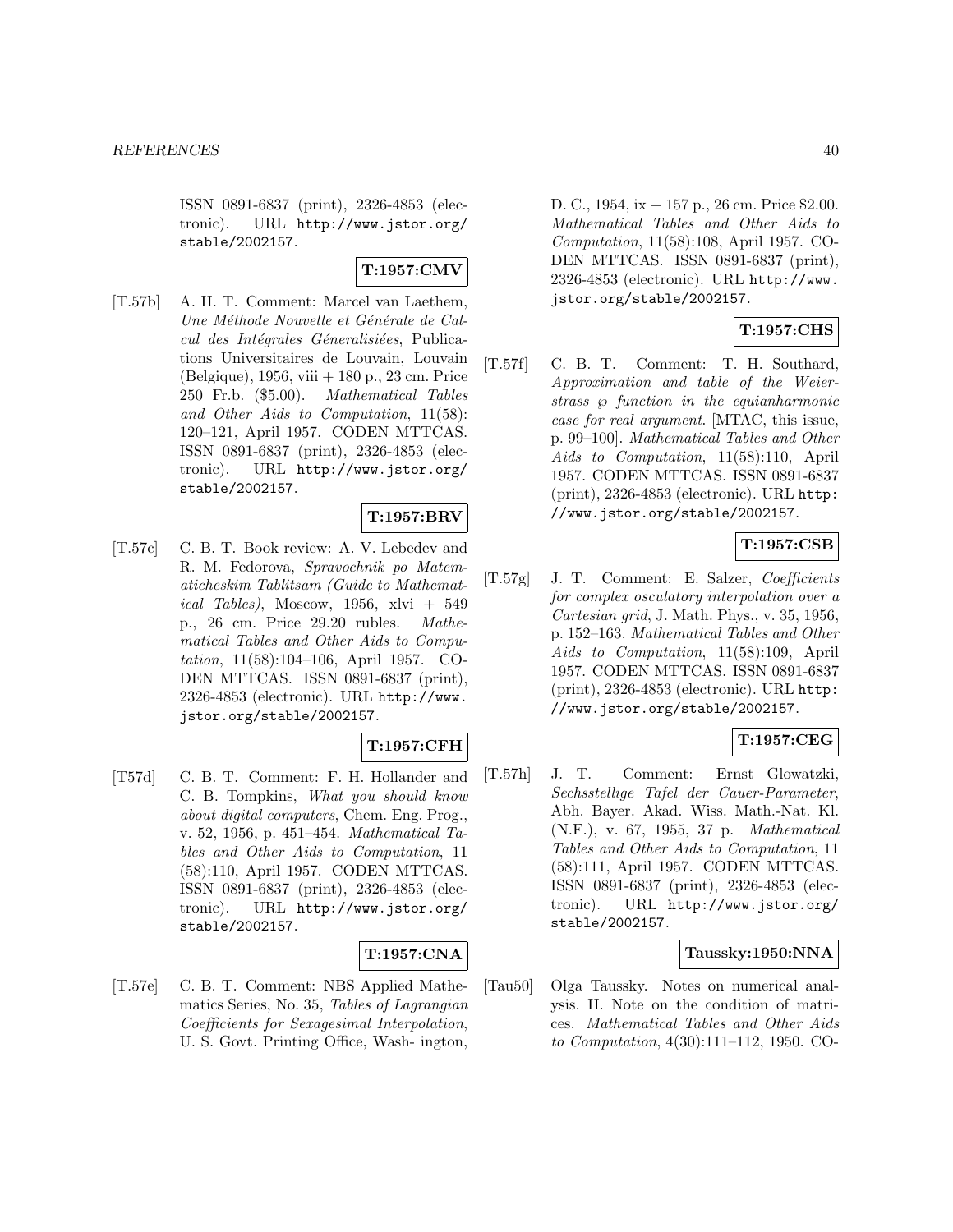DEN MTTCAS. ISSN 0891-6837 (print), 2326-4853 (electronic).

#### **Taussky:1956:AMT**

[Tau56] Olga Taussky. Alan Mathison Turing 1912–1954. Mathematical Tables and Other Aids to Computation, 10(55):180– 181, 1956. CODEN MTTCAS. ISSN 0891- 6837 (print), 2326-4853 (electronic).

### **Teichroew:1952:UCF**

[Tei52] D. Teichroew. Use of continued fractions in high speed computing. Mathematical Tables and Other Aids to Computation, 6(39): 127–133, July 1952. CODEN MTTCAS. ISSN 0891-6837 (print), 2326-4853 (electronic).

# **Thacher:1957:OQF**

[Tha57] Henry C. Thacher, Jr. Optimum quadrature formulas in s dimensions. Mathematical Tables and Other Aids to Computation, 11(59):189–194, July 1957. CODEN MTTCAS. ISSN 0891-6837 (print), 2326- 4853 (electronic).

#### **Todd:1950:SDE**

[Tod50] John Todd. Solution of differential equations by recurrence relations (in automatic computing machinery; discussions). Mathematical Tables and Other Aids to Computation, 4(29):39–44, January 1950. CO-DEN MTTCAS. ISSN 0891-6837 (print), 2326-4853 (electronic).

# **Tompkins:1956:RMR**

[Tom56] C. B. Tompkins. Review of A Million Random Digits With 100,000 Normal Deviates. Mathematical Tables and Other Aids to Computation, 10(53):39–43, January 1956. CODEN MTTCAS. ISSN 0891- 6837 (print), 2326-4853 (electronic).

# **Tomizuka:1957:CSB**

[Tom57] C. T. Tomizuka. Comment: T. Sasaki, The Effect of Earth and Sea on the Propagation of Radio Waves, Numerical Computation Bureau, Report No. 6, Tokyo, 1952. 14 mimeographed pages of theory, 25 cm., and 6 tables of functions,  $25 \times 34$  cm. Mathematical Tables and Other Aids to Computation, 11(58):111–112, April 1957. CO-DEN MTTCAS. ISSN 0891-6837 (print), 2326-4853 (electronic). URL http://www. jstor.org/stable/2002157.

### **Tweedie:1954:MAN**

[Twe54] M. C. K. Tweedie. A modification of the Aitken–Neville linear iterative procedures for polynomial interpolation. Mathematical Tables and Other Aids to Computation, 8(45):13–16, January 1954. CODEN MTTCAS. ISSN 0891-6837 (print), 2326- 4853 (electronic).

### **Viswanathan:1957:SPE**

[Vis57] R. V. Viswanathan. Solution of Poisson's equation by relaxation method normal gradient specified on curved boundaries. Mathematical Tables and Other Aids to Computation, 11(58):67–78, April 1957. CODEN MTTCAS. ISSN 0891-6837 (print), 2326-4853 (electronic).

#### **vonNeumann:1953:NSC**

[vNG53] J. von Neumann and H. H. Goldstine. A numerical study of a conjecture of Kummer. Mathematical Tables and Other Aids to Computation, 7:133–134, 1953. CODEN MTTCAS. ISSN 0891-6837 (print), 2326- 4853 (electronic).

#### **vonNeumann:1955:CFE**

[vNT55] John von Neumann and Bryant Tuckerman. Continued fraction expansion of  $2^{1/3}$ . Mathematical Tables and Other Aids to Computation, 9(49):23–25, January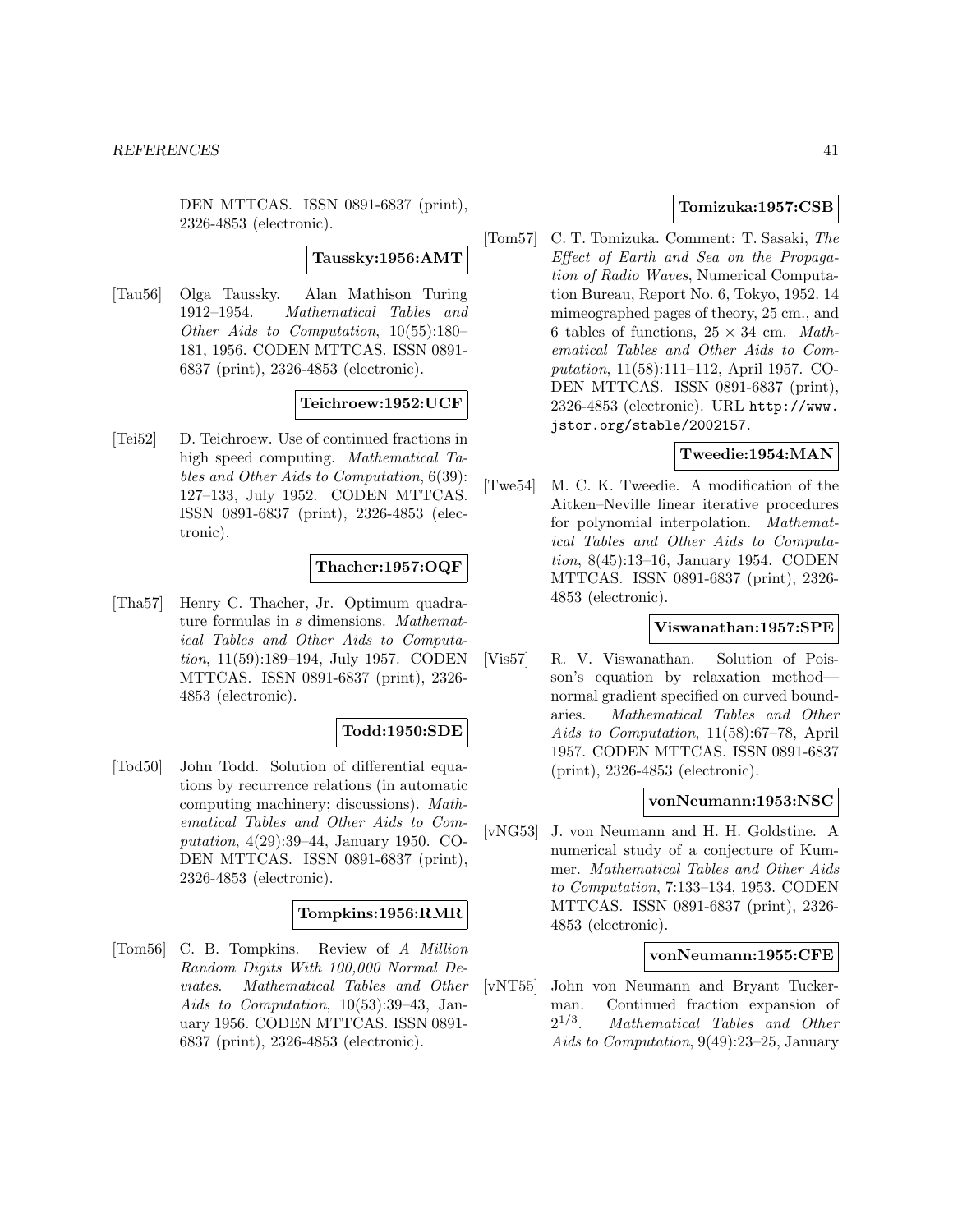1955. CODEN MTTCAS. ISSN 0891-6837 (print), 2326-4853 (electronic).

### **Votaw:1951:HSS**

[VR51] D. F. Votaw, Jr. and J. A. Rafferty. High speed sampling. Mathematical Tables and Other Aids to Computation, 5(33):1–8, January 1951. CODEN MTTCAS. ISSN 0891-6837 (print), 2326-4853 (electronic).

# **Wagner:1954:PMI**

[Wag54] Harvey M. Wagner. A partitioning method of inverting symmetric definite matrices on a card-programmed calculator. Mathematical Tables and Other Aids to Computation, 8(47):139–143, July 1954. CODEN MTTCAS. ISSN 0891-6837 (print), 2326- 4853 (electronic).

### **Wagner:1957:LAO**

[Wag57] Harvey M. Wagner. A lemma for automatic optimum programming on the IBM 650. Mathematical Tables and Other Aids to Computation, 11(58):101–104, April 1957. CODEN MTTCAS. ISSN 0891-6837 (print), 2326-4853 (electronic). URL http: //www.jstor.org/stable/2002156.

### **Walker:1953:TDS**

[Wal53] J. P. Walker, Jr. Technical developments: a special purpose digital computer (in Automatic Computing Machinery). Mathematical Tables and Other Aids to Computation, 7(43):190–195, July 1953. CODEN MTTCAS. ISSN 0891-6837 (print), 2326- 4853 (electronic).

### **Wall:1958:MTI**

[Wal58] D. D. Wall. Multiplication time on the IBM 709 (in Technical Notes and Short Papers). Mathematical Tables and Other Aids to Computation, 12(63):217–218, July 1958. CODEN MTTCAS. ISSN 0891-6837 (print), 2326-4853 (electronic).

### **Warner:1957:SJP**

[War57] F. J. Warner. On the solution of "jury" problems with many degrees of freedom. Mathematical Tables and Other Aids to Computation, 11(60):268–271, October 1957. CODEN MTTCAS. ISSN 0891-6837 (print), 2326-4853 (electronic).

### **Wasow:1952:NIM**

[Was52] W. R. Wasow. A note on the inversion of matrices by random walks. Mathematical Tables and Other Aids to Computation, 6(38):78–81, April 1952. CODEN MTTCAS. ISSN 0891-6837 (print), 2326- 4853 (electronic).

#### **Wasow:1958:AID**

[Was58] Wolfgang Wasow. On the accuracy of implicit difference approximations to the equation of heat flow. Mathematical Tables and Other Aids to Computation, 12(61): 43–55, January 1958. CODEN MTTCAS. ISSN 0891-6837 (print), 2326-4853 (electronic).

### **Weeg:1959:NIT**

[Wee59] Gerard P. Weeg. Numerical integration of  $\int_0^\infty e^{-x} J_0$  $\left(\frac{\eta x}{\xi}\right)$  $\sqrt{ }$  $J_1$  $\left(\frac{x}{\xi}\right)$ !  $x^{-n}dx$  (in Technical Notes and Short Papers). Mathematical Tables and Other Aids to Computation, 13(68):312–313, October 1959. CO-DEN MTTCAS. ISSN 0891-6837 (print), 2326-4853 (electronic).

# **Wilkinson:1955:UIM**

[Wil55] J. H. Wilkinson. The use of iterative methods for finding the latent roots and vectors of matrices. Mathematical Tables and Other Aids to Computation, 9(52):184–191, October 1955. CODEN MTTCAS. ISSN 0891-6837 (print), 2326-4853 (electronic).